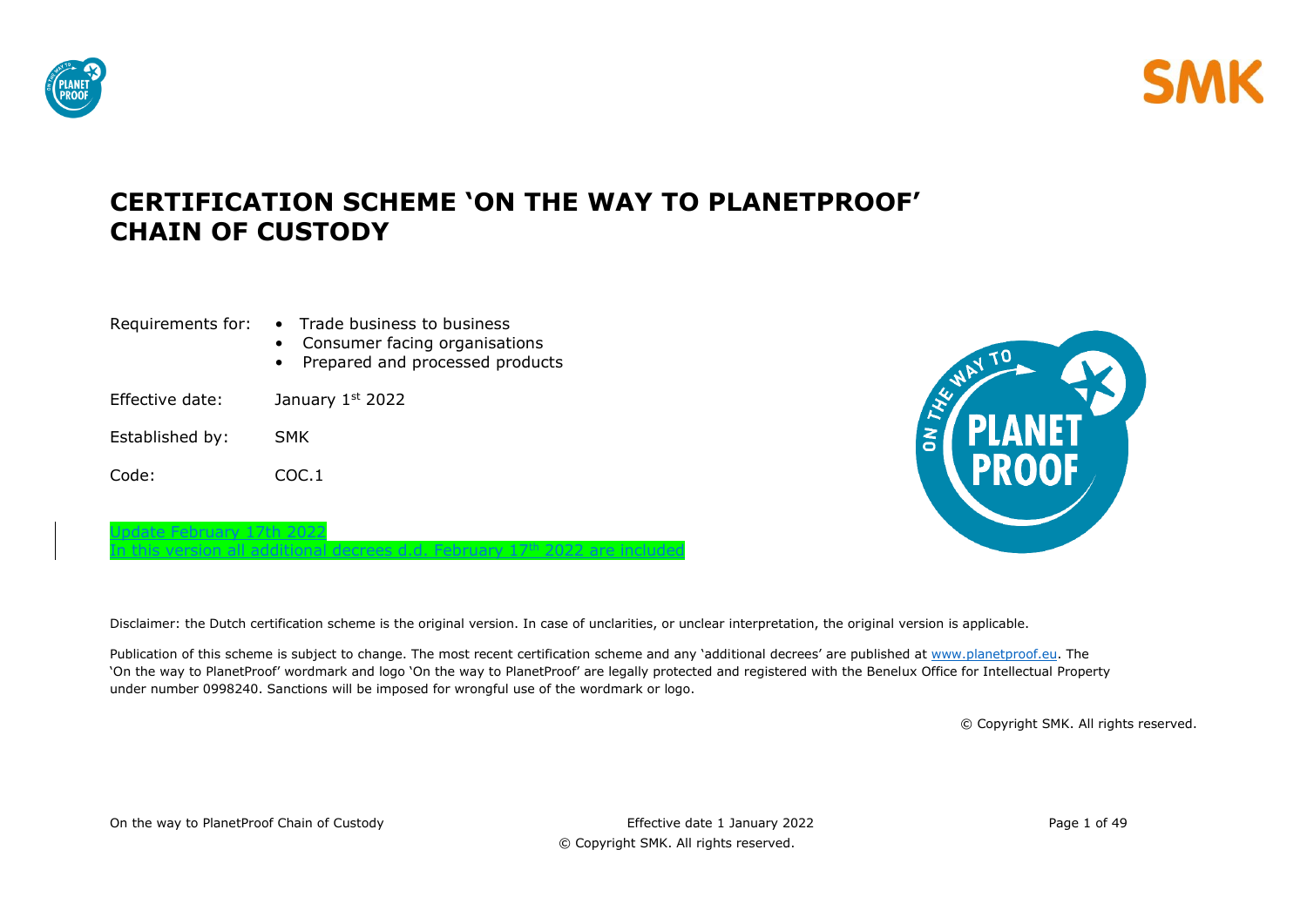



### Table of contents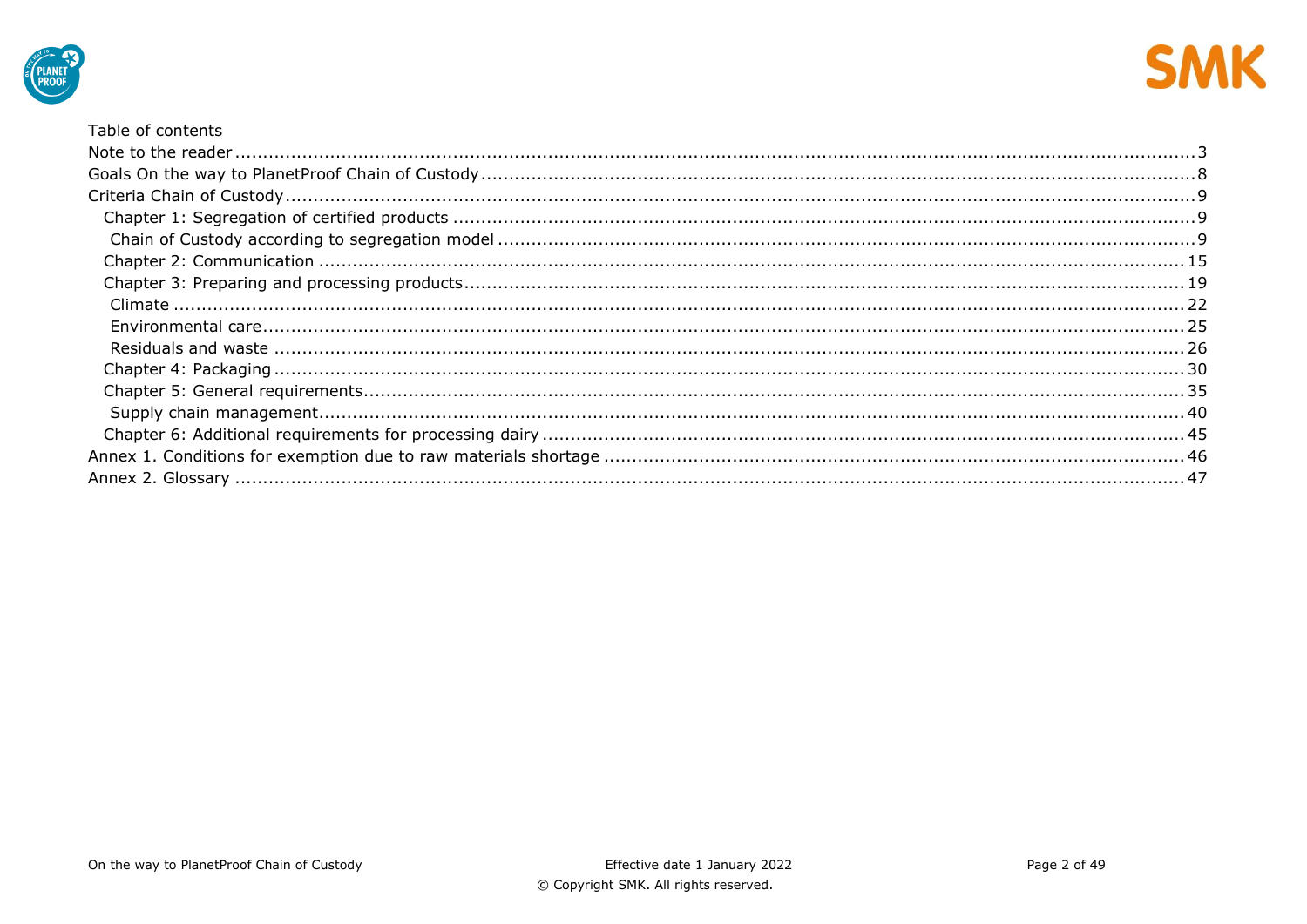

# <span id="page-2-0"></span>**Note to the reader**

## **Scope**

Certification based on this certification scheme is possible in all European countries. Certification is based on 3 scopes:

| <b>Scope</b>                    | <b>Main activities</b>                                                                                |
|---------------------------------|-------------------------------------------------------------------------------------------------------|
| Trade Business to Business      | Buying and selling products and possibly packaging them, without making any changes to<br>the product |
| Consumer facing organisations   | Sale of products to consumers                                                                         |
| Prepared and processed products | Producing and/or preparing food, intended for human consumption                                       |

## **Certification**

This certification scheme makes reference to the certificate holder. The requirements that apply depend on the activities carried out by the certificate holder. An overview has been added to the next page, under the heading "Which criteria do you have to meet?"

On the way to PlanetProof certification is **mandatory** for all companies that:

- Produce certified products and sell them under On the way to PlanetProof.
- Process and/or prepare certified products and sell them under On the way to PlanetProof.
- Buy certified non-pre-packaged products and sell them under On the way to PlanetProof.
- Provide specific services and manage the buying and selling, and part of the logistical process.

On the way to PlanetProof certification is **not** mandatory for companies that:

- Only buy and sell pre-packaged On the way to PlanetProof certified products.
- Buy non-pre-packaged On the way to PlanetProof certified products and sell them as non-certified products.
- Provide specific services (e.g. packaging, invoicing) but are not the owner of the certified product. However, these service providers should be inspected as part of the inspection of the certificate holder/ owner of the products. The only exception is for service providers that manage the buying and selling, and part of the logistical process of the On the way to PlanetProof product.

A pre-packaged product is defined in this context as a product that is directly suited for preparation/use by the consumer and is packaged in such a manner that the product can only be reached by changing something of the packaging (e.g. damaging or breaking it). An exception applies to (packaging of) On the way to PlanetProof-certified eggs, because consumers must have the opportunity to inspect them before purchase.

The requirements set out in the On the way to PlanetProof schemes for plant products, eggs and dairy, apply to primary producers.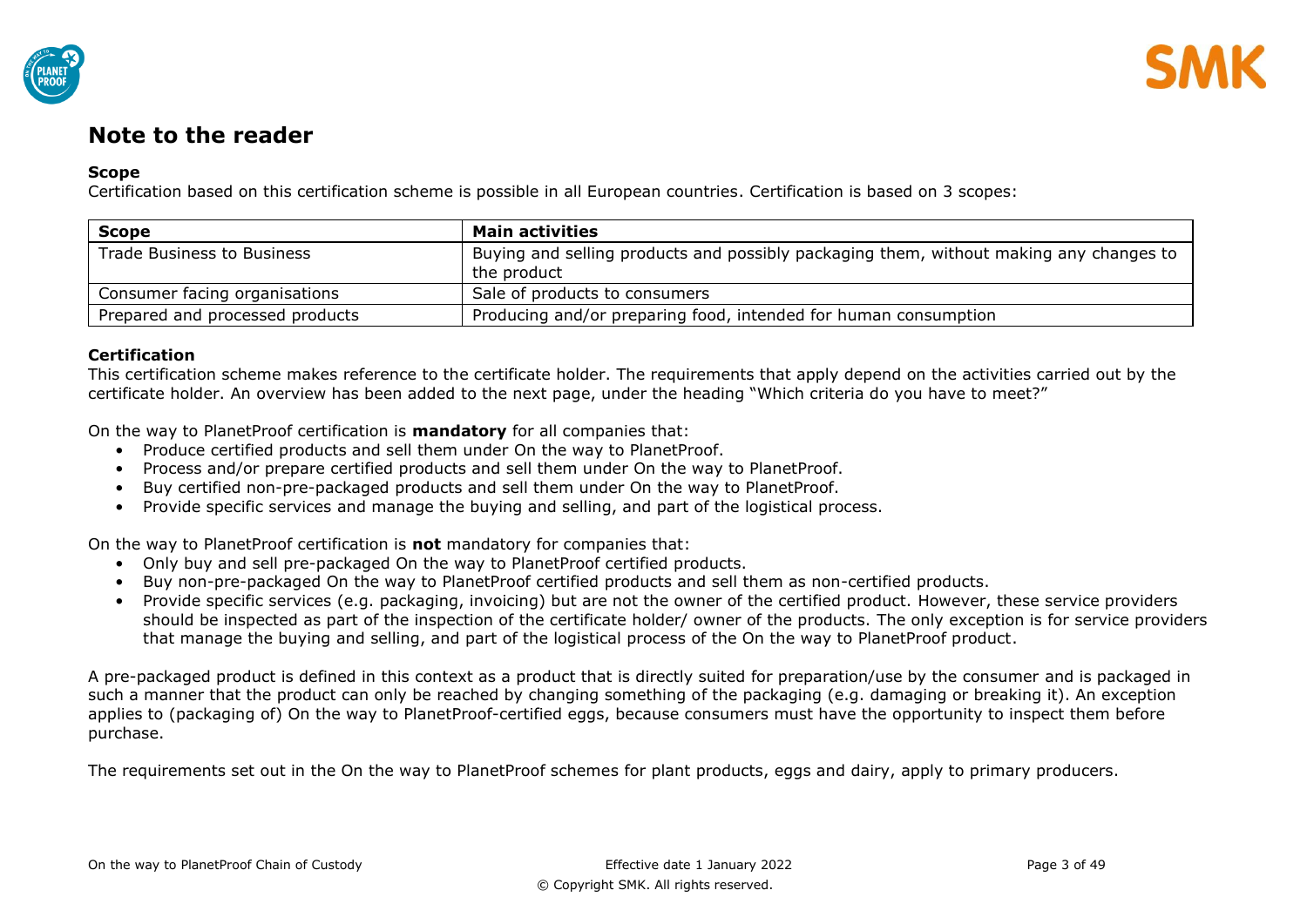

## **Setup of certification scheme**

The certification scheme comprises requirements (mandatory) and optional measures divided into 6 different chapters.

## **Which criteria do you have to meet?**

All the actors of the chain have to be inspected. It is indicated per activity which requirements of the certification scheme you have to meet to get the On the way to PlanetProof certificate.

| You buy and sell non-prepackaged products business to<br>business with On the way to PlanetProof label or<br>communication                                      | • You have to meet the requirements of the scope Trade business to business (B2B)                                                                                                                                                                                                                                                                                                                                                                                                                                                                                                                                                           |
|-----------------------------------------------------------------------------------------------------------------------------------------------------------------|---------------------------------------------------------------------------------------------------------------------------------------------------------------------------------------------------------------------------------------------------------------------------------------------------------------------------------------------------------------------------------------------------------------------------------------------------------------------------------------------------------------------------------------------------------------------------------------------------------------------------------------------|
| U buy non-prepacked products, package these and sell<br>packed products business to business with On the way to<br>PlanetProof label or communication           | . You have to meet the requirements of the scope Trade business to business (B2B)                                                                                                                                                                                                                                                                                                                                                                                                                                                                                                                                                           |
| You grow On the way to PlanetProof products and in addition<br>buy non-packed products                                                                          | • For crop production you have to meet the requirements of the scheme On the way to PlanetProof for Plant<br>Products.<br>. For buying and selling you have to meet the requirements of the scope Trade business to business (B2B).                                                                                                                                                                                                                                                                                                                                                                                                         |
| You produce On the way to PlanetProof eggs and in additon<br>buy eggs                                                                                           | • For egg production you have to meet the requirements of the On the way to PlanetProof scheme for eggs (laying<br>hens).<br>• For buying and selling you have to meet the requirements of the scope Trade business to business (B2B).                                                                                                                                                                                                                                                                                                                                                                                                      |
| You buy non-packed products and sell these to consumers<br>with On the way to PlanetProof label or communication                                                | . You have to meet the requirements of the scope Consumer Facing Organisations (CFO).                                                                                                                                                                                                                                                                                                                                                                                                                                                                                                                                                       |
| You prepare and/or process certified raw materials and sell these<br>with On the way to PlanetProof label or communication                                      | . You have to meet the requirements of the scope Prepared or Processed Products (BVP).                                                                                                                                                                                                                                                                                                                                                                                                                                                                                                                                                      |
| You provide a service, without being the owner of the<br>product and you are point of contact for buyers and manage<br>(part of) the logistical process         | • There are 2 options:<br>. If you sort, wash, cut and/or pack (these activities are called prepared primary product), you have to meet the<br>requirements of the scope Trade business to business (B2B).<br>. If you prepare and/or process products you have to meet the requirements of the scope Prepared and<br>Processed Products (BVP).                                                                                                                                                                                                                                                                                             |
| You provide a service, without being the owner of the<br>product and without being the point of contact for buyers<br>and manage (part of) the logistic process | . In case part of the activities that need to be inspected are outsourced elsewhere, the inspection needs to take<br>place at the service provider. However, individual certification for a service provider is also possible. In this way,<br>numerous inspections are avoided. In that case there are 2 options:<br>. If you sort, wash, cut and/or pack (these activities are called prepared primary product), you have to meet the<br>requirements of the scope Trade business to business (B2B).<br>• If you prepare and/or process products you have to meet the requirements of the scope Prepared and<br>Processed Products (BVP). |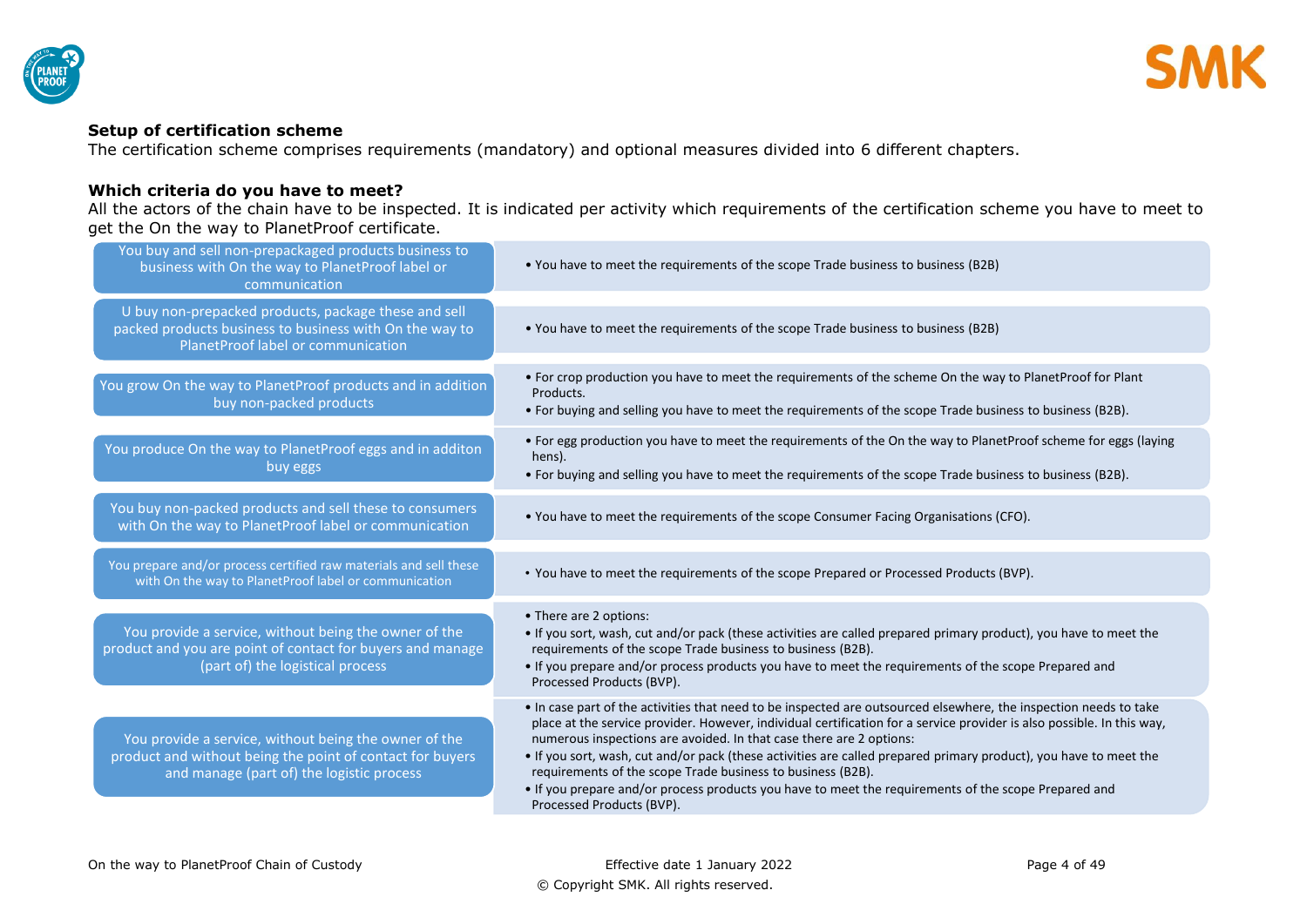



The requirements set out in Chapter 3 (preparing and processing products) apply to companies who alter the product. Preparing and processing: see definitions.

There are two exceptions:

- For 'prepped primary product' the requirements of the scope Prepared and Processed Products do not have to be met.
- Growers that peel, cut or slice their own grown products do not have to meet the requirements of the scope Prepared and Processed Products. If these activities are performed on bought products the requirements of the scope Prepared and Processed Products do apply.

For service providers there are 2 options:

- Do you provide a service, without being the owner of the product (for example sorting or packing)? Then inspection at the service provider is part of the inspection of the certificate holder. However, individual certification for trade, packing, preparing and/or processing is also possible, this prevents frequent inspections. In that case certification takes place for the activities that you perform. See the overview of requirements above that have to be met.
- Do you provide a service, without being the owner of the product and you are the point of contact for customers and you coordinate (part of of) the logistical process?

Then certification is required for the activities that you perform. See the overview of requirements that have to be met.

For each requirement it is specified to which scope it applies. This is indicated in the right-hand columns with crosses (X), in which the scopes are indicated with the following abbreviations:

- $\bullet$  B2B = trade business to business
- CFO = consumer facing organisations
- BVP = prepared and processed products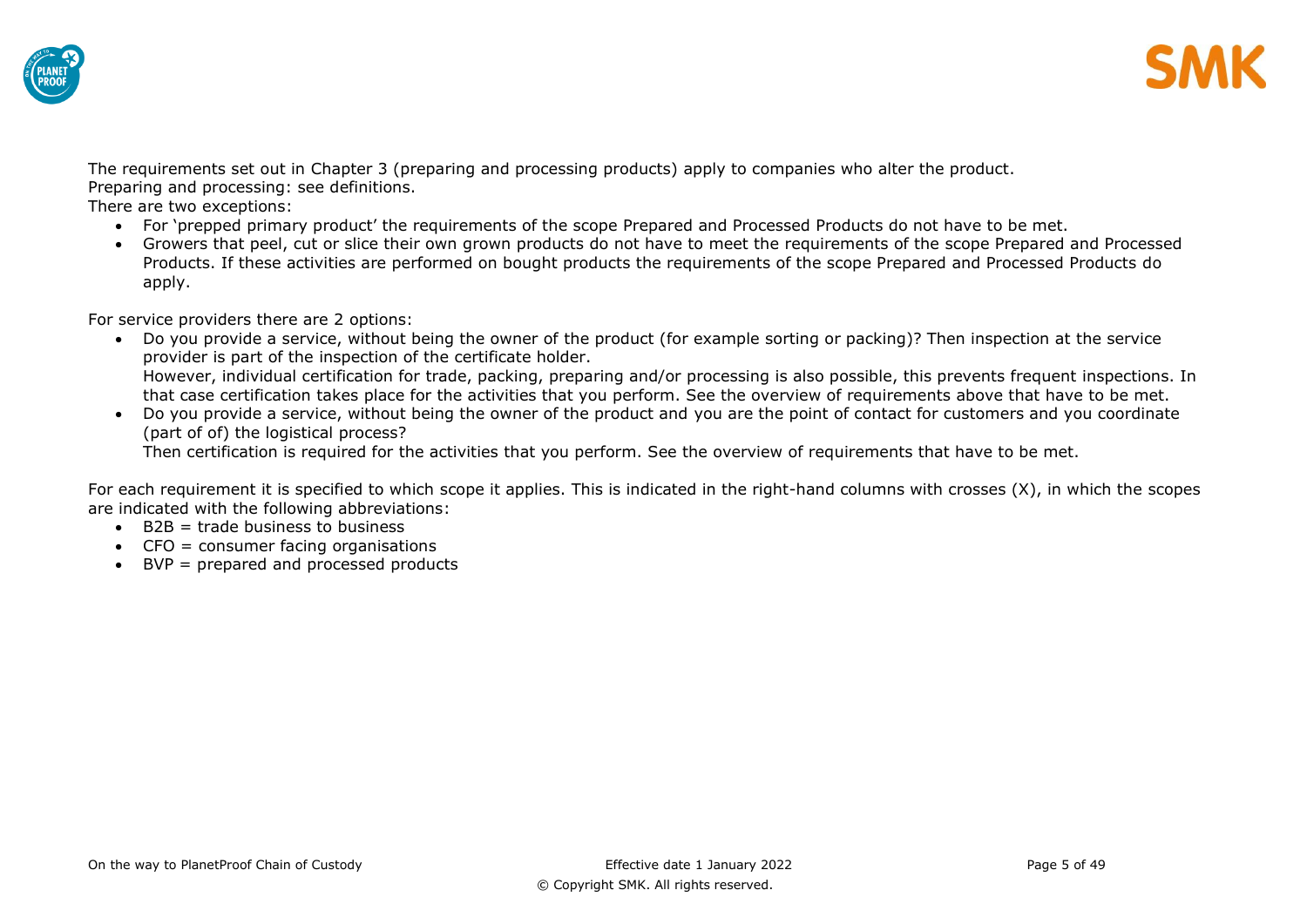



## **Requirement level (applies to certificate holders: after issue of the certificate)**

The Level/Points column specifies the requirement level. Three levels are distinguished in this regard:

- Minor: a nonconformity with a minor effect on the required sustainability level or reliability (six month resolution time)
- Major: a nonconformity with a major effect on the required sustainability level or reliability (one month resolution time)
- **Critical major**: an unacceptable nonconformity leading to the revocation of the certificate and, if applicable, exclusion for one year.

## **Consequences of nonconformities**

In case the certification body observes nonconformities at the certified companies, the consequences depend on the level of the nonconformity:

Minor nonconformity: six month resolution time

- If resolution is possible, but does not take place within six months, the certificate is revoked. To renew certification, an inspection must take place.
- If, upon observation, resolution is no longer possible, the certificate holder may retain the certificate provided that it submits a plan within one month outlining measures to be taken, on the basis of which it can be reasonably accepted that the requirements will be satisfied in the following production cycle.
- In case the same nonconformity is observed in two consecutive years, and this nonconformity is not resolved within one month, the certificate will be revoked.

Major nonconformity: one month resolution time

- If resolution is possible, but does not take place within one month, the certificate is revoked.
- If, upon observation, resolution is no longer possible, the certificate holder may retain the certificate provided that it satisfies the following conditions:
	- o A maximum of two major nonconformities are observed
	- $\circ$  The nonconformity/nonconformities relate(s) to a requirement over and above the statutory requirements
	- $\circ$  In case of a nonconformity relating to an official standard, the exceedance is not more than 15%
	- $\circ$  The certificate holder must submit a plan within one month outlining corrective and preventive measures. The certification body must assess the plan and validate its effectiveness in terms of ensuring that the requirements will be met in the following production cycle.
- In case the same nonconformity is observed the following year, this will lead to a critical major nonconformity.

Critical major nonconformity: revocation of certificate\*

• First observation: immediate revocation of the certificate. To renew certification, an inspection must take place. The company must then demonstrate that in the six months preceding the inspection all requirements of the certification scheme have been met.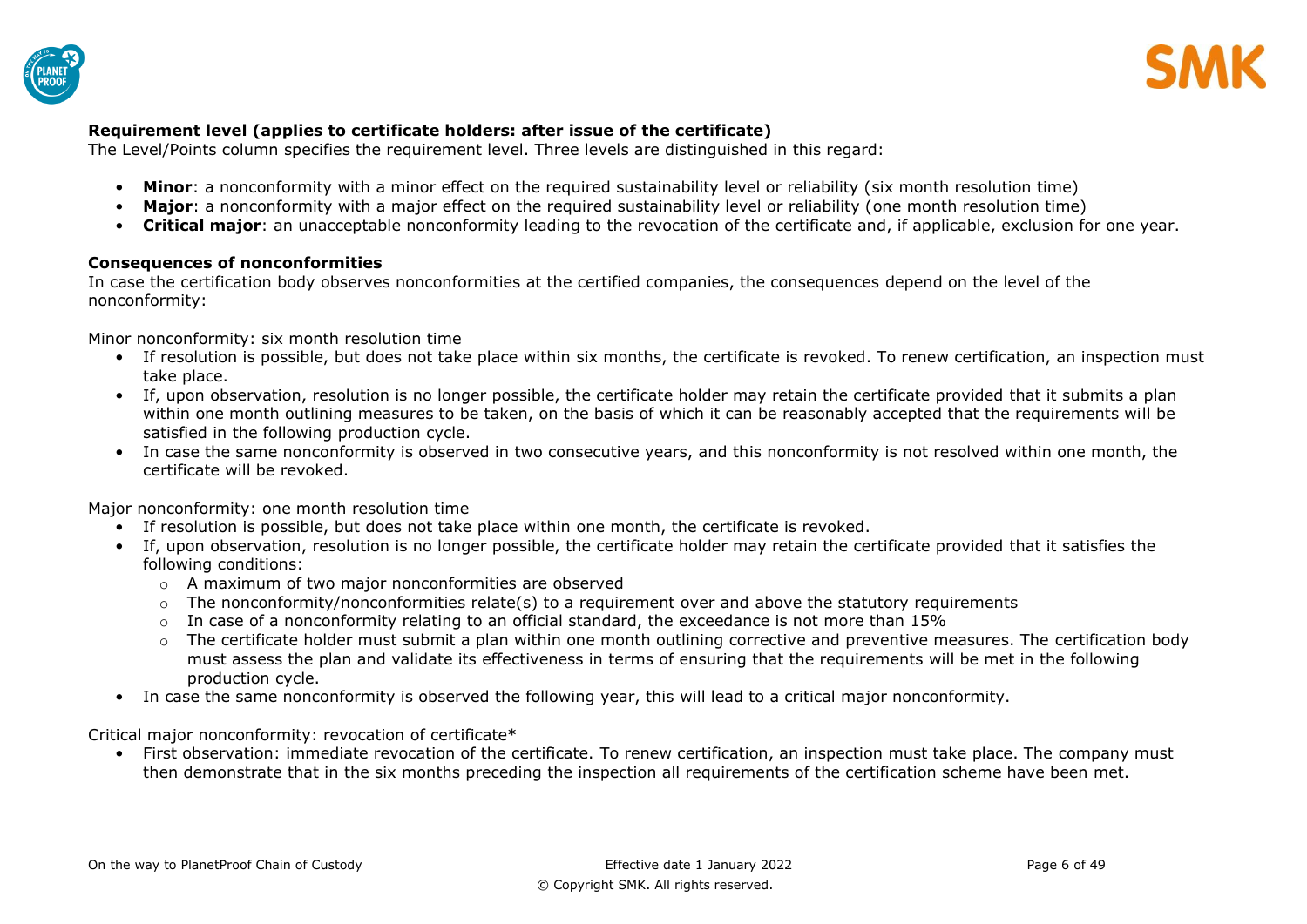



• Second observation within two years of the same critical major: immediate revocation of the certificate and exclusion from certification for that product for a period of one year. To renew certification, an inspection must take place. The company must then demonstrate that in the six months preceding the inspection all requirements of the certification scheme have been met.

The period for repairing an established nonconformity begins on the date that the certification body sends its decision to the certificate holder. A certificate holder/participant is always given the opportunity to demonstrate that a nonconformity was wrongly established.

\*If the certificate holder itself reports a nonconformity relating to a requirement with level critical major, it can avoid revocation of the certificate by deregistering part of its production.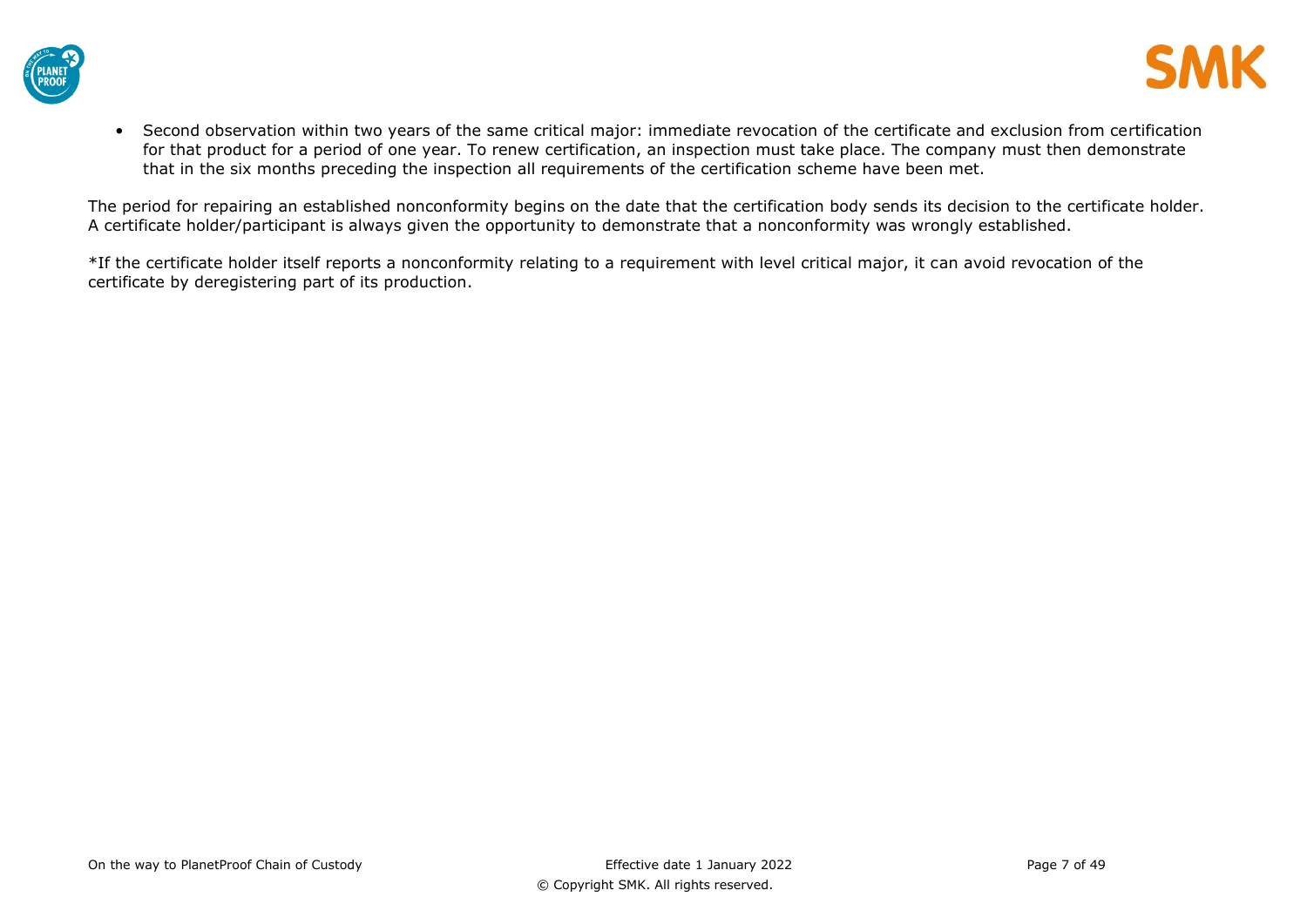



## <span id="page-7-0"></span>**Goals On the way to PlanetProof Chain of Custody**

**Chain of Custody:** preventing comingling of certified products with non-certified products during storage/transport and production and processing processes. This requires, among other things, that all organisations in the supply chain are On the way to PlanetProof certified.

**Climate:** efficient and fossil fuel free energy use and a minimum of greenhouse gas emissions, contributing to a climate neutral Europe.

**Environmental care:** reducing the use of limited resources and reducing emissions with negative environmental impact.

**Food loss and waste:** reduction of raw material losses, reduction of waste and packaging via reusable and recyclable materials.

**Packaging:** preserve the quality of the final product and reduce waste of packaging materials by using recycled and recyclable materials.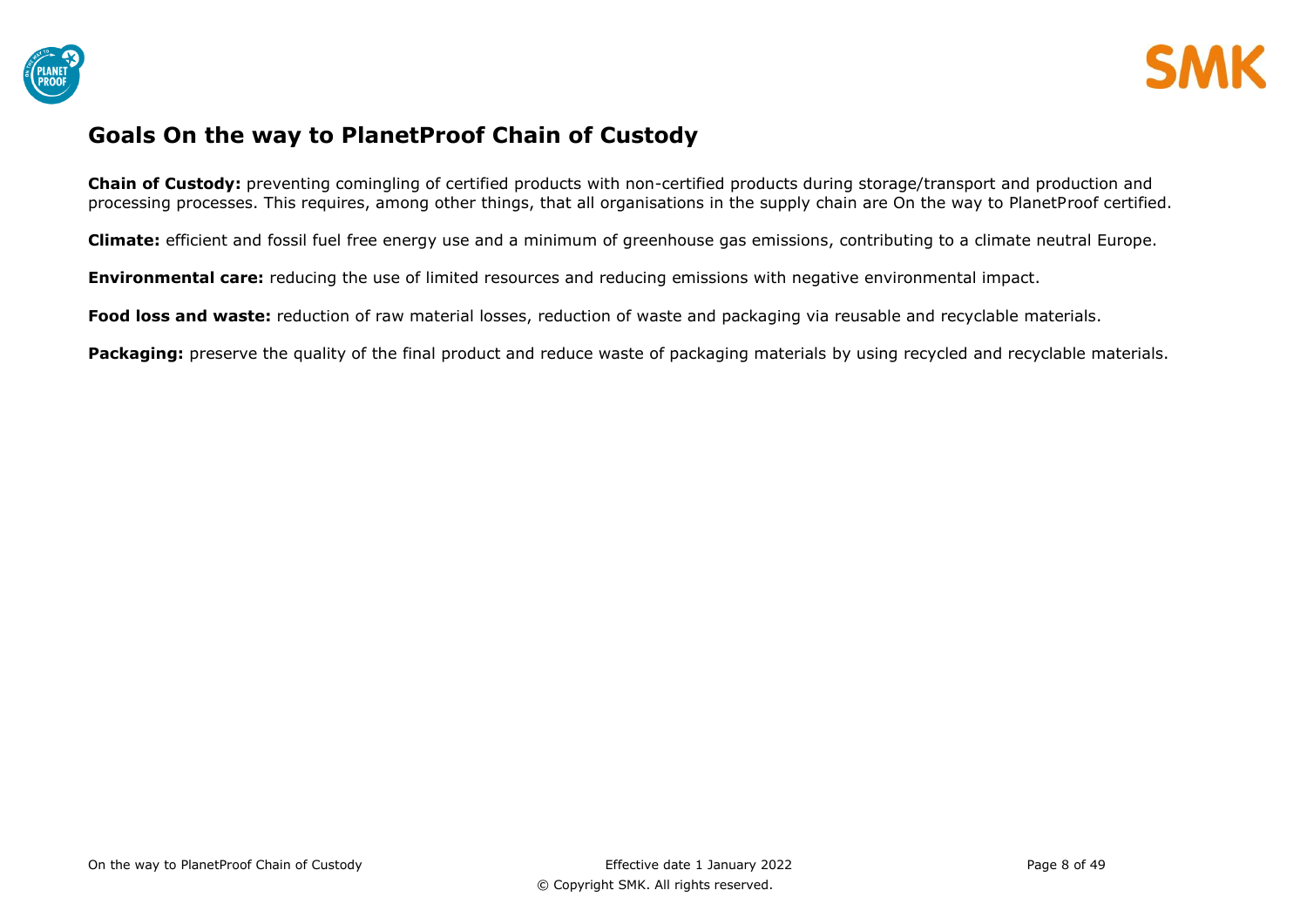



# <span id="page-8-0"></span>**Criteria Chain of Custody**

## <span id="page-8-1"></span>**Chapter 1: Segregation of certified products**

#### <span id="page-8-2"></span>**Chain of Custody according to segregation model**

#### **Explanation segregation**

The segregation requirements are aimed at preventing comingling of certified products with non-certified products during storage/transport, production and processing processes. This requires, among other things, that all organisations in the supply chain are On the way to PlanetProof certified.

In principle, certification can only take place once products are actually supplied or processed. If the potential certificate holder does not yet have any On the way to PlanetProof product present at the company at the time of the initial inspection, the segregation method can be inspected on the basis of another, separately channeled and administered flow of certified products. This is only possible if the On the way to PlanetProof product is going to be channeled and administered in the same way. If these requirements are met, the certification body can issue a certificate and registration number. Within one month after the company has commenced processing or preparing the On the way to PlanetProof product, the certification body will visit the certificate holder to check that the working method that was established during the initial inspection is being used.

| No.     | <b>Criterion</b>                                                                                                                                                                                                                                                                                                                                                                                                                                                                                                                                                                                                                                                                                                                                                                                                                                                                                                                                                                                                                                                                                                                                                                                      | Assessment guideline and interpretation                                                                                                                                                                                                                                                                                                                                                                                                                                                                                                                                                         | Level | <b>B2B</b>   | 인<br>B<br>B<br>B |  |
|---------|-------------------------------------------------------------------------------------------------------------------------------------------------------------------------------------------------------------------------------------------------------------------------------------------------------------------------------------------------------------------------------------------------------------------------------------------------------------------------------------------------------------------------------------------------------------------------------------------------------------------------------------------------------------------------------------------------------------------------------------------------------------------------------------------------------------------------------------------------------------------------------------------------------------------------------------------------------------------------------------------------------------------------------------------------------------------------------------------------------------------------------------------------------------------------------------------------------|-------------------------------------------------------------------------------------------------------------------------------------------------------------------------------------------------------------------------------------------------------------------------------------------------------------------------------------------------------------------------------------------------------------------------------------------------------------------------------------------------------------------------------------------------------------------------------------------------|-------|--------------|------------------|--|
| General |                                                                                                                                                                                                                                                                                                                                                                                                                                                                                                                                                                                                                                                                                                                                                                                                                                                                                                                                                                                                                                                                                                                                                                                                       |                                                                                                                                                                                                                                                                                                                                                                                                                                                                                                                                                                                                 |       |              |                  |  |
| 1.1     | <b>Segregation procedure</b><br>The segregation procedure is established in writing and takes care of separation of<br>product flows:<br>• in space and/or time; and<br>• through physical separation, by means of colours or other characteristics of<br>product carriers (such as crates, bags, trays, mats, hooks, etc.); and/or<br>• through virtual separation, marking of product flows via an automation system.<br>The segregation procedure is known to the employees.<br>A person with overall responsibility for segregation has been appointed.<br>Presence of contingency plan for segregation if unexpected events prevent the usual<br>segregation method (e.g. supply later or earlier, failure of automation system, defects<br>in production line). Verification of the plan must take place at least once every 2<br>years.<br>Record unexpected events and actions taken, and any measures taken to prevent<br>recurrence.<br>If a company is in possession of equivalent certificates: BRC, IFS, Organic or<br>FSSC22000 this requirement on segregation procedure may be skipped, however it<br>must be recorded that the same procedure(s) apply to On the way to PlanetProof. | Check description and note segregation method<br>(segregation procedure);<br>Check demonstrable efficacy of<br>separation/distinction;<br>Check whether personnel is familiar with the<br>segregation method on a sampling basis (i.e.<br>ask some of the employees present).<br>Check the presence, the content and the<br>implementation of contingency plan.<br>Check presence and content of crisis-related<br>records.<br>If applicable: check validity of equivalent<br>certificates and statement that the same<br>procedure(s) are conducted for On the way to<br>PlanetProof products. | Major | $\mathsf{x}$ | $x \mid x$       |  |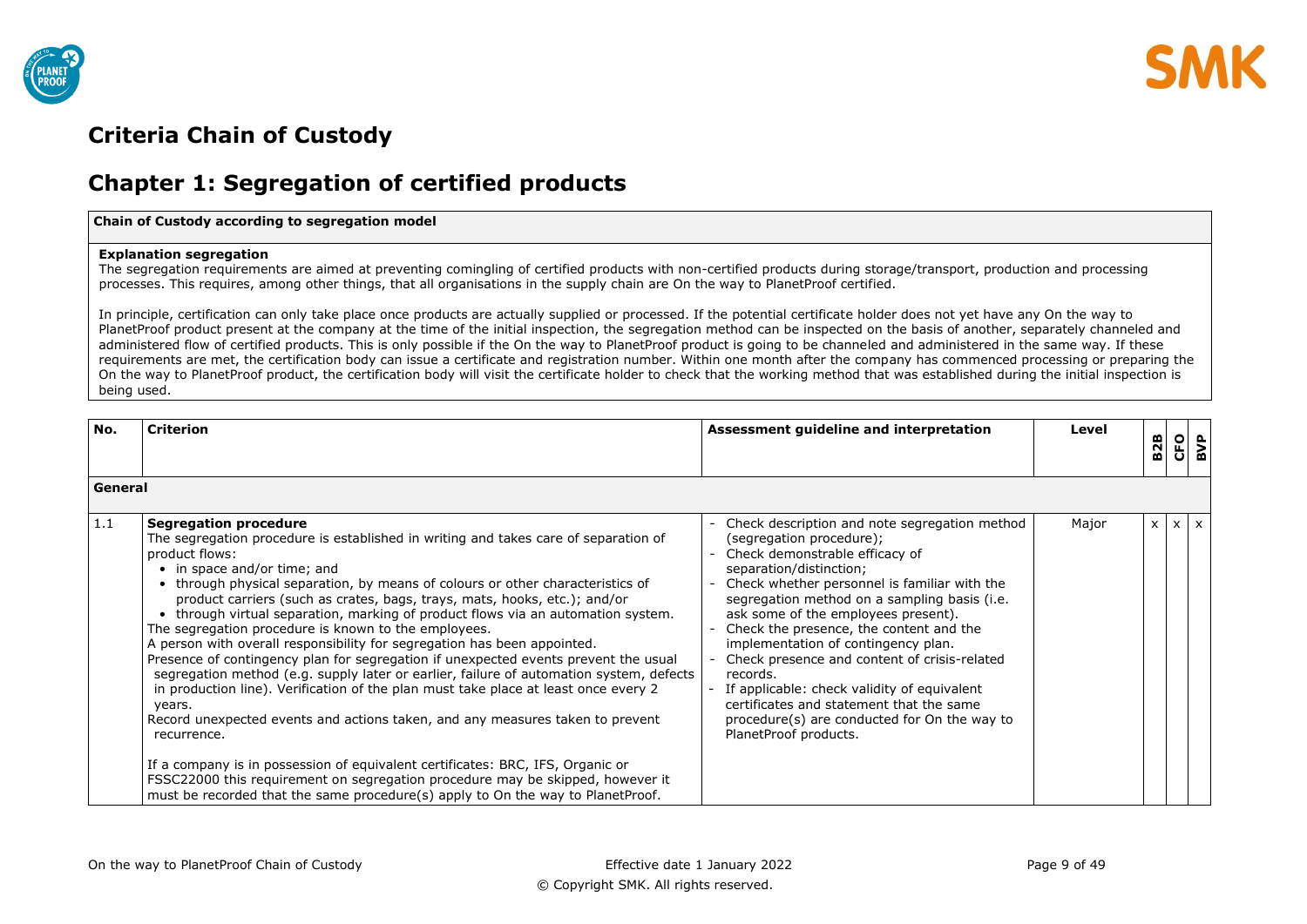



| No. | <b>Criterion</b>                                                                                                                                                                                                                                                                                                                                                                                                                                                                                                                                                                                                                                                                                                                                                                                                                                                                                                                                                                                                                                                                                                          | Assessment guideline and interpretation                                                                                                                                                                                                  | Level | <b>B2B</b>   | <b>GIS</b> |  |
|-----|---------------------------------------------------------------------------------------------------------------------------------------------------------------------------------------------------------------------------------------------------------------------------------------------------------------------------------------------------------------------------------------------------------------------------------------------------------------------------------------------------------------------------------------------------------------------------------------------------------------------------------------------------------------------------------------------------------------------------------------------------------------------------------------------------------------------------------------------------------------------------------------------------------------------------------------------------------------------------------------------------------------------------------------------------------------------------------------------------------------------------|------------------------------------------------------------------------------------------------------------------------------------------------------------------------------------------------------------------------------------------|-------|--------------|------------|--|
| 1.2 | Assessment of the supply chain<br>The PlanetProof certified product which is sold, must be bought and produced as<br>PlanetProof.<br>Check at least annually whether the supplier(s) are still On the way to PlanetProof<br>certified.<br>There are overviews of all received and delivered PlanetProof certified products<br>$\bullet$<br>available, stating the name of the certified supplier and buyer and the quantity or<br>kg of the certified products. This can be done in the following ways:<br>By specification on each line on the customer invoices, or<br>By overviews from the ERP or Warehouse Management system, or<br>By specification on receipt and delivery notes.<br>The certificate holder must inform the organisation next in the supply chain about<br>$\bullet$<br>the certification obligation, actively and in writing, in case On the way to<br>PlanetProof is used in communication.<br>The certificate holder (trade company or retailer) informs its supplier in the supply<br>$\bullet$<br>chain in case of shortcomings on the PlanetProof requirements, on the delivered<br>product. | Administrative inspection of:<br>Records of purchase and sale of On the<br>way to PlanetProof certified product.<br>Records of verification of supplier(s) valid<br>certification.<br>Written communication with third<br>party/parties. | Major | $\mathsf{x}$ | $X$ $X$    |  |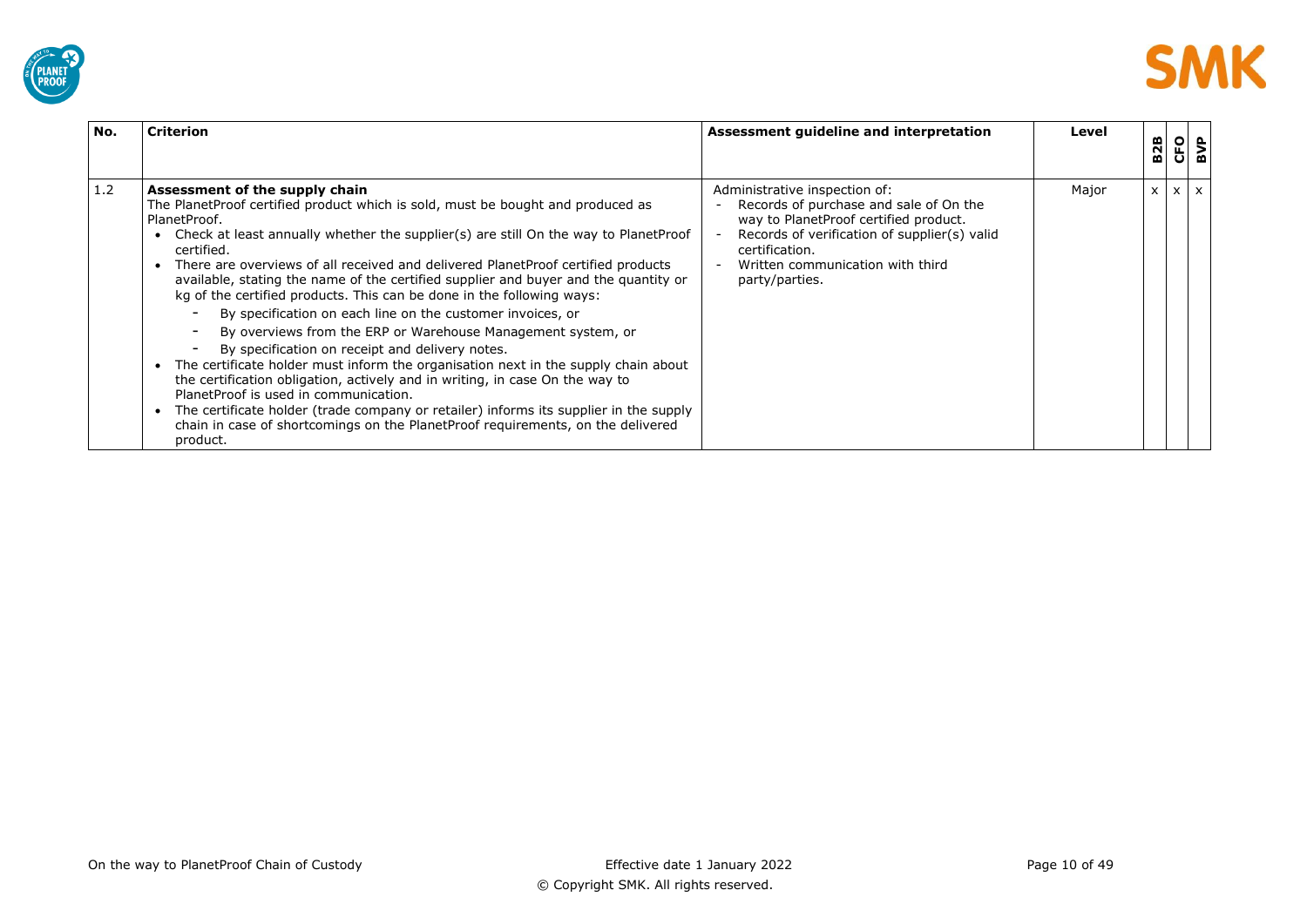



| No. | <b>Criterion</b>                                                                                                                                                                                                                                                                                                                                                                                                                                                                                                                                                                                                                                                                                                                                                                                                                                                                                                                                                                                                                                                                                                                                                                                                                                                                                                                                                                                                                                                                                                                                                                                                                                                                                                                | Assessment guideline and interpretation                                                                                                                                                                                                                                                                                                                                                                                                                                                                                                           | Level | <b>B2B</b>   | CFO | BVP            |
|-----|---------------------------------------------------------------------------------------------------------------------------------------------------------------------------------------------------------------------------------------------------------------------------------------------------------------------------------------------------------------------------------------------------------------------------------------------------------------------------------------------------------------------------------------------------------------------------------------------------------------------------------------------------------------------------------------------------------------------------------------------------------------------------------------------------------------------------------------------------------------------------------------------------------------------------------------------------------------------------------------------------------------------------------------------------------------------------------------------------------------------------------------------------------------------------------------------------------------------------------------------------------------------------------------------------------------------------------------------------------------------------------------------------------------------------------------------------------------------------------------------------------------------------------------------------------------------------------------------------------------------------------------------------------------------------------------------------------------------------------|---------------------------------------------------------------------------------------------------------------------------------------------------------------------------------------------------------------------------------------------------------------------------------------------------------------------------------------------------------------------------------------------------------------------------------------------------------------------------------------------------------------------------------------------------|-------|--------------|-----|----------------|
| 1.3 | <b>Service providers</b><br>If part of the production process takes place at another company (outside the holding<br>and without a legal ownership relation):<br>• The certificate holder must make clear, written agreements concerning<br>administrative and physical separation of certified products.<br>• The certificate holder informs the service provider in writing about the On the way<br>to PlanetProof requirements that apply to the operations or actions that the<br>service provider performs. E.g. packaging requirements, communication<br>requirements and/or segregation of the product.<br>The service provider who communicates about a certified product on behalf of a<br>certificate holder uses the registration number of the certificate holder (the client),<br>unless the service provider is independently certified (in which case the<br>registration number of the certified service provider is used).<br>• The service provider must cooperate with inspections that take place within the<br>framework of the certification.<br>• A service provider can also independently obtain the On the way to PlanetProof<br>certificate. In that case the requirements of 1.3 are not applicable.<br>Independent certification of the service provider is obligatory in case the service<br>provider:<br>Is the point of contact for the buyers concerning the sales- and delivery<br>$\overline{\phantom{a}}$<br>details about the certified products and<br>Manages part of the logistics process concerning the delivery of the<br>products. This concerns storage, grading and delivery of products, in case<br>both certified and not-certified products are involved (risk of comingling). | Administrative inspection of:<br>Written communication with service<br>providers.<br>Physical inspection of segregation at the<br>service provider:<br>Check description and record the method<br>$\sim$<br>of segregation (segregation procedure);<br>Check the implementation of segregation<br>in practice.<br>Check whether the requirements that<br>apply to the actions performed by the<br>service provider are also carried out in<br>accordance with the criteria (such as<br>packaging requirements and<br>communication requirements). | Major | $\mathsf{x}$ |     | $\pmb{\times}$ |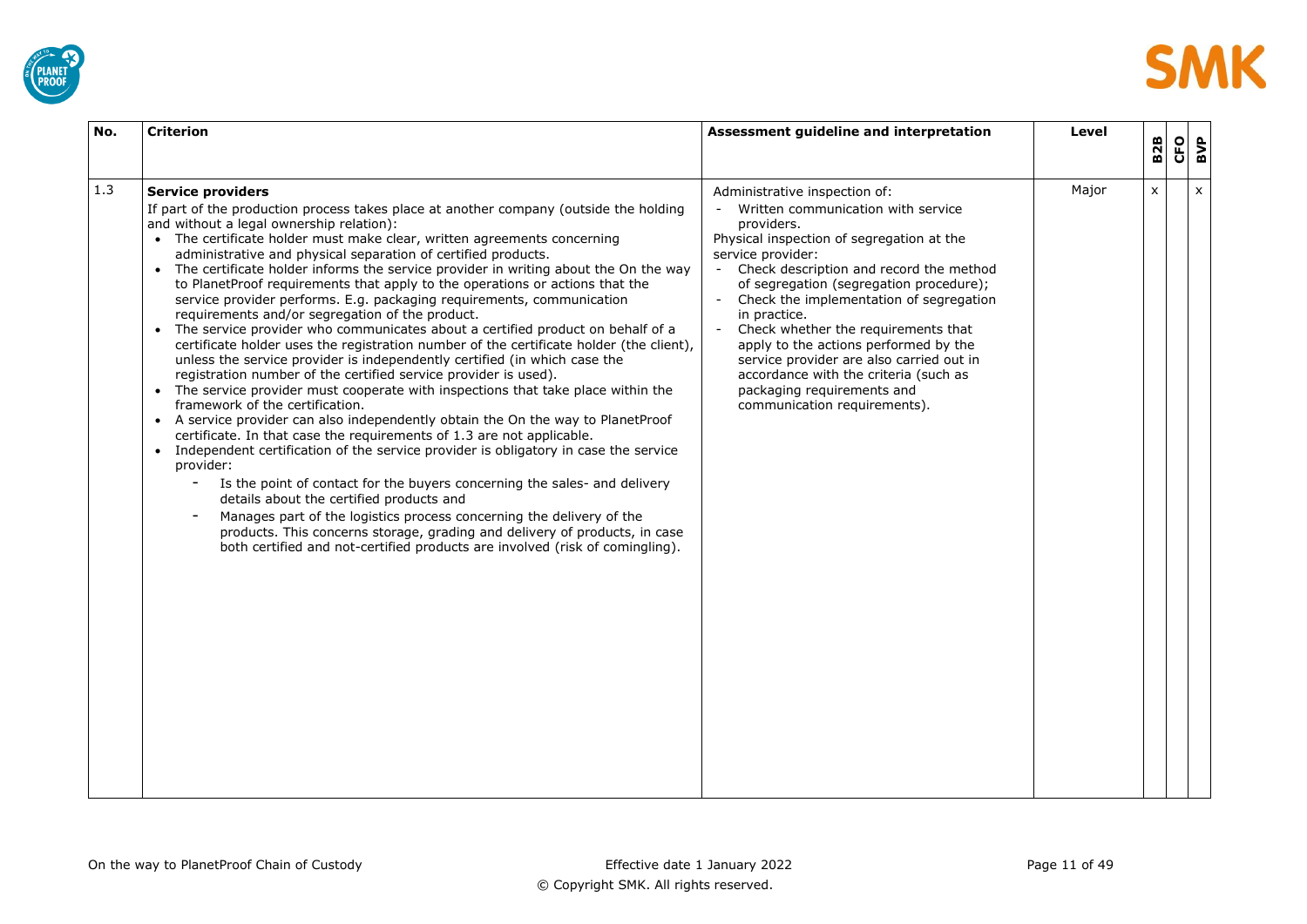



| No. | <b>Criterion</b>                                                                                                                                                                                                                                                                                                                                                                                                                                                                                                                                                                                                                                                                                                                                        | Assessment guideline and interpretation                                                                                                                                                                                                                                                                                                                                                                                                                                                                                                                                                                                                                                                                                                                                                  | Level | <b>B2B</b>   | <b>CFO</b> | BVP |
|-----|---------------------------------------------------------------------------------------------------------------------------------------------------------------------------------------------------------------------------------------------------------------------------------------------------------------------------------------------------------------------------------------------------------------------------------------------------------------------------------------------------------------------------------------------------------------------------------------------------------------------------------------------------------------------------------------------------------------------------------------------------------|------------------------------------------------------------------------------------------------------------------------------------------------------------------------------------------------------------------------------------------------------------------------------------------------------------------------------------------------------------------------------------------------------------------------------------------------------------------------------------------------------------------------------------------------------------------------------------------------------------------------------------------------------------------------------------------------------------------------------------------------------------------------------------------|-------|--------------|------------|-----|
|     | <b>Trade Business to Business</b>                                                                                                                                                                                                                                                                                                                                                                                                                                                                                                                                                                                                                                                                                                                       |                                                                                                                                                                                                                                                                                                                                                                                                                                                                                                                                                                                                                                                                                                                                                                                          |       |              |            |     |
| 1.4 | Segregation in practice at trading companies<br>Trading companies (buying and selling business to business) must apply to:<br>• Segregation of On the way to PlanetProof certified product and non-certified<br>product takes place in accordance with the segregation procedure.<br>Produce an overview of deliveries and shipments (both invoices and digital<br>registrations in the ERP or Warehouse Management system and receipt and<br>delivery notes are sufficient). The overview must specify the name of the<br>supplier/customer of the product in question, or this must be easy to derive.<br>A mass balance specified on a weekly basis must be drawn up for PlanetProof<br>$\bullet$<br>products based on kilograms or unit quantities. | Check practical implementation of segregation<br>procedure through tracking test within the<br>company;<br>The auditor selects a batch from a customer's<br>premises for intra-company tracking back to<br>the bought product.<br>Make a concrete and numerical check whether<br>the mass balance of the selected batch is<br>correct.<br>Check, based on the internal tracking system<br>and interviews with personnel in secondary<br>locations, whether the tracking process<br>(including communication requirements) has<br>been established and is implemented.<br>Check whether delivered products originate<br>from PlanetProof certified companies.<br>- Check all means of communication, e.g. on the<br>product, brochures, website, and all other<br>means of communication. | Major | X.           |            |     |
| 1.5 | Product combinations with On the way to PlanetProof logo<br>A product combination is a product consisting of two or more products, neither of<br>which is prepared or processed (for example a vegetable package, or a soup package).<br>The On the way to PlanetProof logo can be used in case:<br>at least 75% of the weight of the product combination consists of unprocessed On<br>the way to PlanetProof certified plant products, and<br>• there is a product declaration on the package announcing which products are On<br>the way to PlanetProof certified. This only concerns the unprocessed products.<br>These products should be at least 10% of the total net product weight.                                                            | Check visually and administratively whether the<br>requirements are met.                                                                                                                                                                                                                                                                                                                                                                                                                                                                                                                                                                                                                                                                                                                 | Major | $\mathsf{x}$ |            |     |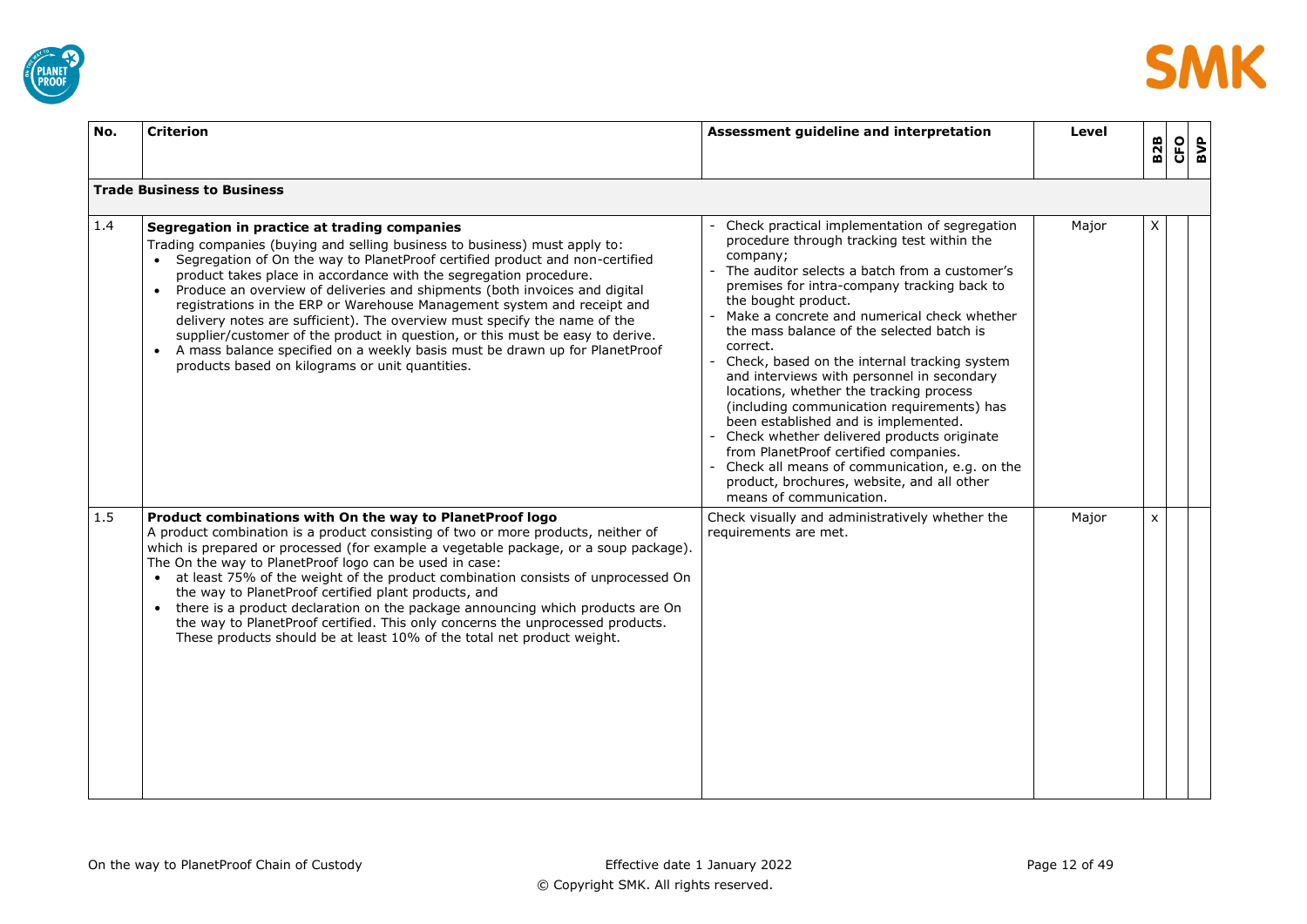



| No. | <b>Criterion</b>                                                                                                                                                                                                                                                                                                                                                                                                                                                                                                                                                                                                                                                                                                                                                                                                                                                                                                                                                                                                                                                                      |              |                          | Assessment guideline and interpretation                                                                                                                                                                                                                                                                                                                                                                                                                                                                                                                                                                                                                                      | Level |            |            |     |
|-----|---------------------------------------------------------------------------------------------------------------------------------------------------------------------------------------------------------------------------------------------------------------------------------------------------------------------------------------------------------------------------------------------------------------------------------------------------------------------------------------------------------------------------------------------------------------------------------------------------------------------------------------------------------------------------------------------------------------------------------------------------------------------------------------------------------------------------------------------------------------------------------------------------------------------------------------------------------------------------------------------------------------------------------------------------------------------------------------|--------------|--------------------------|------------------------------------------------------------------------------------------------------------------------------------------------------------------------------------------------------------------------------------------------------------------------------------------------------------------------------------------------------------------------------------------------------------------------------------------------------------------------------------------------------------------------------------------------------------------------------------------------------------------------------------------------------------------------------|-------|------------|------------|-----|
|     |                                                                                                                                                                                                                                                                                                                                                                                                                                                                                                                                                                                                                                                                                                                                                                                                                                                                                                                                                                                                                                                                                       |              |                          |                                                                                                                                                                                                                                                                                                                                                                                                                                                                                                                                                                                                                                                                              |       | <b>B2B</b> | <b>CFO</b> | BVP |
|     | <b>Consumer facing organisations</b>                                                                                                                                                                                                                                                                                                                                                                                                                                                                                                                                                                                                                                                                                                                                                                                                                                                                                                                                                                                                                                                  |              |                          |                                                                                                                                                                                                                                                                                                                                                                                                                                                                                                                                                                                                                                                                              |       |            |            |     |
| 1.6 | Segregation in practice at consumer facing organisation (trading companies<br>with consumer sales)<br>For consumer facing organisations:<br>Segregation of On the way to PlanetProof certified product and non-certified<br>product takes place in accordance with the segregation procedure.<br>Produce an overview of deliveries and shipments (both invoices and digital<br>$\bullet$<br>registrations in the ERP or Warehouse Management system and receipt and<br>delivery notes are sufficient). The overview must specify the name of the<br>supplier/customer of the product in question, or this must be easy to derive.<br>• Communication about the product in the store (for example shelf tags, floor<br>displays, mobiles) is only allowed in relation to On the way to PlanetProof certified<br>products for which the retailer is certified.<br>In the stores it is clear who is responsible for segregation and communication<br>about the products in that store.<br>The sample size of the number of tracking tests is determined by the table below.<br>$\bullet$ |              |                          | Check practical implementation of segregation<br>procedure through tracking test within the<br>company;<br>Determine the number of samples using the<br>table with risk elements<br>The auditor selects a batch in a store for intra-<br>company tracking back to the bought product.<br>If central purchasing takes place in the retail<br>organization and the registration of delivered<br>products in the store is identical to the<br>distributed products which are registered in the<br>distribution centre, the inspector is allowed to<br>choose the batch(es) for the tracking test in the<br>distribution centre;<br>Check, based on the internal tracking system | Major |            | X          |     |
|     | <b>Risk element</b>                                                                                                                                                                                                                                                                                                                                                                                                                                                                                                                                                                                                                                                                                                                                                                                                                                                                                                                                                                                                                                                                   | Low<br>risk: | <b>Standard</b><br>risk: | and interviews, whether the tracking process<br>(including communication requirements) has<br>been established and is implemented.<br>Interview $=$ ask the responsible employees in                                                                                                                                                                                                                                                                                                                                                                                                                                                                                         |       |            |            |     |
|     | At every store to be visited according to the yearly<br>inspection frequency, there will be at least one test<br>on one product (crop). There can be additional<br>tracking tests in and divided over the selected<br>stores according to the following risk elements:                                                                                                                                                                                                                                                                                                                                                                                                                                                                                                                                                                                                                                                                                                                                                                                                                | $#$ stores   | $#$ stores               | stores and distribution centres if the<br>segregation procedures are known;<br>Check whether delivered products originate<br>from PlanetProof certified companies.<br>Check communication about these products in                                                                                                                                                                                                                                                                                                                                                                                                                                                            |       |            |            |     |
|     | Is more than 1 product sold with On the way to<br>PlanetProof certification?                                                                                                                                                                                                                                                                                                                                                                                                                                                                                                                                                                                                                                                                                                                                                                                                                                                                                                                                                                                                          | <b>No</b>    | $Yes +2$                 | the store.<br>Determine in case of deviations on the                                                                                                                                                                                                                                                                                                                                                                                                                                                                                                                                                                                                                         |       |            |            |     |
|     | Is there simultaneously certified and non-certified<br>product on site? (risk of comingling)                                                                                                                                                                                                                                                                                                                                                                                                                                                                                                                                                                                                                                                                                                                                                                                                                                                                                                                                                                                          | No           | $Yes + 5$                | communication requirements which corrective<br>measure applies on the basis of criterion                                                                                                                                                                                                                                                                                                                                                                                                                                                                                                                                                                                     |       |            |            |     |
|     | Are communications about the quality mark carried<br>out at store level by store staff in the store?                                                                                                                                                                                                                                                                                                                                                                                                                                                                                                                                                                                                                                                                                                                                                                                                                                                                                                                                                                                  | No           | $Yes + 3$                | "sanctions in case of deviations from<br>communication - retail". The sanctions for                                                                                                                                                                                                                                                                                                                                                                                                                                                                                                                                                                                          |       |            |            |     |
|     | Only central purchasing takes place.                                                                                                                                                                                                                                                                                                                                                                                                                                                                                                                                                                                                                                                                                                                                                                                                                                                                                                                                                                                                                                                  | Yes          | $No + 5$                 | communication are separate from all other                                                                                                                                                                                                                                                                                                                                                                                                                                                                                                                                                                                                                                    |       |            |            |     |
|     | Can a mass balance be made for products in the<br>sample?                                                                                                                                                                                                                                                                                                                                                                                                                                                                                                                                                                                                                                                                                                                                                                                                                                                                                                                                                                                                                             | <b>Yes</b>   | $No + 3$                 | elements of the segregation test in practice.                                                                                                                                                                                                                                                                                                                                                                                                                                                                                                                                                                                                                                |       |            |            |     |
|     | Does the intended certificate holder have other<br>valid Chain of Custody certificates?                                                                                                                                                                                                                                                                                                                                                                                                                                                                                                                                                                                                                                                                                                                                                                                                                                                                                                                                                                                               | Yes          | $No + 3$                 |                                                                                                                                                                                                                                                                                                                                                                                                                                                                                                                                                                                                                                                                              |       |            |            |     |
|     | Have 1 or more major nonconformities been<br>identified in the previous inspection?                                                                                                                                                                                                                                                                                                                                                                                                                                                                                                                                                                                                                                                                                                                                                                                                                                                                                                                                                                                                   | <b>No</b>    | $Yes +2$                 |                                                                                                                                                                                                                                                                                                                                                                                                                                                                                                                                                                                                                                                                              |       |            |            |     |
|     |                                                                                                                                                                                                                                                                                                                                                                                                                                                                                                                                                                                                                                                                                                                                                                                                                                                                                                                                                                                                                                                                                       |              |                          |                                                                                                                                                                                                                                                                                                                                                                                                                                                                                                                                                                                                                                                                              |       |            |            |     |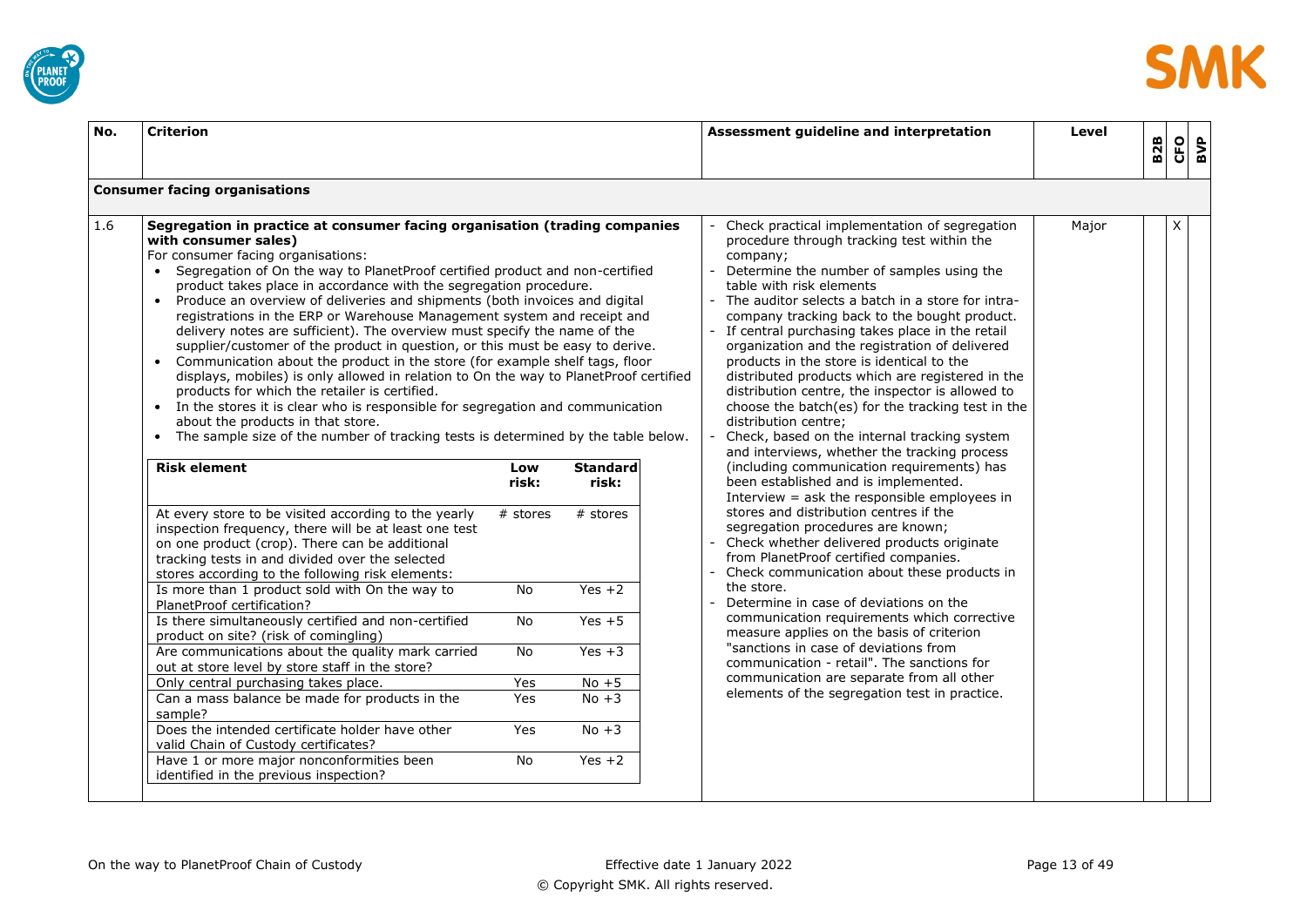



| No. | <b>Criterion</b>                                                                                                                                                                                                                                                                                                                                                                                                                                                                                                                                                                                                                                                                                                                                                                                                                                                                                                                                                                                                      | Assessment guideline and interpretation                                                                                                                                                                                                                                                                                                                                                                                                                                                                                                                                                                                                                                                                                                                                                                             | Level | <b>B2B</b> | <b>CFO</b> | BVP                       |
|-----|-----------------------------------------------------------------------------------------------------------------------------------------------------------------------------------------------------------------------------------------------------------------------------------------------------------------------------------------------------------------------------------------------------------------------------------------------------------------------------------------------------------------------------------------------------------------------------------------------------------------------------------------------------------------------------------------------------------------------------------------------------------------------------------------------------------------------------------------------------------------------------------------------------------------------------------------------------------------------------------------------------------------------|---------------------------------------------------------------------------------------------------------------------------------------------------------------------------------------------------------------------------------------------------------------------------------------------------------------------------------------------------------------------------------------------------------------------------------------------------------------------------------------------------------------------------------------------------------------------------------------------------------------------------------------------------------------------------------------------------------------------------------------------------------------------------------------------------------------------|-------|------------|------------|---------------------------|
|     | Prepared and processed products                                                                                                                                                                                                                                                                                                                                                                                                                                                                                                                                                                                                                                                                                                                                                                                                                                                                                                                                                                                       |                                                                                                                                                                                                                                                                                                                                                                                                                                                                                                                                                                                                                                                                                                                                                                                                                     |       |            |            |                           |
| 1.7 | Quantitative tracking test preparers and processors<br>If On the way to PlanetProof certified products are prepared or processed at the<br>certified company:<br>Produce an overview of received and delivered PlanetProof certified products. The<br>overview must specify the name of the supplier/customer of the product in<br>question, or this must be easy to derive.<br>A mass balance specified on a weekly basis must be drawn up for PlanetProof<br>products based on kilograms (take into account the standard yield of the bought<br>raw materials).<br>Actual standard calculations and/or recipes must be recorded. Also, changes in<br>$\bullet$<br>standard calculations or recipes must be recorded. It must be clear which standard<br>calculation or recipe applies to the mass balance.<br>If deviations from the standard calculations are found, a substantiated explanation<br>$\bullet$<br>of the cause and the preventive actions taken, will be provided within one month<br>of discovery. | The auditor selects a batch from a buyer for<br>intra-company tracking back to the bought<br>raw materials and makes a concrete and<br>numerical check whether the mass balance is<br>correct.<br>Check, based on the internal tracking system<br>and interviews with personnel whether the<br>processing process has been established and<br>is implemented.<br>Assess whether the standard calculations<br>and/or recipes (of fresh convenience<br>products) are technically viable.<br>Check two norm calculations by weighing the<br>technical part.<br>If deviations are found, check whether the<br>substantiated explanation is present, and if<br>corrective measures have been taken within<br>the recovery period.<br>Check whether delivered products originate<br>from PlanetProof certified companies. | Major |            |            | $\boldsymbol{\mathsf{x}}$ |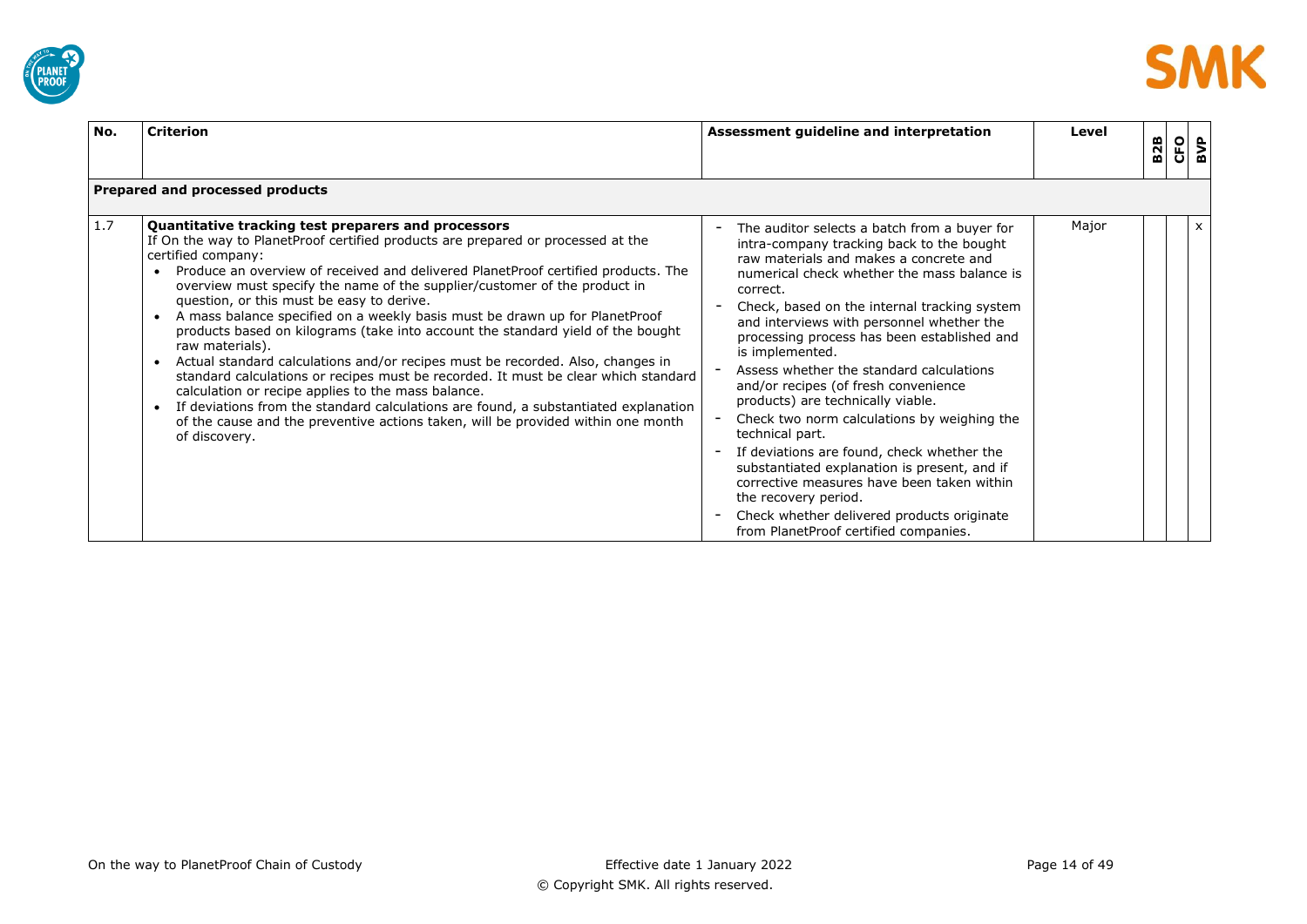

# <span id="page-14-0"></span>**Chapter 2: Communication**

| No.     | <b>Criterion</b>                                                                                                                                                                                                                                                                                                                                                                                                                                                                                                                                                                                                                                                                                                                                                                                                                                                                                                                                                                                                                                                                                                                                                                                                                                                                                                                                                                                                                                                                                                                                                                                                                                                                                        | Assessment guideline and interpretation                                                                                                                                                                                                                                                                                                                                                                                             | Level / Points | <b>B2B</b> | CFO        | BVP |
|---------|---------------------------------------------------------------------------------------------------------------------------------------------------------------------------------------------------------------------------------------------------------------------------------------------------------------------------------------------------------------------------------------------------------------------------------------------------------------------------------------------------------------------------------------------------------------------------------------------------------------------------------------------------------------------------------------------------------------------------------------------------------------------------------------------------------------------------------------------------------------------------------------------------------------------------------------------------------------------------------------------------------------------------------------------------------------------------------------------------------------------------------------------------------------------------------------------------------------------------------------------------------------------------------------------------------------------------------------------------------------------------------------------------------------------------------------------------------------------------------------------------------------------------------------------------------------------------------------------------------------------------------------------------------------------------------------------------------|-------------------------------------------------------------------------------------------------------------------------------------------------------------------------------------------------------------------------------------------------------------------------------------------------------------------------------------------------------------------------------------------------------------------------------------|----------------|------------|------------|-----|
|         | 2. Communication                                                                                                                                                                                                                                                                                                                                                                                                                                                                                                                                                                                                                                                                                                                                                                                                                                                                                                                                                                                                                                                                                                                                                                                                                                                                                                                                                                                                                                                                                                                                                                                                                                                                                        |                                                                                                                                                                                                                                                                                                                                                                                                                                     |                |            |            |     |
| General |                                                                                                                                                                                                                                                                                                                                                                                                                                                                                                                                                                                                                                                                                                                                                                                                                                                                                                                                                                                                                                                                                                                                                                                                                                                                                                                                                                                                                                                                                                                                                                                                                                                                                                         |                                                                                                                                                                                                                                                                                                                                                                                                                                     |                |            |            |     |
| 2.1     | <b>Communication On the way to PlanetProof - General</b><br>Use of On the way to PlanetProof names and/or logos is only permitted:<br>With the written approval of the certification body. Permission is granted to the<br>certificate holder, which is responsible for the correct use of the names and/or<br>logos. Certificate holders are not obliged to use the logo.<br>In the certificate holder's communications in relation to the products or services<br>with an On the way to PlanetProof certificate<br>If it does not exceed the product, brand and/or trade name in size and<br>$\bullet$<br>conspicuousness.<br>Any suggestion that On the way to Planet Proof is a trademark is not permitted.<br>The On the way to PlanetProof certificate is a product/service certificate, not a<br>company certificate. When the On the way to PlanetProof names and/or logos are<br>displayed with the unique registration number this therefore always pertains to a<br>product/service. What is not permitted in communication, for example, is: 'Company X<br>has On the way to PlanetProof'; what is permitted, for example, is: 'Company X has On<br>the way to PlanetProof for service Y'. Or 'Company X has the On the way to PlanetProof<br>certificate for packing of On the way to Planet Proof vegetables'.<br>SMK maintains the rules as deposited for using the name and logo On the way to<br>PlanetProof. SMK assigns to the deposition for the collective name and logo at the<br>Benelux Office for Intellectual Property (31-10-2016 / registration number 0998240).<br>The general conditions of the Milieu Reclame Code (Dutch Environmental Advertising<br>Code) also apply. | Check whether written approval has been granted<br>to the certificate holder.<br>Assessment of compliance with communication<br>requirements.<br>Check on:<br>- Websites / social media<br>- Printing and writing paper<br>- Advertising brochures<br>- Packaging<br>- Advertisements<br>- Posters<br>- Catalogues<br>- Brochures<br>- Commercial documents (quotes, invoices, bills<br>of lading, product lists, etc.)<br>$-$ etc. | Major          | $\times$   | $x \times$ |     |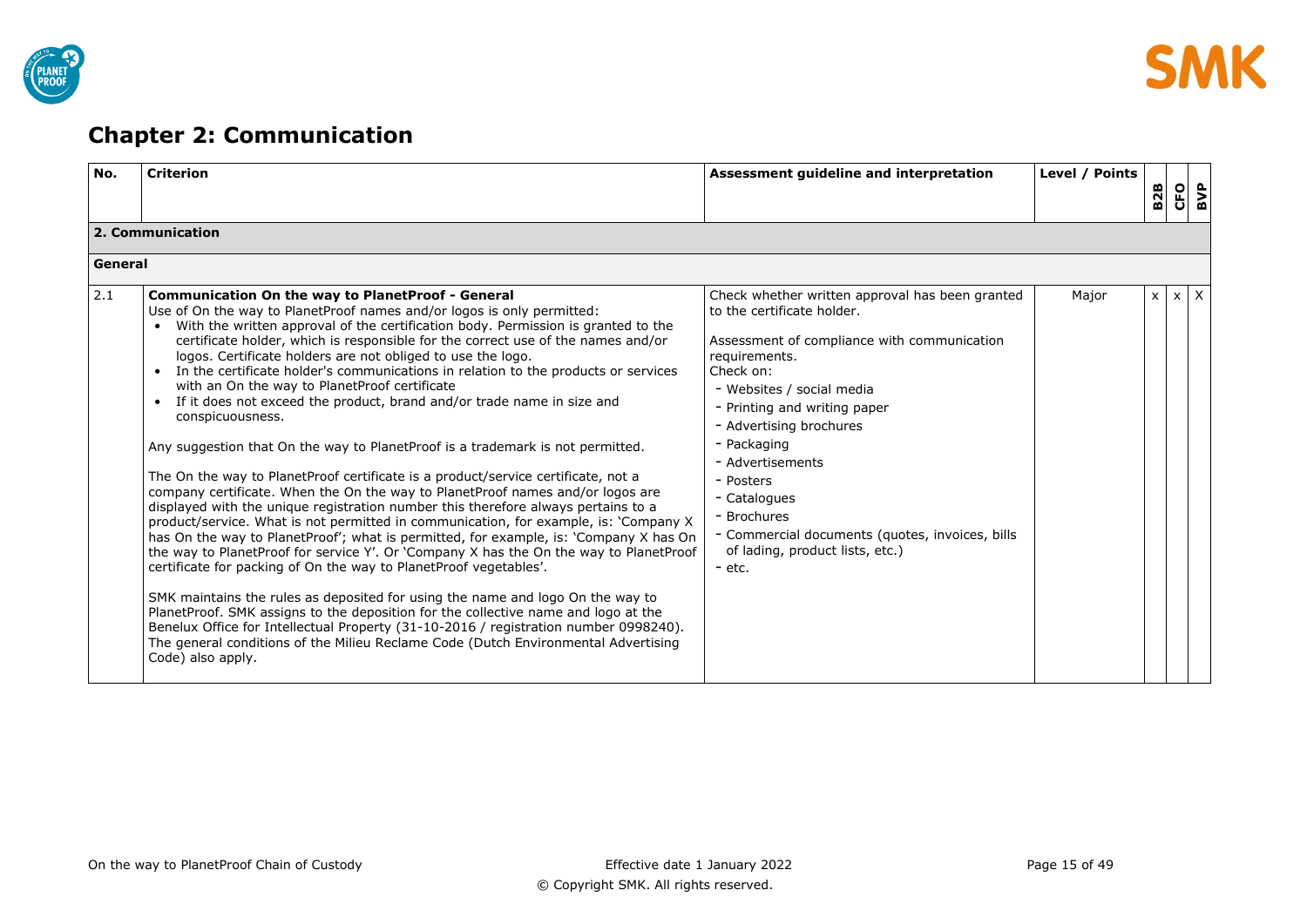



| No. | <b>Criterion</b>                                                                                                                                                                                                                                                                                                                                                                                                                                                                                                                                                                                                                                                                                                                                                                                                                                                                                                                                                                                                                                                                                                                                                                                                                                                                                                                                                                                                                                                                                                                                                                                                                                                                                                                                                                                                                                                                                                                                                                            | Assessment quideline and interpretation                                                                                                                                                                                 | Level / Points | <b>B2B</b>   | <b>CFO</b> |            | BVP |
|-----|---------------------------------------------------------------------------------------------------------------------------------------------------------------------------------------------------------------------------------------------------------------------------------------------------------------------------------------------------------------------------------------------------------------------------------------------------------------------------------------------------------------------------------------------------------------------------------------------------------------------------------------------------------------------------------------------------------------------------------------------------------------------------------------------------------------------------------------------------------------------------------------------------------------------------------------------------------------------------------------------------------------------------------------------------------------------------------------------------------------------------------------------------------------------------------------------------------------------------------------------------------------------------------------------------------------------------------------------------------------------------------------------------------------------------------------------------------------------------------------------------------------------------------------------------------------------------------------------------------------------------------------------------------------------------------------------------------------------------------------------------------------------------------------------------------------------------------------------------------------------------------------------------------------------------------------------------------------------------------------------|-------------------------------------------------------------------------------------------------------------------------------------------------------------------------------------------------------------------------|----------------|--------------|------------|------------|-----|
| 2.2 | Communication - application registration number   GLN number<br>Use of On the way to PlanetProof name and logo on the product or the collection<br>package is only permitted if:<br>the product / package is accompanied by the certificate holder's unique<br>registration number. This number is issued by the Certification Body. This unique<br>registration number must always be accompanied by the certification body's name<br>or identification code, for example, the unique registration number has the next<br>characteristics: ABC1234567.<br>the registration number of the certificate holder is located in the logo. If the<br>number is not located in the logo, this number must be clearly located somewhere<br>else on the package, as near as possible to the logo.<br>In case more than one company in the chain is involved in the selling process, the<br>$\bullet$<br>registration number of the involved packaging company is mentioned on the<br>package.<br>If a certificate holder for multiple certification schemes is certified by a single<br>certification body, the certification body is permitted to use just one<br>registration number.<br>If certificate holder has a GLN number, the mandatory the registration<br>number in the On the way to Planet Proof logo may be omitted on packaging<br>provided that the GLN number is shown on the same packaging.<br>• Excluded are GLN numbers that start within the series 4049928 -4063061 (the so-<br>called GGN numbers).<br>If a partnership of various individual certificate holders wants to communicate<br>in general terms about On the way to PlanetProof, only the quality mark<br>without a registration number can be used.<br>The On the way to PlanetProof logos, along with the mandatory individual<br>registration number, can be downloaded as JPG and PNG-files from the<br>websites www.planetproof.eu (Dutch version) or www.planetproof-<br>international.eu (English version) | Check if an authorised version of the logo<br>and registration number is used:<br>1. Logo with registration number of the<br>certificate holder, or:<br>2. Logo without number, but with a GLN-number<br>on the package | Major          | $\mathsf{x}$ |            | $x \mid X$ |     |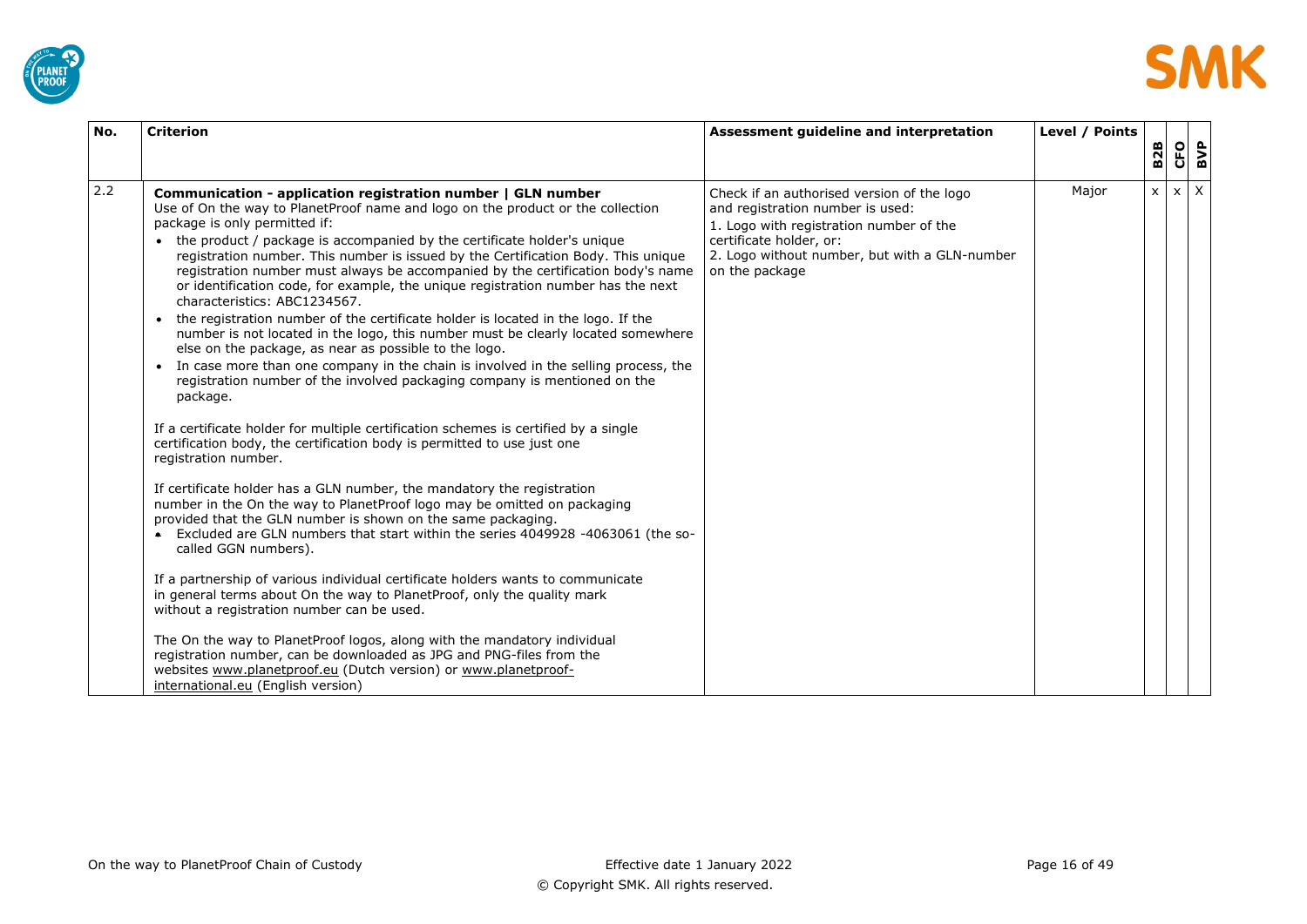



| No. | <b>Criterion</b>                                                                                                                                                                                                                                                                                                                                                                                                                                                                                                                                                                                                                                                                                                                                                                                                                                                                               | Assessment guideline and interpretation                                                                                                                                                                                                                                                                                                                                                                                                          | Level / Points |              |              |              |     |
|-----|------------------------------------------------------------------------------------------------------------------------------------------------------------------------------------------------------------------------------------------------------------------------------------------------------------------------------------------------------------------------------------------------------------------------------------------------------------------------------------------------------------------------------------------------------------------------------------------------------------------------------------------------------------------------------------------------------------------------------------------------------------------------------------------------------------------------------------------------------------------------------------------------|--------------------------------------------------------------------------------------------------------------------------------------------------------------------------------------------------------------------------------------------------------------------------------------------------------------------------------------------------------------------------------------------------------------------------------------------------|----------------|--------------|--------------|--------------|-----|
|     |                                                                                                                                                                                                                                                                                                                                                                                                                                                                                                                                                                                                                                                                                                                                                                                                                                                                                                |                                                                                                                                                                                                                                                                                                                                                                                                                                                  |                | <b>B2B</b>   | CFO          |              | BVP |
| 2.3 | Use of On the way to PlanetProof name/logo<br>• The On the way to PlanetProof name and logo may not be permanently applied to<br>reusable packaging.<br>• The On the way to PlanetProof name and logo may not be used on communication<br>media and/or commercial documents if they are also to be used for communication<br>concerning non-On the way to PlanetProof-certified products or services unless it is<br>clearly indicated to which products/services the On the way to PlanetProof<br>certificate applies and which it does not. On commercial documents this must be<br>indicated on a line-by-line basis.<br>Clarification:<br>For graphical presentation of the logo, see 'On the way to PlanetProof logo<br>quidelines'. The Dutch version is available to download from<br>http://www.planetproof.eu or the English version from http://www.planetproof-<br>international.eu | Inspection/assessment for compliance with<br>communication requirements on communication<br>media:<br>- Websites / social media<br>- Printing and writing paper<br>- Advertising brochures<br>- Packaging<br>- Advertisements<br>- Posters<br>- Catalogues<br>- Brochures<br>- Commercial documents (quotes, invoices, bills of<br>lading, product lists, etc.)<br>- etc.                                                                        | Major          | $\mathsf{x}$ | $\mathsf{x}$ | $\mathsf{X}$ |     |
| 2.4 | Own claim<br>It is not permitted to make other environmentally related claims on the packaging of<br>an On the way to PlanetProof-certified product. If the On the way to PlanetProof-holder<br>wishes to use other environmental claims, these must comply with the Milieu Reclame<br>Code (Dutch Environmental Advertising Code) and written consent must be obtained<br>from SMK (through the certification body).                                                                                                                                                                                                                                                                                                                                                                                                                                                                          | Inspection/assessment for compliance with<br>communication requirements on communication<br>media:<br>- Websites / social media<br>- Printing and writing paper<br>- Advertising brochures<br>- Packaging<br>- Advertisements<br>- Posters<br>- Catalogues<br>- Brochures<br>- Commercial documents (quotes, invoices, bills of<br>lading, product lists, etc.)<br>- Etc.<br>Inspection/assessment:<br>- Packaging<br>- Written consent from SMK | Major          | $\mathsf{x}$ |              | $x \mid X$   |     |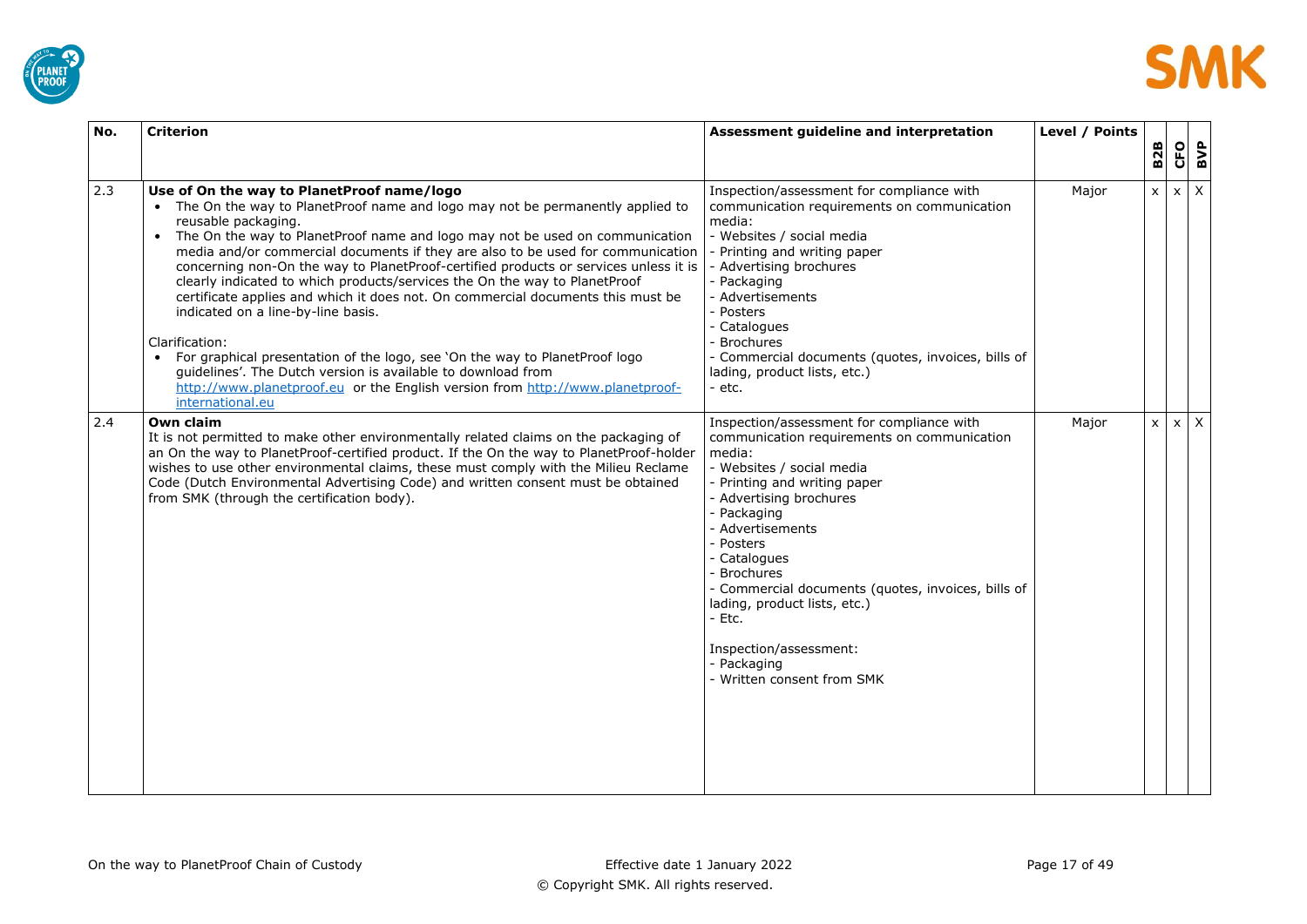



| No. | <b>Criterion</b>                                                                                                                                                                                                                                                                                                                                                                                                                                                                                                                                                                                                                                                                                                                                                                                                                                                                                                                                                                                                       | Level / Points<br>Assessment guideline and interpretation                                                                                                                                                                                                                                                                                                                                                                                                                                                                                                                                                                                                                                                                                | <b>B2B</b> |   | $rac{CD}{2}$ |
|-----|------------------------------------------------------------------------------------------------------------------------------------------------------------------------------------------------------------------------------------------------------------------------------------------------------------------------------------------------------------------------------------------------------------------------------------------------------------------------------------------------------------------------------------------------------------------------------------------------------------------------------------------------------------------------------------------------------------------------------------------------------------------------------------------------------------------------------------------------------------------------------------------------------------------------------------------------------------------------------------------------------------------------|------------------------------------------------------------------------------------------------------------------------------------------------------------------------------------------------------------------------------------------------------------------------------------------------------------------------------------------------------------------------------------------------------------------------------------------------------------------------------------------------------------------------------------------------------------------------------------------------------------------------------------------------------------------------------------------------------------------------------------------|------------|---|--------------|
|     | <b>Consumer facing organisations</b>                                                                                                                                                                                                                                                                                                                                                                                                                                                                                                                                                                                                                                                                                                                                                                                                                                                                                                                                                                                   |                                                                                                                                                                                                                                                                                                                                                                                                                                                                                                                                                                                                                                                                                                                                          |            |   |              |
| 2.5 | Sanction in case of deviations in communication - At retail<br>Of all unpackaged On the way to PlanetProof certified products that are selected for the<br>tracking tests, it will be checked in the store if the communications requirements are<br>met. The following corrective measures apply in the event of nonconformities:<br>0-2 deviations: in case of deviations there is 1 month resolution time, no further<br>sanctions.<br>3 deviations (minor): 1 month resolution time after observation.<br>4-5 deviations (major): within 1 month after observation, make a substantiated<br>statement of cause and resolution and preventive actions are performed<br>5 deviations (major): within 1 month after observation, make a substantiated<br>statement of cause and resolution and preventive actions are performed. In<br>addition within 6 months an unannounced sample will be taken in the applicable<br>store location<br>The above criteria remain applicable regardless of the size of the sample. | This requirement is combined with criterion<br>3 deviations<br>'Segregation in practice at consumer facing<br>Minor;<br>organisation'.<br>more than 3<br>Perform the sample at each store location that<br>deviations<br>is visited for the tracking test.<br>Major<br>Determine which products are included in the<br>sample for the tracking test at the relevant<br>store location.<br>Check communication about these products in<br>the store.<br>Determine in case of deviations which<br>corrective measure applies.<br>Check whether corrective measures for<br>communications have been implemented<br>within the recovery period. The recovery up to<br>3 deviations can be checked during the next<br>half yearly inspection. |            | x |              |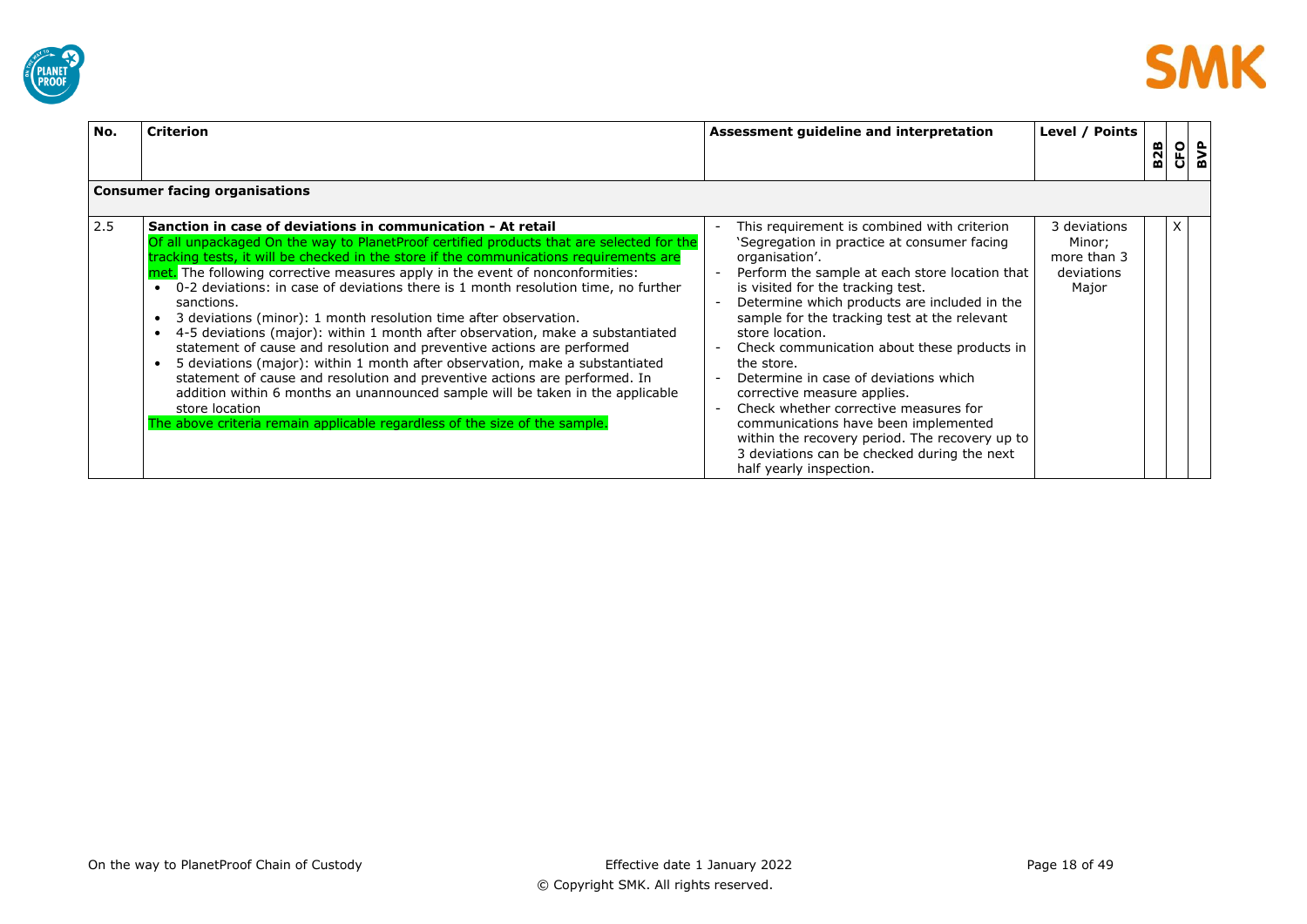

# <span id="page-18-0"></span>**Chapter 3: Preparing and processing products**

| No. | <b>Criterion</b>                                                                                                                                                                                                                                                                                                                                                                                                                                                                        | Assessment guideline and interpretation                                                                                                                                    | Level / Points | <b>B2B</b> | CFO | BVP |
|-----|-----------------------------------------------------------------------------------------------------------------------------------------------------------------------------------------------------------------------------------------------------------------------------------------------------------------------------------------------------------------------------------------------------------------------------------------------------------------------------------------|----------------------------------------------------------------------------------------------------------------------------------------------------------------------------|----------------|------------|-----|-----|
|     | Requirements preparing and processing products                                                                                                                                                                                                                                                                                                                                                                                                                                          |                                                                                                                                                                            |                |            |     |     |
| 3.1 | Points score for optional measures<br>A preparer of processor must score the following on the optional measures for prepared<br>and processed products (criteria 3.34-3.43):<br>• Company size $\leq 10$ FTEs <sup>1</sup> at least 3 points.<br>• Company size >10 FTEs at least 4 points.<br>Companies that only portion up (cut) cheese and/or butter and do not prepare the<br>product themselves are exempted from this requirement.                                               | Check whether sufficient points have been<br>attained by the preparer or processor.                                                                                        | Major          |            |     | X   |
| 3.2 | Raw materials for prepared and processed products<br>The prepared or processed product meets the criteria for single or composed products.<br>Produce an overview of the On the way to PlanetProof products. The overview<br>must specify whether a given product is a single or composed product.<br>In the case of dairy, see the specific requirements in chapter 6.                                                                                                                 | Check whether all On the way to PlanetProof<br>products are recorded in the overview.<br>Check whether the product meets the criteria<br>for a single or composed product. | Major          |            |     | X   |
| 3.3 | Single product<br>The product consists of at least 95% of one raw material by weight, and this raw<br>material is fully On the way to PlanetProof and/or organic/EKO certified.<br>This percentage does not include added water.<br>A product that meets the definition of a single product can be considered as a<br>completely On the way to PlanetProof product for the next link in the chain.                                                                                      | Check whether the product meets the<br>conditions.                                                                                                                         | Major          |            |     | X   |
| 3.4 | <b>Composed product</b><br>• The product consists of at least two raw materials, neither of which exceeds 95%<br>of the product by weight, and at least 75% of the total weight of the raw materials<br>is On the way to PlanetProof and/or organic/EKO certified.<br>These percentages do not include added water.<br>A product that meets the definition of a composed product can be considered as a<br>completely On the way to PlanetProof product for the next link in the chain. | Check whether the product meets the<br>conditions.                                                                                                                         | Major          |            |     | X   |

<sup>&</sup>lt;sup>1</sup> 10 FTE is the total number of FTEs. Compare the hours worked on an annual basis against the number of hours per working week under the collective agreement. If no collective agreement is in force, then assume a working week of 40 hours (2080 hours on an annual basis). For the total number of FTEs, count all employees: count all permanent and temporary employees together. Method of calculation: Add the total number of hours *that employees work collectively each year. Divide this number by 2080 (=number of hours of working week full-time on an annual basis).*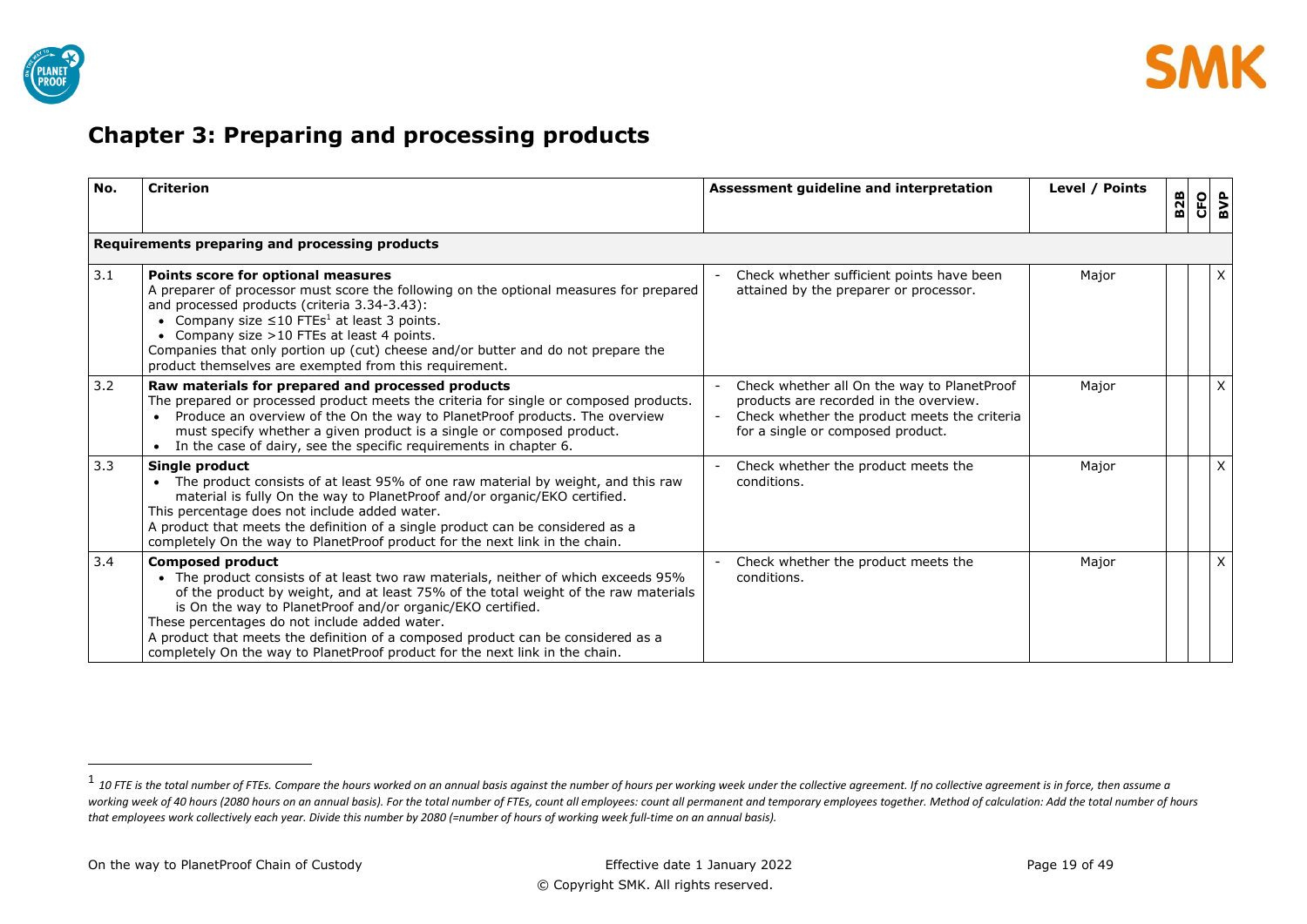



| No. | <b>Criterion</b>                                                                                                                                                                                                                                                                                                                                                                                                                                                                                                                                                                                                                                                                                                                                                                                                                                                                                                                                                                                                                                                                                                                                  | Assessment guideline and interpretation                                                                                                                                                                                                                                                      | Level / Points | <b>B2B</b> | <b>CFO</b> | BVP |
|-----|---------------------------------------------------------------------------------------------------------------------------------------------------------------------------------------------------------------------------------------------------------------------------------------------------------------------------------------------------------------------------------------------------------------------------------------------------------------------------------------------------------------------------------------------------------------------------------------------------------------------------------------------------------------------------------------------------------------------------------------------------------------------------------------------------------------------------------------------------------------------------------------------------------------------------------------------------------------------------------------------------------------------------------------------------------------------------------------------------------------------------------------------------|----------------------------------------------------------------------------------------------------------------------------------------------------------------------------------------------------------------------------------------------------------------------------------------------|----------------|------------|------------|-----|
| 3.5 | Alternative raw materials for composed products<br>If the composed product contains raw materials for which On the way to PlanetProof<br>certification is not possible, the following alternative certifications are permitted:<br>Fish: MSC / ASC<br>Meat: Beter Leven, two or three stars<br>Raw materials from outside Europe: Rainforest Alliance, UTZ, or Fairtrade<br>To be able to sell a composed product with alternative raw materials as On the way to<br>PlanetProof product, the product must consist of:<br>at least 75% certified raw materials (On the way to PlanetProof, organic/EKO and<br>alternative raw materials),<br>of which at least 50% are On the way to PlanetProof certified raw materials.<br>As a condition for recognising alternative certifications for raw materials, the Panel of<br>Experts requires certification to be carried out as 'third-party certification' (i.e. the<br>certification body must work in accordance with EN 45011 and can demonstrate this by<br>having at least any one certification scheme under accreditation) and for the<br>certification to focus on sustainability aspects. | Check which raw materials with alternative<br>certificates have been bought.<br>Determine the proportion of the product that<br>is made up of certified raw materials.<br>Determine whether the proportion of On the<br>way to PlanetProof certified raw materials<br>meets the requirement. | Major          |            |            | X   |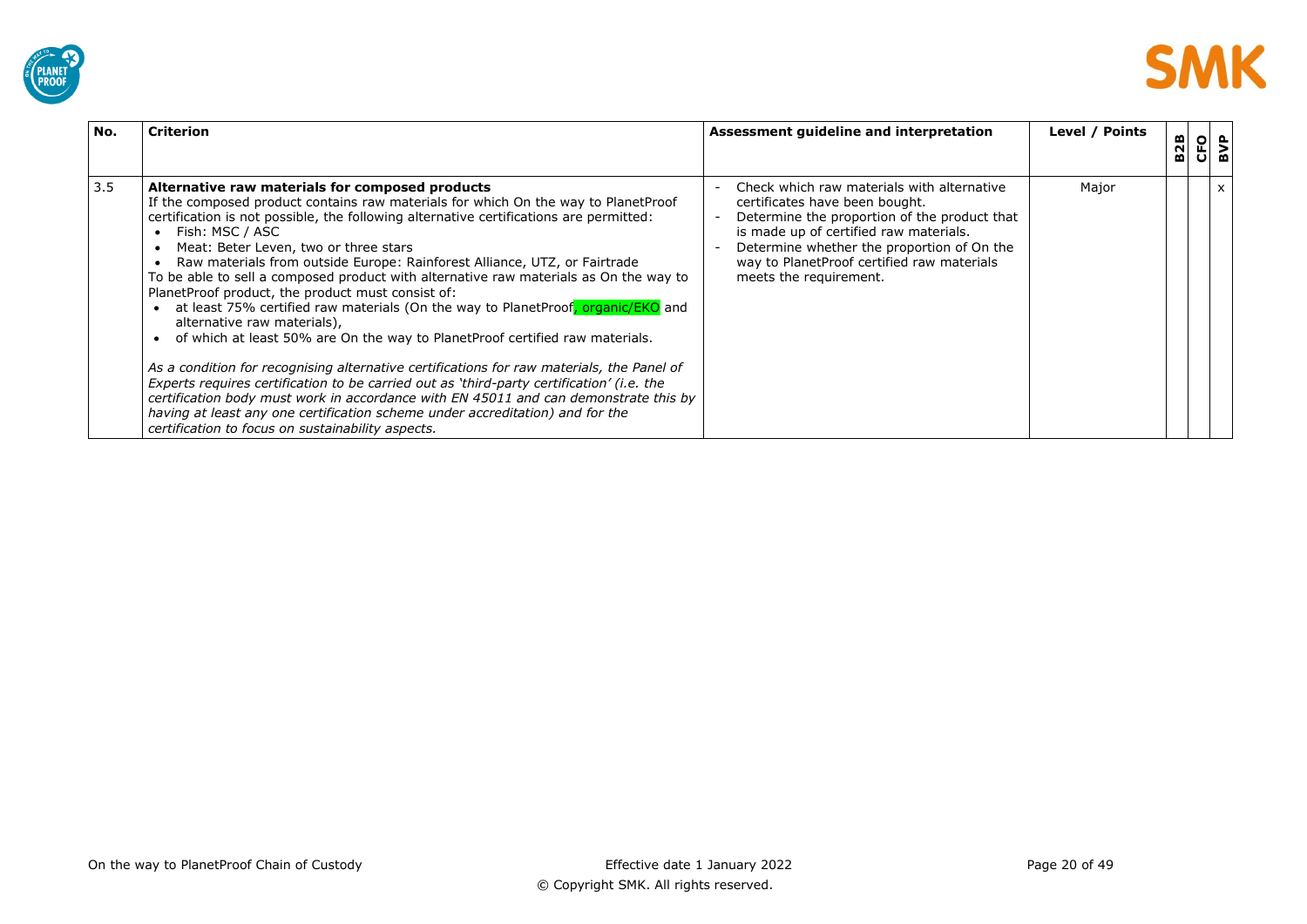



| No. | <b>Criterion</b>                                                                                                                                                                                                                                                                                                                                                                                                                                                                                                                                                                                                                                                                                                                                                                                                                                                                                                                                                                                                                                                                                                                                                                                                                                                                                                                                                                                                                                                                                                                                                                                                                                                                                                                                                                                                                                                                                                                                                                                                                                                                                                                                                    | Assessment guideline and interpretation                                                                                                                                                                                        | Level / Points | <b>B2B</b> | <b>CFO</b><br>BVP |  |
|-----|---------------------------------------------------------------------------------------------------------------------------------------------------------------------------------------------------------------------------------------------------------------------------------------------------------------------------------------------------------------------------------------------------------------------------------------------------------------------------------------------------------------------------------------------------------------------------------------------------------------------------------------------------------------------------------------------------------------------------------------------------------------------------------------------------------------------------------------------------------------------------------------------------------------------------------------------------------------------------------------------------------------------------------------------------------------------------------------------------------------------------------------------------------------------------------------------------------------------------------------------------------------------------------------------------------------------------------------------------------------------------------------------------------------------------------------------------------------------------------------------------------------------------------------------------------------------------------------------------------------------------------------------------------------------------------------------------------------------------------------------------------------------------------------------------------------------------------------------------------------------------------------------------------------------------------------------------------------------------------------------------------------------------------------------------------------------------------------------------------------------------------------------------------------------|--------------------------------------------------------------------------------------------------------------------------------------------------------------------------------------------------------------------------------|----------------|------------|-------------------|--|
| 3.6 | 'Prepared with' products<br>If some of the ingredients in a composed product are On the way to PlanetProof<br>certified, you can include On the way to PlanetProof in the ingredients listed on the<br>product label and/or packaging.<br>• These On the way to PlanetProof ingredients should make up more than 10% of<br>the total net product weight.<br>• Products that come under the On the way to Planet Proof category (95-100%)<br>should not be labelled as 'prepared with' products.<br>• A consumer can see the percentage of ingredients in a product that are On the<br>way to PlanetProof certified.<br>This declaration is only permitted if the company has the product certified and<br>meets the following conditions:<br>Mandatory ingredient list on the packaging and/or the label<br>If a product is certified for On the way to PlanetProof 'prepared with', the packaging<br>and/or the label must meet a number of additional requirements on top of the legal<br>requirements:<br>• Company name and location (this may be the company name of the last producer<br>or the product owner/private label holder that commissioned the product to be<br>produced and packaged).<br>• A mark for traceability (e.g. a use-by date).<br>The On the way to PlanetProof registration number or GLN number.<br>The ingredients list must indicate which ingredients are On the way to PlanetProof<br>certified. This can be indicated next to each ingredient or with a reference/asterisk<br>(*), referring to On the way to PlanetProof.<br>The ingredients list must include the percentage of On the way to PlanetProof<br>ingredients. This is calculated on the total net product weight (for example: 60%)<br>of ingredients are On the way to PlanetProof certified).<br>The phrase On the way to PlanetProof and the percentage must be in the same<br>colour, font, and font size as the other ingredients on the list.<br>On the way to PlanetProof may only be referred to in the ingredients list.<br>$\bullet$<br>Using the logo<br>The On the way to PlanetProof logo may not be used in the 'prepared with' product<br>category. | Determine the proportion of On the way to<br>PlanetProof raw materials in the product.<br>Check whether the 'prepared with' labeling<br>meets the requirements.<br>Check the absence of the On the way to<br>PlanetProof logo. | Major          |            | $\pmb{\times}$    |  |
| 3.7 | Exemption for seasonal shortages of vegetable raw materials<br>If at any point there is limited availability of a given raw material and this is beyond<br>the producer's control, a processor may apply for an exemption from SMK to reduce<br>the proportion of certified raw materials in the final product. See annex 1 for the<br>conditions for an exemption due to a raw materials shortage and the procedure to be<br>followed.                                                                                                                                                                                                                                                                                                                                                                                                                                                                                                                                                                                                                                                                                                                                                                                                                                                                                                                                                                                                                                                                                                                                                                                                                                                                                                                                                                                                                                                                                                                                                                                                                                                                                                                             | Check whether an exemption has been<br>granted in the event of a raw material<br>shortage.<br>Check segregation and ensure that final<br>products meet the requirements for certified<br>raw materials.                        | Major          |            | $\mathsf{x}$      |  |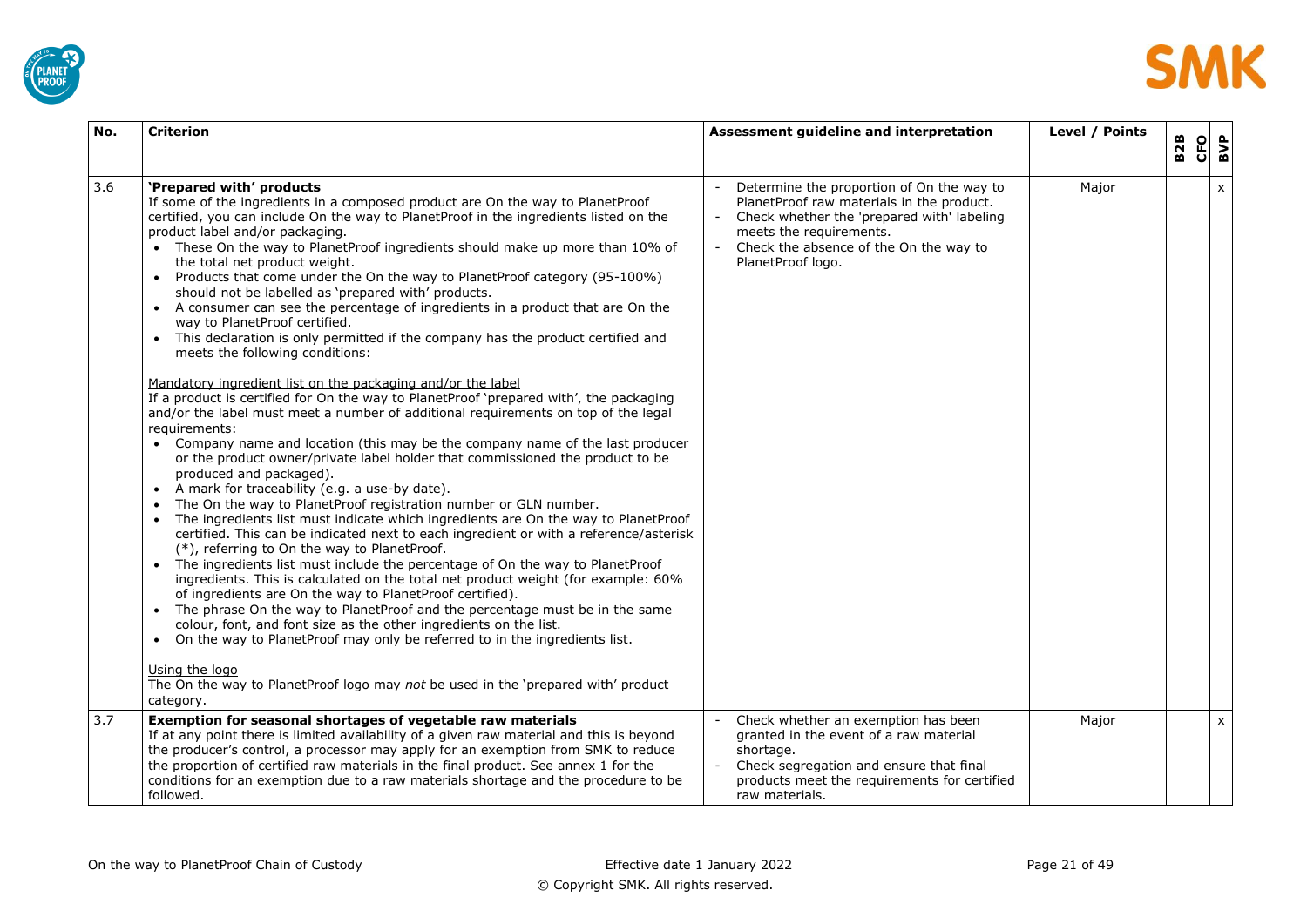



<span id="page-21-0"></span>

| No.            | <b>Criterion</b>                                                                                                                                                                                                                                                                                                                                                                                                                                                                                                                                                                                                                                                                                                                                                                                                                                                                                                                                                 | Assessment guideline and interpretation                                                                                                                                                                                                                                                                          | Level / Points | <b>B2B</b> | <b>CFO</b><br>BVP |
|----------------|------------------------------------------------------------------------------------------------------------------------------------------------------------------------------------------------------------------------------------------------------------------------------------------------------------------------------------------------------------------------------------------------------------------------------------------------------------------------------------------------------------------------------------------------------------------------------------------------------------------------------------------------------------------------------------------------------------------------------------------------------------------------------------------------------------------------------------------------------------------------------------------------------------------------------------------------------------------|------------------------------------------------------------------------------------------------------------------------------------------------------------------------------------------------------------------------------------------------------------------------------------------------------------------|----------------|------------|-------------------|
| <b>Climate</b> |                                                                                                                                                                                                                                                                                                                                                                                                                                                                                                                                                                                                                                                                                                                                                                                                                                                                                                                                                                  |                                                                                                                                                                                                                                                                                                                  |                |            |                   |
| 3.8            | The requirements for climate are divided into criteria for companies with $\leq 10$ FTEs and<br>$>10$ FTEs.<br>Companies that process less than 5% of the prepared and/or processed raw materials<br>by total weight of raw materials supplied for an On the way to PlanetProof product are<br>exempted from the climate requirements.<br>Clarification: 10 FTE is the total number of FTEs. Compare the hours worked on an<br>annual basis against the number of hours per working week under the collective<br>agreement. If no collective agreement is in force, then assume a working week of 40<br>hours (2080 hours on an annual basis). For the total number of FTEs, count all<br>employees: count all permanent and temporary employees together. Method of<br>calculation: Add the total number of hours that employees work collectively each year.<br>Divide this number by 2080 (=number of hours of working week full-time on an annual<br>basis). | Determine how many FTEs the company<br>employs and whether it has to meet the<br>climate requirements for $\leq 10$ FTEs or $> 10$<br>FTEs.<br>If companies apply for exemption from<br>climate requirements: determine whether the<br>proportion of On the way to PlanetProof raw<br>materials is less than 5%. | Major          |            | Χ                 |
|                | Climate - companies $\leq 10$ FTE                                                                                                                                                                                                                                                                                                                                                                                                                                                                                                                                                                                                                                                                                                                                                                                                                                                                                                                                |                                                                                                                                                                                                                                                                                                                  |                |            |                   |
| 3.9            | Gas, water, and electricity meters<br>Meters are provided for gas, water, and electricity consumption.<br>• A calibrated meter should be used if consumption is broken down by business<br>activity.<br>• Uncalibrated meters may be used for individual business activities provided that<br>the meter is calibrated for total consumption.<br>If a company with $\leq 10$ FTEs can demonstrate it does not have its own meters, it is<br>exempted from the climate requirements.<br>Clarification: The Green House Gas emissions (CO <sub>2</sub> -equivalents) from energy<br>consumption are referred to as indirect emissions and fall within scope 2 of the<br>international Greenhouse Gas Protocol directive.                                                                                                                                                                                                                                            | Physically check for the presence of separate<br>meters                                                                                                                                                                                                                                                          | Major          |            | X                 |
| 3.10           | <b>Gas consumption</b><br>• Gas consumption is monitored (in $m^3$ , MJ).<br>• An annual report is produced.                                                                                                                                                                                                                                                                                                                                                                                                                                                                                                                                                                                                                                                                                                                                                                                                                                                     | Check the current quantity indication from<br>the gas meter and annual report.<br>Check administratively purchase receipts.                                                                                                                                                                                      | Major          |            | X                 |
| 3.11           | <b>Water consumption</b><br>• Water consumption is monitored (in $m^3$ ).<br>• An annual report is produced.                                                                                                                                                                                                                                                                                                                                                                                                                                                                                                                                                                                                                                                                                                                                                                                                                                                     | Check the current quantity indication from<br>the water meter and annual report.<br>Check administratively purchase receipts.                                                                                                                                                                                    | Major          |            | $\mathsf{X}$      |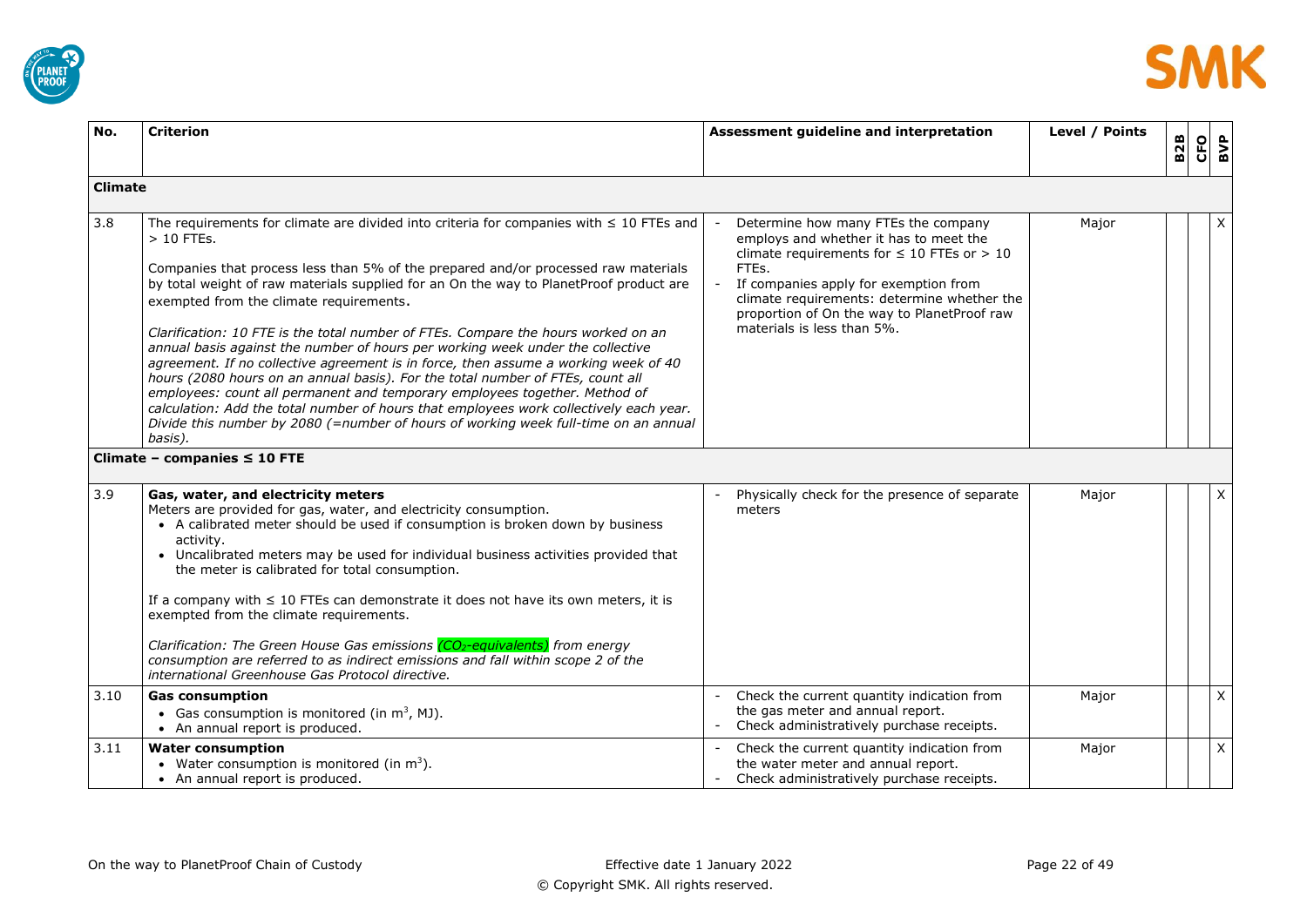



| No.  | <b>Criterion</b>                                                                                                                                                                                                                                                                                                                                                                                                                                                                                                                                                                                                                                                                                                                                                                                                                                                                                                                                                                                    | Assessment guideline and interpretation                                                                                                                                                                                                                                                                                                                                                                                                                                                                         | Level / Points | 82B | <b>CFO</b> | BVP          |
|------|-----------------------------------------------------------------------------------------------------------------------------------------------------------------------------------------------------------------------------------------------------------------------------------------------------------------------------------------------------------------------------------------------------------------------------------------------------------------------------------------------------------------------------------------------------------------------------------------------------------------------------------------------------------------------------------------------------------------------------------------------------------------------------------------------------------------------------------------------------------------------------------------------------------------------------------------------------------------------------------------------------|-----------------------------------------------------------------------------------------------------------------------------------------------------------------------------------------------------------------------------------------------------------------------------------------------------------------------------------------------------------------------------------------------------------------------------------------------------------------------------------------------------------------|----------------|-----|------------|--------------|
| 3.12 | <b>Electricity consumption</b><br>• Electricity consumption is monitored (in kWh, MJ).<br>• An annual report is produced.                                                                                                                                                                                                                                                                                                                                                                                                                                                                                                                                                                                                                                                                                                                                                                                                                                                                           | Check the current quantity indication from<br>the electricity meter and annual report.<br>Check administratively purchase receipts.                                                                                                                                                                                                                                                                                                                                                                             | Major          |     |            | X            |
| 3.13 | Reducing energy and water consumption<br>Drawing on the results of the climate requirements for indirect Green House Gas<br>emissions:<br>• If an annual benchmark is set for energy consumption in the sector, use this to<br>determine whether the company is among the 40% best-performing companies in<br>the sector.<br>If a benchmark is not available, check whether an improvement plan has been<br>drawn up every four years to reduce energy and water consumption and/or to<br>make it more sustainable per product volume, and:<br>the objectives and associated timeline are clearly described;<br>$\circ$<br>water and energy reduction is at least 5% over a period of 4 years;<br>$\circ$<br>where the minimum reduction is not feasible, demonstrate the reason for this. The<br>certification body will assess whether this explanation is sufficient.<br>Clarification: The multi-year agreements (MJA) maintained by the RVO at sector level<br>constitute an annual benchmark. | Check for benchmark and ranking; or<br>Check the content of a plan to determine<br>whether it is effective in relation to the actual<br>installation.<br>Check the reduction achieved over every four<br>years. A large reduction in one year may be<br>spread across more years.<br>If the report is less than a year old at initial<br>inspection, check whether a written<br>declaration of intent specifying the measures<br>to be taken in the first year and<br>accompanying purchase orders are present. | Major          |     |            | X            |
| 3.14 | Purchasing and generating green electricity<br>• Green electricity is bought and/or produced for the proportion of On the way to<br>PlanetProof products produced.<br>• This proportion is determined on the basis of the total weight of raw materials<br>supplied.<br>Green electricity is defined in line with the definition described in the protocol for<br>monitoring renewable energy.                                                                                                                                                                                                                                                                                                                                                                                                                                                                                                                                                                                                      | Determine the proportion of raw materials<br>used for preparing and/or processing the On<br>the way to PlanetProof product.<br>Check administratively purchase receipts and<br>contracts.<br>Calculate the percentage of green electricity<br>used.<br>Determine whether the percentage of green<br>electricity is at least as large as the share<br>(%) of raw materials for On the way to<br>PlanetProof products.                                                                                            | Major          |     |            | $\mathsf{X}$ |
|      | Climate - companies > 10 fte                                                                                                                                                                                                                                                                                                                                                                                                                                                                                                                                                                                                                                                                                                                                                                                                                                                                                                                                                                        |                                                                                                                                                                                                                                                                                                                                                                                                                                                                                                                 |                |     |            |              |
| 3.15 | Gas, water, and electricity meters<br>Meters are provided for gas, water, and electricity consumption.<br>• A calibrated meter should be used if consumption is divided per business activity.<br>• Uncalibrated meters may be used for individual business activities provided that<br>the meter is calibrated for total consumption.<br>Clarification: The Green House Gas emissions (CO <sub>2</sub> -equivalents) from energy<br>consumption are referred to as indirect emissions and fall within scope 2 of the<br>international Greenhouse Gas Protocol directive.                                                                                                                                                                                                                                                                                                                                                                                                                           | Physically check for the presence of separate<br>meters                                                                                                                                                                                                                                                                                                                                                                                                                                                         | Major          |     |            | X            |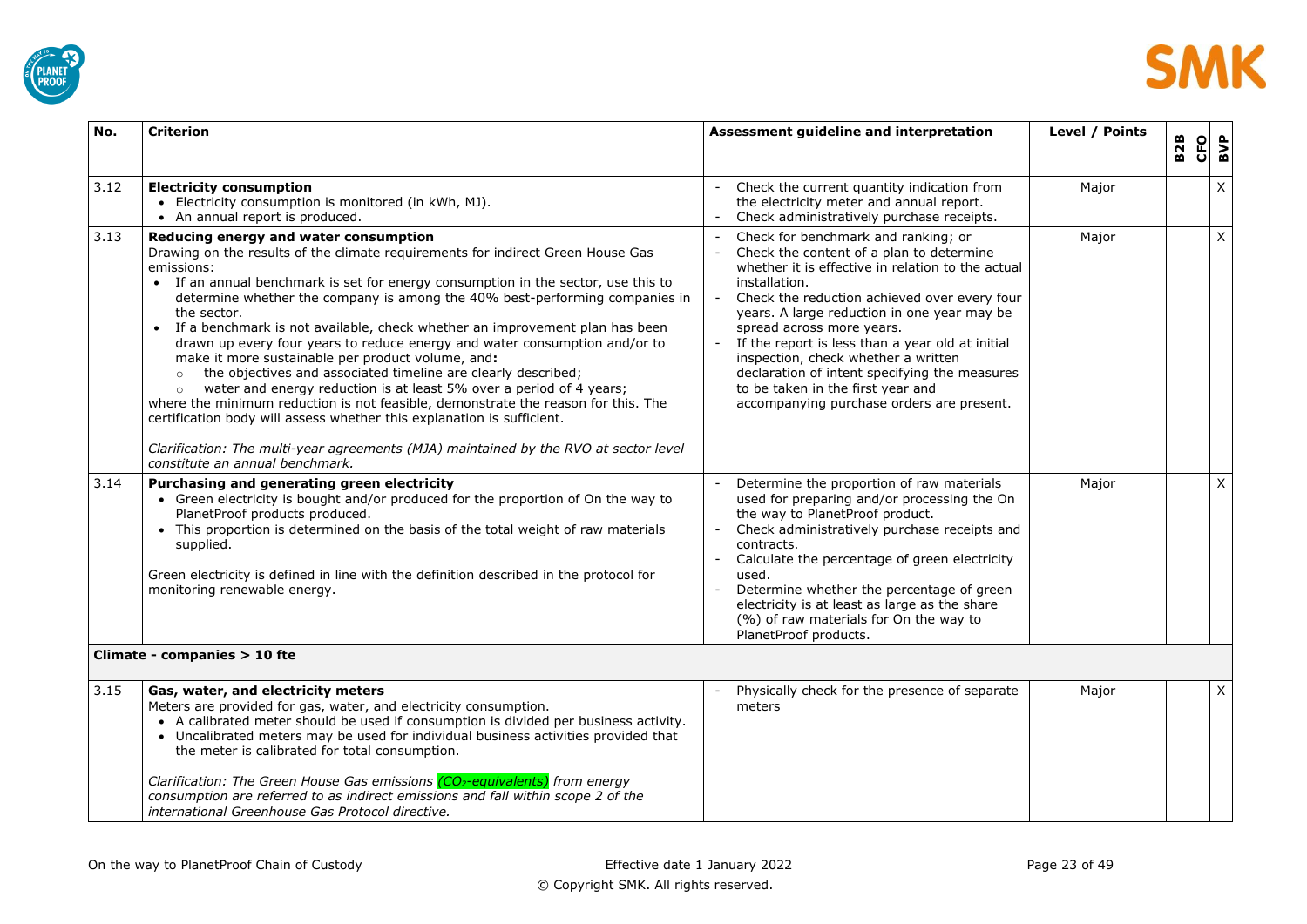



| No.  | <b>Criterion</b>                                                                                                                                                                                                                                                                                                                                                                                                                                                                                                                                                                                                                                                                                                                                                                                                                                                                                                                                                                                                 | Assessment guideline and interpretation                                                                                                                                                                                                                                                                                                                                                                                                                                                                         | Level / Points | <b>B2B</b> | CFO<br>BVP     |
|------|------------------------------------------------------------------------------------------------------------------------------------------------------------------------------------------------------------------------------------------------------------------------------------------------------------------------------------------------------------------------------------------------------------------------------------------------------------------------------------------------------------------------------------------------------------------------------------------------------------------------------------------------------------------------------------------------------------------------------------------------------------------------------------------------------------------------------------------------------------------------------------------------------------------------------------------------------------------------------------------------------------------|-----------------------------------------------------------------------------------------------------------------------------------------------------------------------------------------------------------------------------------------------------------------------------------------------------------------------------------------------------------------------------------------------------------------------------------------------------------------------------------------------------------------|----------------|------------|----------------|
| 3.16 | <b>Gas consumption</b><br>• Gas consumption is monitored (in $m^3$ , MJ).<br>• An annual report is produced with routine measurements (at least once every 3<br>months).                                                                                                                                                                                                                                                                                                                                                                                                                                                                                                                                                                                                                                                                                                                                                                                                                                         | Check the current quantity indication from<br>the gas meter and annual report.<br>Check administratively purchase receipts.                                                                                                                                                                                                                                                                                                                                                                                     | Major          |            | X              |
| 3.17 | <b>Water consumption</b><br>• Water consumption is monitored (in $m^3$ ).<br>• An annual report is produced with routine measurements (at least once every 3<br>months).                                                                                                                                                                                                                                                                                                                                                                                                                                                                                                                                                                                                                                                                                                                                                                                                                                         | Check the current quantity indication from<br>the water meter and annual report.<br>Check administratively purchase receipts.                                                                                                                                                                                                                                                                                                                                                                                   | Major          |            | $\mathsf{x}$   |
| 3.18 | <b>Electricity consumption</b><br>• Electricity consumption is monitored (in kWh, MJ).<br>• An annual report is produced with routine measurements (at least once every 3<br>months).                                                                                                                                                                                                                                                                                                                                                                                                                                                                                                                                                                                                                                                                                                                                                                                                                            | Check the current quantity indication from<br>the electricity meter and annual report.<br>Check administratively purchase receipts.                                                                                                                                                                                                                                                                                                                                                                             | Major          |            | $\pmb{\times}$ |
| 3.19 | Reducing energy and water consumption<br>Drawing on the results of the climate requirements for indirect Green House Gas<br>emissions:<br>• If an annual benchmark is set for energy consumption in the sector, use this to<br>determine whether the company is among the 40% best-performing companies in<br>the sector.<br>If a benchmark is not available, check whether an improvement plan has been<br>$\bullet$<br>drawn up every four years to reduce energy and water consumption and/or to<br>make it more sustainable per product volume, and:<br>the objectives and associated timeline are clearly described;<br>$\circ$<br>water and energy reduction is at least 5% over a period of 4 years;<br>$\circ$<br>where the minimum reduction is not feasible, demonstrate the reason for this. The<br>certification body will assess whether this explanation is sufficient.<br>Clarification: The multi-year agreements (MJA) maintained by the RVO at sector level<br>constitute an annual benchmark. | Check for benchmark and ranking; or<br>Check the content of a plan to determine<br>whether it is effective in relation to the actual<br>installation.<br>Check the reduction achieved over every four<br>years. A large reduction in one year may be<br>spread across more years.<br>If the report is less than a year old at initial<br>inspection, check whether a written<br>declaration of intent specifying the measures<br>to be taken in the first year and<br>accompanying purchase orders are present. | Major          |            | X              |
| 3.20 | <b>Monitoring direct Green House Gas emissions</b><br>Green House Gas emissions (expressed as CO <sub>2</sub> -equivalents) from company-level<br>activities are monitored.<br>• Green House Gas emissions from the company's operations are identified and<br>logged.<br>• Emissions are calculated using a program that complies with the Greenhouse Gas<br>Protocol (GHG Protocol Corporate Accounting and Reporting Standard).<br>Clarification: These Green House Gas emissions fall within scope 2 of the international<br>Greenhouse Gas Protocol directive. A free calculation tool is available: GHG Emission<br>Calculation Tool (https://ghgprotocol.org/calculation-tools#cross sector tools id).                                                                                                                                                                                                                                                                                                    | Check registration of Green House Gas<br>emissions.                                                                                                                                                                                                                                                                                                                                                                                                                                                             | Major          |            | $\mathsf X$    |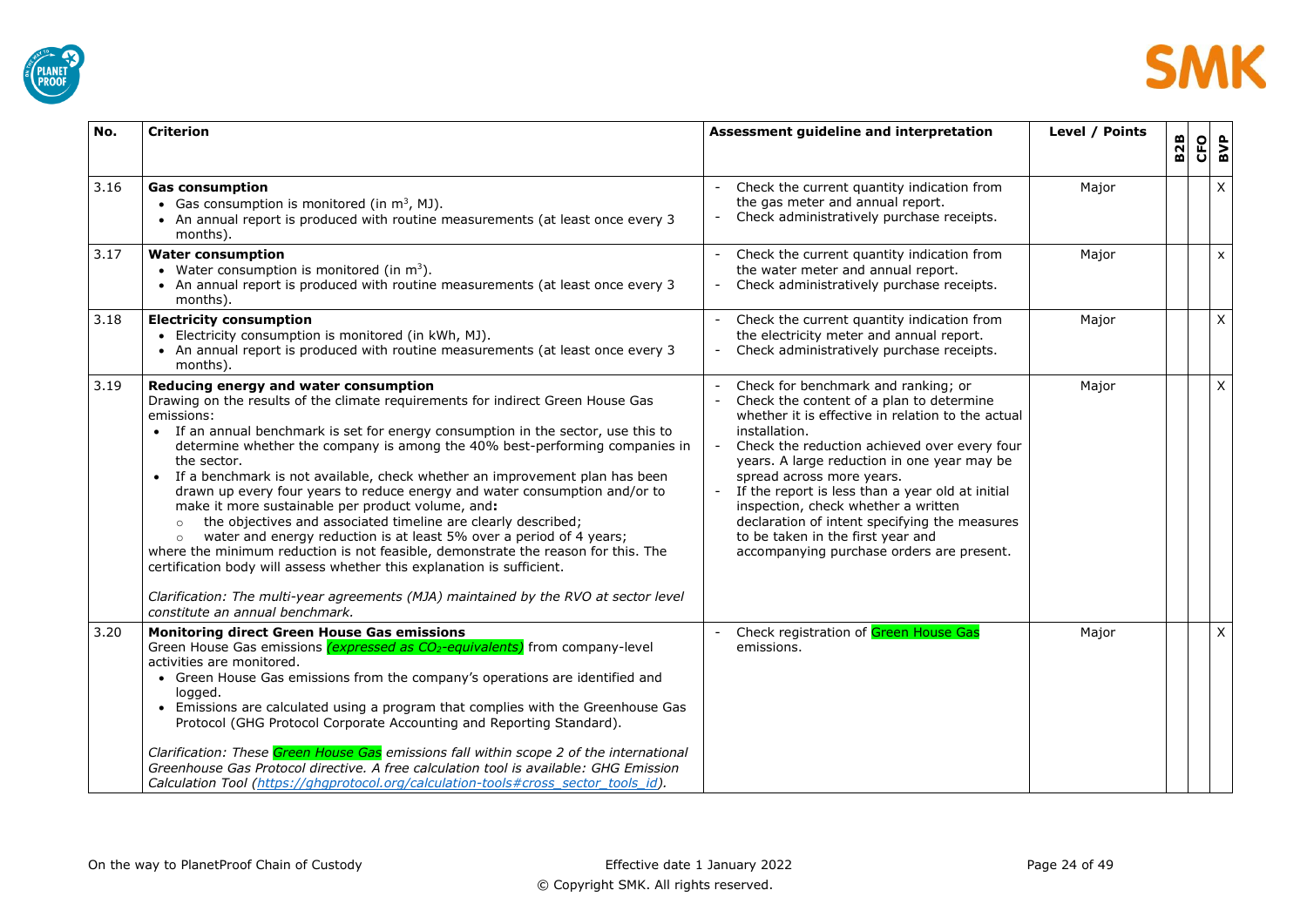



<span id="page-24-0"></span>

| No.  | <b>Criterion</b>                                                                                                                                                                                                                                                                                                                                                                                                                                                                                                                                                                                                                                                                    | Assessment guideline and interpretation                                                                                                                                                                                                                                                                                                                                                                              | Level / Points | <b>B2B</b> | CFO | BVP          |
|------|-------------------------------------------------------------------------------------------------------------------------------------------------------------------------------------------------------------------------------------------------------------------------------------------------------------------------------------------------------------------------------------------------------------------------------------------------------------------------------------------------------------------------------------------------------------------------------------------------------------------------------------------------------------------------------------|----------------------------------------------------------------------------------------------------------------------------------------------------------------------------------------------------------------------------------------------------------------------------------------------------------------------------------------------------------------------------------------------------------------------|----------------|------------|-----|--------------|
| 3.21 | Future requirement for next revision<br><b>Reducing direct Green House Gas emissions</b><br>• A company with > 10 FTEs has set an objective that at least fits in with the<br>agreements made under the Paris Climate Agreement.<br>• The objective is checked using an independent platform, such as the Science<br>Based Targets Initiative.<br>Clarification: A processor may have an influence on Green House Gas emissions related<br>to its own business activities (scope 1 and 2). To fill in the emissions in the production<br>chain (scope 3), an approved data set and calculation rules are required; these are still<br>missing.                                      | No checks on this criterion.                                                                                                                                                                                                                                                                                                                                                                                         | n.v.t.         |            |     | $\mathsf{X}$ |
| 3.22 | Purchasing and generating green electricity<br>• Green electricity is bought and/or produced for the proportion of On the way to<br>PlanetProof products produced.<br>• This proportion is determined on the basis of the total weight of raw materials<br>supplied.<br>Green electricity is defined in line with the definition described in the protocol for<br>monitoring renewable energy.                                                                                                                                                                                                                                                                                      | Determine the proportion of raw materials<br>used for preparing and/or processing the On<br>the way to PlanetProof product.<br>Check administratively purchase receipts and<br>contracts.<br>Calculate the percentage of green electricity<br>used.<br>Determine whether the percentage of green<br>electricity is at least as large as the share<br>(%) of raw materials for On the way to<br>PlanetProof products. | Major          |            |     | $\mathsf{X}$ |
|      | <b>Environmental care</b>                                                                                                                                                                                                                                                                                                                                                                                                                                                                                                                                                                                                                                                           |                                                                                                                                                                                                                                                                                                                                                                                                                      |                |            |     |              |
| 3.23 | <b>Diesel consumption</b><br>The annual diesel consumption of process steps and/or equipment is monitored (in L or<br>kg, MJ).                                                                                                                                                                                                                                                                                                                                                                                                                                                                                                                                                      | Check administratively purchase receipts.                                                                                                                                                                                                                                                                                                                                                                            | Major          |            |     | X            |
| 3.24 | Purchasing packaging and serving materials<br>A list of packaging and serving materials bought is made. The number of units and/or<br>weight per packaging type (PE, PP, PET, aluminium, green glass, PLA, etc.) is recorded.                                                                                                                                                                                                                                                                                                                                                                                                                                                       | Check administratively purchase receipts.                                                                                                                                                                                                                                                                                                                                                                            | Major          |            |     | X            |
| 3.25 | Application of crop protection products and biocides<br>The use of products covered under European Regulations (EC) 1107/2009 concerning<br>the placing of plant protection products on the market and (EU) No 528/2012<br>concerning the making available on the market and use of biocidal products is<br>documented (in kg per type). This concerns the company's own purchase of such<br>products as well as those used by contractors.<br>Clarification: in the Netherlands, substances that fall under the Dutch Plant Protection<br>Products and Biocides Act must be approved by the Dutch Board for the Authorisation<br>of Plant Protection Products and Biocides (CTGB). | Check the physical storage of these products.<br>Check administratively purchase receipts.<br>Check invoices from contractors that use<br>these products.                                                                                                                                                                                                                                                            | Major          |            |     | $\mathsf{X}$ |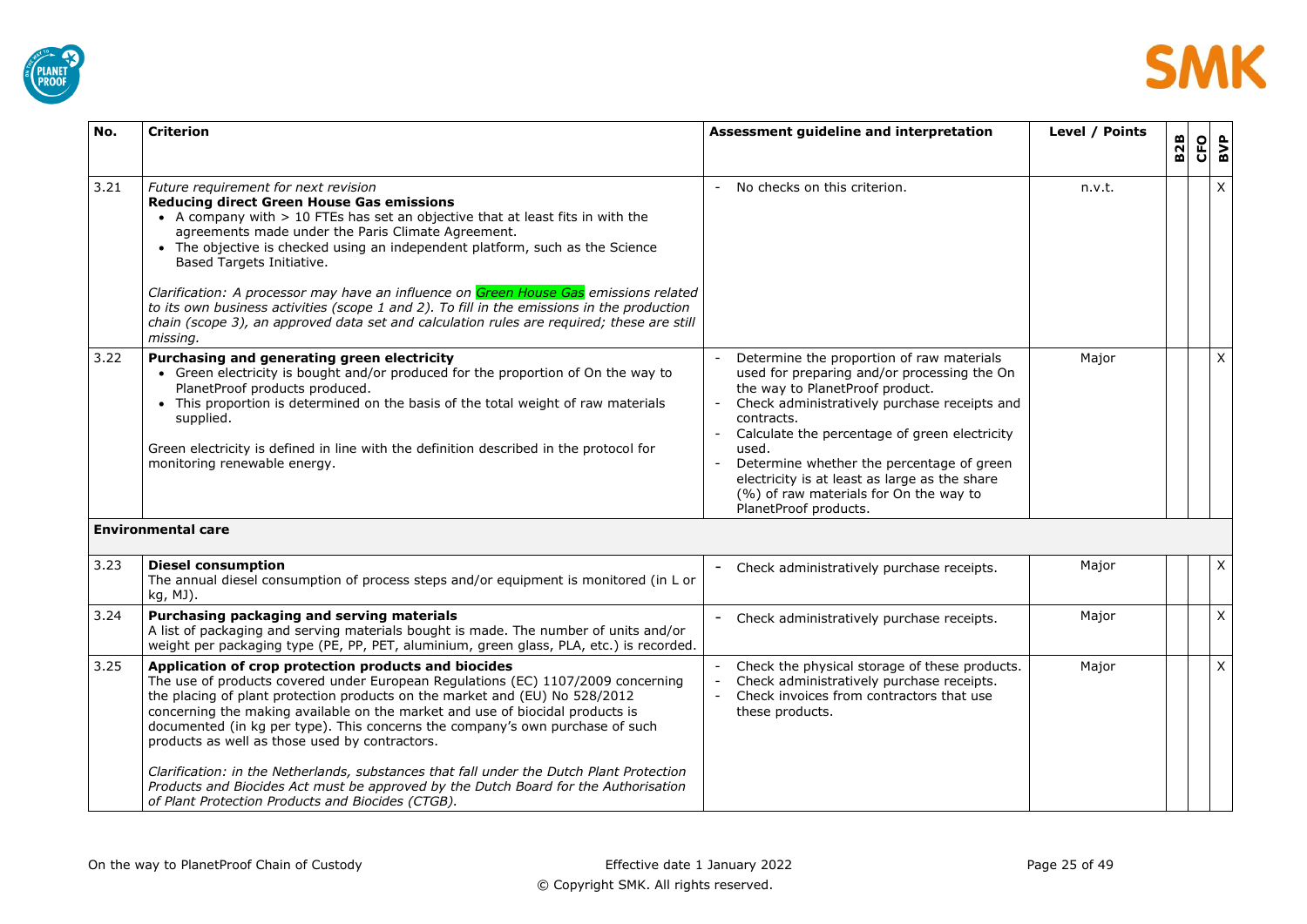



| No.  | <b>Criterion</b>                                                                                                                                                                                                                                                                                                                                                                                                                                                                                                                                                                                                                                         | Assessment guideline and interpretation                                                                                                                                                                     | Level / Points | <b>B2B</b> | <b>CFO</b> | BVP          |
|------|----------------------------------------------------------------------------------------------------------------------------------------------------------------------------------------------------------------------------------------------------------------------------------------------------------------------------------------------------------------------------------------------------------------------------------------------------------------------------------------------------------------------------------------------------------------------------------------------------------------------------------------------------------|-------------------------------------------------------------------------------------------------------------------------------------------------------------------------------------------------------------|----------------|------------|------------|--------------|
| 3.26 | <b>Cleaning and disinfection agents</b><br>Cleaning agents and disinfectants cannot come into contact with foodstuffs, and<br>unauthorised persons cannot access such substances.<br>• For manual cleaning, these substances are stored in a separate lockable dry room<br>or cabinet.<br>• For automated cleaning systems, these substances are refilled in a computer-<br>controlled manner.<br>Clarification: This requirement is stricter for operational stock and also applies to<br>companies outside the scope of the PGS15 directive.                                                                                                           | Check the way in which cleaning and<br>disinfecting agents are stored.<br>In the case of automated cleaning systems,<br>check that there are no loose substances in<br>the processing activity in question. | Major          |            |            | $\mathsf{X}$ |
| 3.27 | <b>Workplace instruction card</b><br>A workplace instruction card is provided for each cleaning and disinfecting agent <sup>2</sup> .                                                                                                                                                                                                                                                                                                                                                                                                                                                                                                                    | Check workplace instruction cards.                                                                                                                                                                          | Major          |            |            | X            |
| 3.28 | <b>Refrigeration system maintenance</b><br>Refrigeration facilities are serviced annually by a qualified technician. To be<br>demonstrated by a valid personal or company certificate for the substance used on the<br>premises/in the pipes.                                                                                                                                                                                                                                                                                                                                                                                                            | Check maintenance report.                                                                                                                                                                                   | Major          |            |            | $\mathsf{x}$ |
| 3.29 | Maintaining the refrigeration system in logistics commercial vehicles<br>The refrigeration system in logistics commercial vehicles is serviced annually by a<br>technician who has received training in the cooling/refrigeration systems.                                                                                                                                                                                                                                                                                                                                                                                                               | Check maintenance report.                                                                                                                                                                                   | Major          |            |            | $\mathsf{x}$ |
|      | <b>Residuals and waste</b>                                                                                                                                                                                                                                                                                                                                                                                                                                                                                                                                                                                                                               |                                                                                                                                                                                                             |                |            |            |              |
| 3.30 | <b>Monitoring food loss</b><br>• The source of food loss is monitored for all business activities, from receiving raw<br>materials, preparing/processing products up until storage for delivery and<br>potentially in stock managed for the customer.<br>• Food loss is recorded in kg.<br>• The food loss in kg per raw material is compared with the quantity bought in kg.<br>Clarification: Reducing food loss has commercial benefits and reduces Green House Gas<br>emissions per unit of product. The aim is to reduce food loss in the long term. There<br>are major variations by product. Being transparent about food loss is the first step. | Perform administrative check of records of<br>food loss in the production process.                                                                                                                          | Major          |            |            | X            |

<span id="page-25-0"></span>f

 $\overline{\phantom{a}}$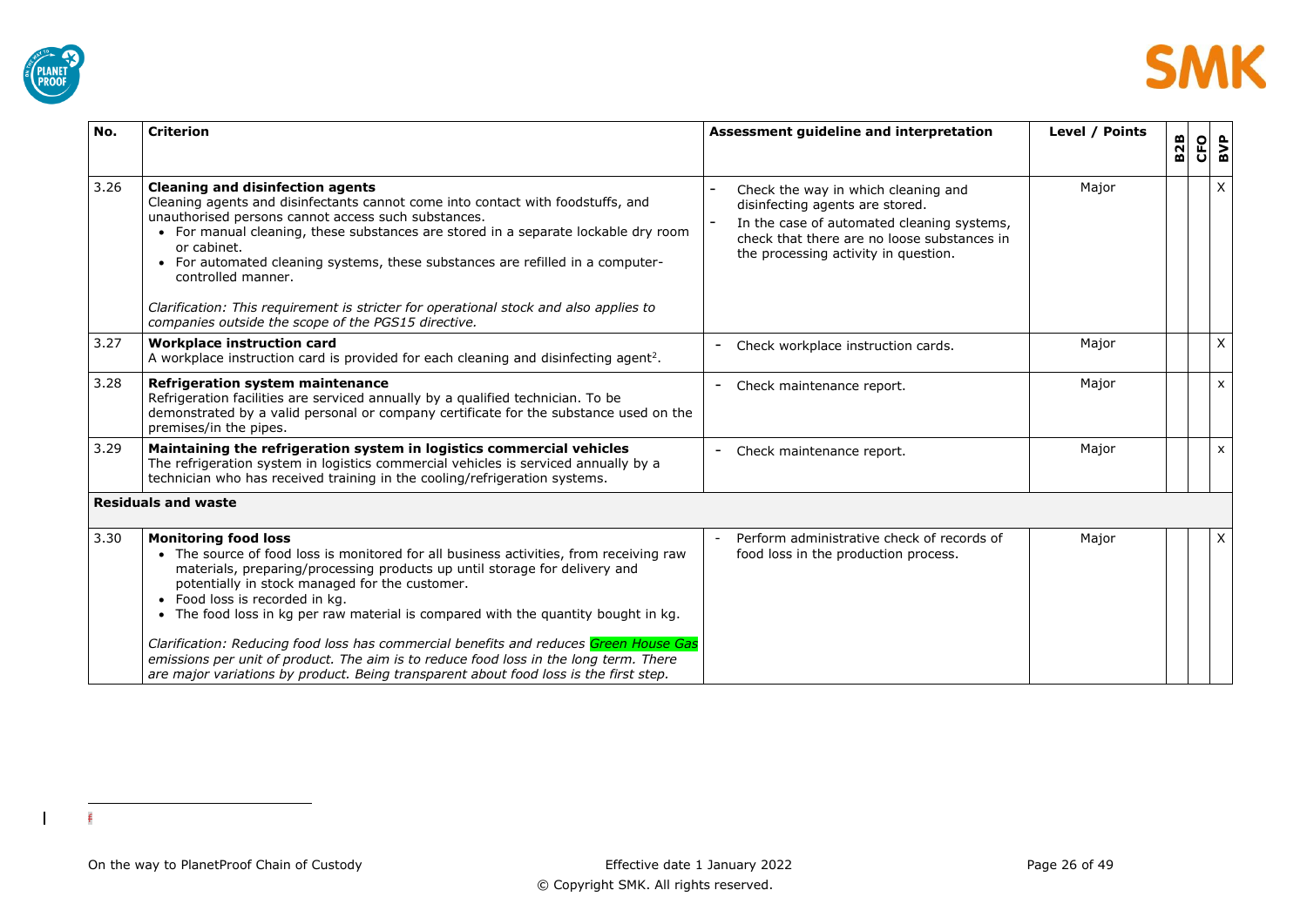



| No.  | <b>Criterion</b>                                                                                                                                                                                                                                                                                                                                                                                                                                                                                                                                                                                                                                            | Assessment guideline and interpretation                                                                                                                                                                                                                      | Level / Points | <b>B2B</b> | <b>CFO</b> | BVP |
|------|-------------------------------------------------------------------------------------------------------------------------------------------------------------------------------------------------------------------------------------------------------------------------------------------------------------------------------------------------------------------------------------------------------------------------------------------------------------------------------------------------------------------------------------------------------------------------------------------------------------------------------------------------------------|--------------------------------------------------------------------------------------------------------------------------------------------------------------------------------------------------------------------------------------------------------------|----------------|------------|------------|-----|
| 3.31 | High-quality use of residual food<br>• Food that is not used in the final product during the production process is re-used<br>in the most high-quality way possible.<br>• Raw materials lost should be re-used in the specific order according to Moerman's<br>ladder:<br>Prevent waste (Prevention)<br>$\circ$<br>Human food (Prevention)<br>$\circ$<br>Animal feed (Reduction)<br>$\circ$<br>Chemicals and raw materials (Reduction)<br>$\circ$<br>Fermentation (Recycling)<br>$\circ$<br>Composting (Recycling)<br>$\circ$<br>Incineration (Waste)<br>$\circ$<br>Landfill (Waste)<br>$\circ$<br>• Vegetable residual flows may not be disposed as waste. | Check how lost raw materials are re-used, for<br>example on the basis of a statement by the<br>collection company on how the residual food<br>is re-used.<br>Check administratively invoices and/or<br>contracts relating to residual vegetable<br>disposal. | Major          |            |            | X   |
| 3.32 | <b>Sorting waste</b><br>Hazardous waste is kept completely separate and disposed of separately. The following<br>waste streams are separated:<br>Organic and inorganic waste<br>Glass<br>Asbestos<br>Plastics<br>Tin<br>Paper and cardboard<br>Wood<br>$\bullet$<br>As some waste streams are difficult to separate completely, a maximum of 5% of<br>cross-contamination by weight is allowed in the waste stream.                                                                                                                                                                                                                                         | Check the physical collection points for waste<br>streams.<br>Visually check the amount of cross-<br>contamination in the various waste streams.<br>Check administratively invoices and/or<br>contracts with the waste collector.                            | Major          |            |            | X   |
| 3.33 | <b>Hazardous waste</b><br>• Hazardous waste is kept completely separate and disposed of separately.<br>Hazardous waste is waste containing toxic, oxidising, corrosive, radioactive, or<br>other dangerous substances.<br>• Small amounts of chemical waste are returned to the supplier or larger amounts to<br>the recycling centres or chemical waste collector.<br>Clarification: Eural, the European waste list, specifies which waste is hazardous<br>(hazardous waste includes oil, batteries, and solvents). Directive 75/442/EEC on Waste<br>and Directive 91/689/EEC on Hazardous Waste.                                                          | Visually check the collection point for<br>hazardous waste<br>Check administratively invoices and/or<br>contracts                                                                                                                                            | Major          |            |            | X   |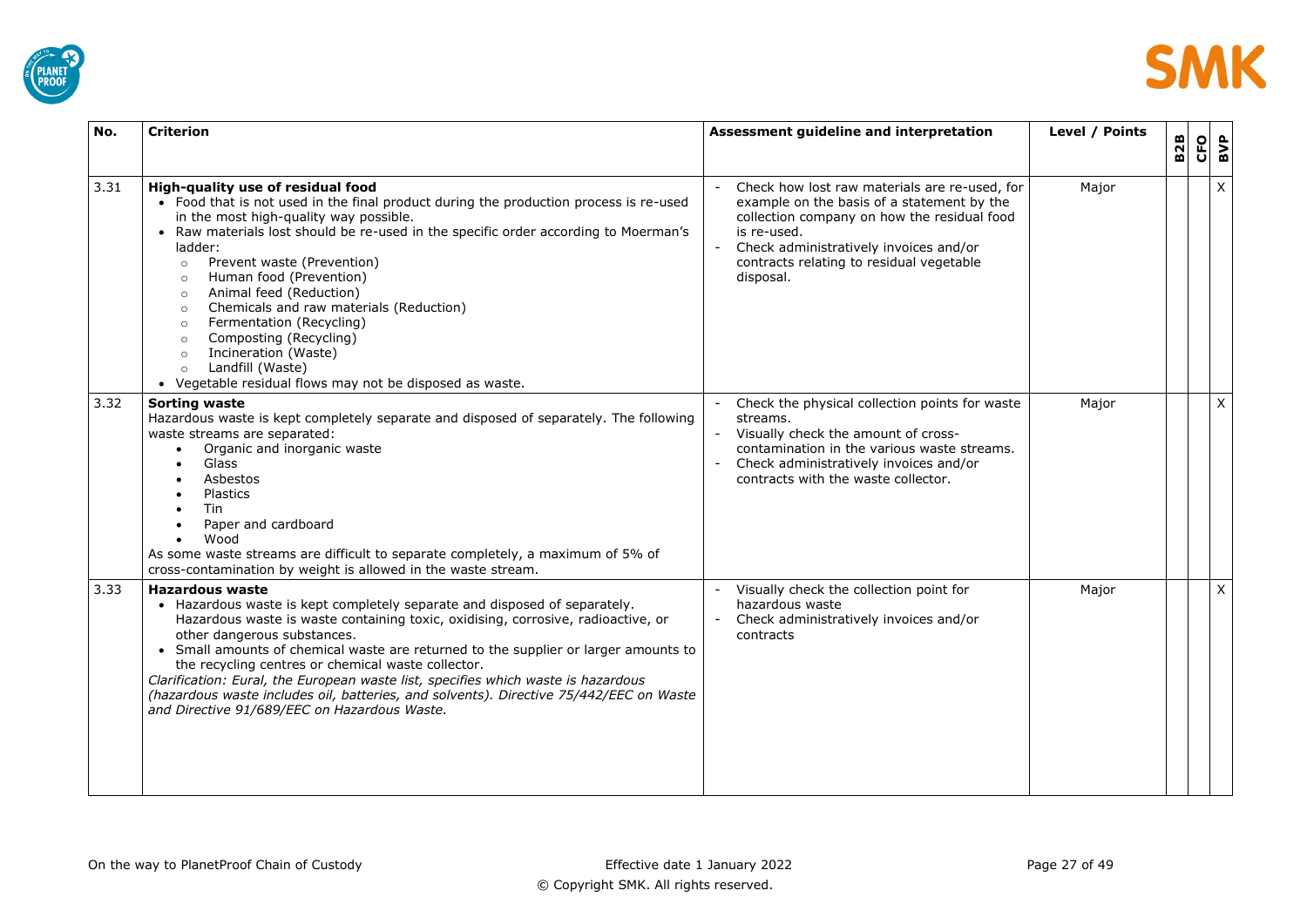



| No.  | <b>Criterion</b>                                                                                                                                                                                                                                                                                                                                                                                                                                                                                                                                                                                                                                                                                                                                          | Assessment guideline and interpretation                                                                                                                                                                                                                                                                                                                                                                                | Level / Points                                                                       | <b>B2B</b> | CFO | BVP          |
|------|-----------------------------------------------------------------------------------------------------------------------------------------------------------------------------------------------------------------------------------------------------------------------------------------------------------------------------------------------------------------------------------------------------------------------------------------------------------------------------------------------------------------------------------------------------------------------------------------------------------------------------------------------------------------------------------------------------------------------------------------------------------|------------------------------------------------------------------------------------------------------------------------------------------------------------------------------------------------------------------------------------------------------------------------------------------------------------------------------------------------------------------------------------------------------------------------|--------------------------------------------------------------------------------------|------------|-----|--------------|
|      | Optional measures preparing and processing products                                                                                                                                                                                                                                                                                                                                                                                                                                                                                                                                                                                                                                                                                                       |                                                                                                                                                                                                                                                                                                                                                                                                                        |                                                                                      |            |     |              |
| 3.34 | Purchasing and generating green electricity:<br>• Points are awarded per % of additional green electricity bought and self-<br>generated.<br>• The % is calculated for points by the total green electricity bought and generated<br>minus the % required for the proportion of On the way to PlanetProof product<br>(based on the total weight of raw materials supplied).<br>Green electricity is defined in line with the definition described in the protocol for<br>monitoring renewable energy.                                                                                                                                                                                                                                                     | Check administratively purchase receipts and<br>contracts.<br>Determine the amount of green electricity<br>generated.<br>Calculate the total percentage of green<br>electricity used.<br>The additional % is calculated for points by<br>the total green electricity bought and<br>generated minus the % that is required for<br>the proportion of On the way to PlanetProof<br>product.                               | 0,05 point per %<br>green electricity                                                |            |     | X            |
| 3.35 | Purchasing green gas:<br>• Points are awarded for the % of biogas bought.<br>Biogas means gas generated from renewable sources (see definition in the protocol for<br>monitoring renewable energy). CO <sub>2</sub> compensated gas does not suffice.                                                                                                                                                                                                                                                                                                                                                                                                                                                                                                     | Check administratively purchase receipts and<br>contracts.<br>Calculate the percentage of green gas used.                                                                                                                                                                                                                                                                                                              | 0,05 point per %<br>green gas                                                        |            |     | $\mathsf{X}$ |
| 3.36 | Use of refrigerants<br>Only refrigerants with a low Global Warming potential (GWP) are used:<br>• refrigerants with a GWP value of $\leq 25 \text{ CO}_2$ equivalents.<br>• Points are allocated per % of the total cooling capacity that is cooled by<br>refrigerants with a GWP of $\leq$ 25.<br>• Cooling capacity is expressed in kW.<br>Clarification: The F-Gas Regulation (EU) No 517/2014 shows the GWP values per<br>refrigerant.                                                                                                                                                                                                                                                                                                                | Check administratively purchase receipts and<br>contracts.<br>Determine the total cooling capacity (in kW).<br>Determine which refrigerants with a GWP<br>value of up to 25 CO <sub>2-eq</sub> are used.<br>Determine how much cooling capacity the<br>cooling systems have where these low GWP<br>refrigerants are applied.<br>Calculate the percentage of cooling capacity<br>for which these refrigerants are used. | 0,08 point per %<br>cooling capacity<br>with refrigerants<br>with a GWP of $\leq 25$ |            |     | $\times$     |
| 3.37 | <b>Buying sustainably produced adjuvants</b><br>Sustainably produced adjuvants (e.g. vegetable oil) are bought. An adjuvant is a<br>substance used in production, but not a component of the new product. Examples of<br>adjuvant are vegetable oil used in the potato processing industry and diatomite used in<br>the production of beer.<br>• Points are awarded per % of sustainably produced adjuvant bought in the<br>production process. Sustainably produced adjuvants are all products that are<br>certified by On the way to PlanetProof, EKO, FSC, and CPO (Certified Palm Oil). For<br>other initiatives, consult the Panel of Experts through SMK first.<br>. Only one adjuvant per certificate holder may come under this optional measure. | Check administratively purchase receipts<br>Calculate percentage sustainable produced<br>adjuvants.                                                                                                                                                                                                                                                                                                                    | 0,02 point per %<br>sustainable<br>adjuvants                                         |            |     | $\mathsf{X}$ |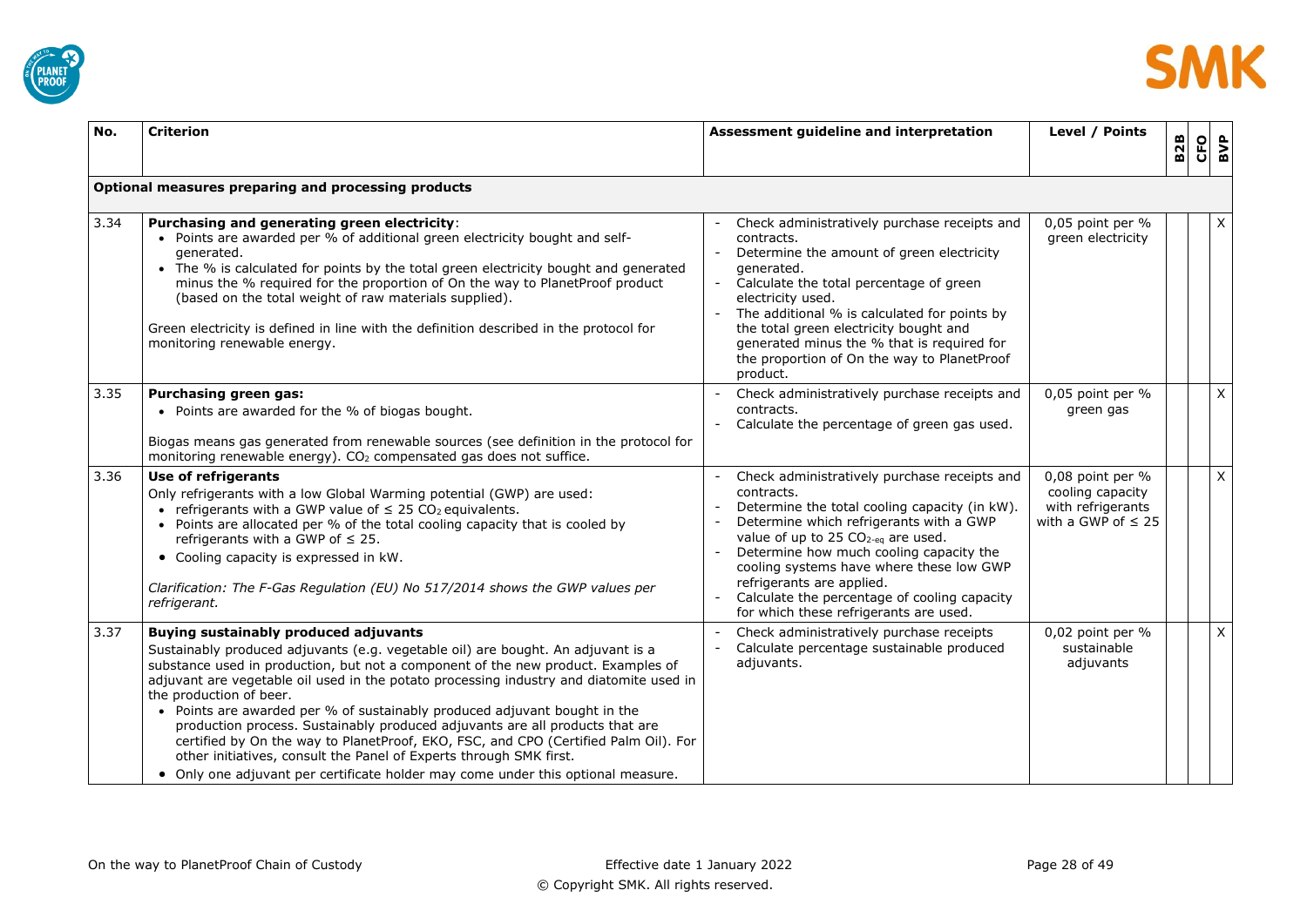



| No.  | <b>Criterion</b>                                                                                                                                                                                                                                                                                                                                                                                                                                                                            | Assessment guideline and interpretation                                                                                                                                | Level / Points | <b>B2B</b> | CFO | BVP      |
|------|---------------------------------------------------------------------------------------------------------------------------------------------------------------------------------------------------------------------------------------------------------------------------------------------------------------------------------------------------------------------------------------------------------------------------------------------------------------------------------------------|------------------------------------------------------------------------------------------------------------------------------------------------------------------------|----------------|------------|-----|----------|
| 3.38 | <b>Monitoring use of cleansers</b><br>The usage of cleansers is recorded.<br>A log of cleansers that are bought and kept in stock is satisfactory.                                                                                                                                                                                                                                                                                                                                          | Check registration use of cleansers.                                                                                                                                   |                |            |     | X        |
| 3.39 | <b>Enzyme-based cleaning agents</b><br>The cleanser used is enzyme-based. This should be indicated on the packaging and<br>there should be no hazard symbols (except the saltire).                                                                                                                                                                                                                                                                                                          | Check packaging.                                                                                                                                                       |                |            |     | $\times$ |
| 3.40 | Using low-emissions commercial vehicles<br>All commercial vehicles used on public roads have a Euro 6 engine as a minimum.<br>All commercial vehicles used on public roads have a Euro 5 engine as a minimum.<br>All internal commercial vehicles (such as fork-lift trucks) have an electric engine.                                                                                                                                                                                       | Check technical specification commercial<br>vehicles.                                                                                                                  |                |            |     | $\times$ |
| 3.41 | <b>Transport</b><br>The logistics provider has received a Lean and Green award.                                                                                                                                                                                                                                                                                                                                                                                                             | Check validity award en logo.                                                                                                                                          | $\mathcal{P}$  |            |     | X        |
| 3.42 | Wastewater<br>An environmental analysis has been carried out by the certificate holder on the<br>$\bullet$<br>environmental benefits of re-using or treating wastewater itself compared to<br>treatment by a treatment plant.<br>Companies that treat wastewater themselves and release the treated wastewater<br>$\bullet$<br>into surface water do not need to carry out an environmental analysis and may<br>receive the relevant points.                                                | Check administratively environmental<br>analysis and/or physically check wastewater<br>treatment where the treated wastewater is<br>discharged into the surface water. | 6              |            |     | $\times$ |
| 3.43 | Involvement in research projects to improve sustainability<br>Active involvement in research projects to improve environmental sustainability on and<br>around the company's site (e.g. to reduce or re-use waste, or related to any of the<br>mandatory requirements or optional measures). The company must dedicate some<br>hours to this and apply measures to its site or operations.<br>The points are valid for the years when the company is involved in such research<br>projects. | Check the research contract/statement;<br>check that the research objective and<br>company's role comply with the standard.                                            |                |            |     | $\times$ |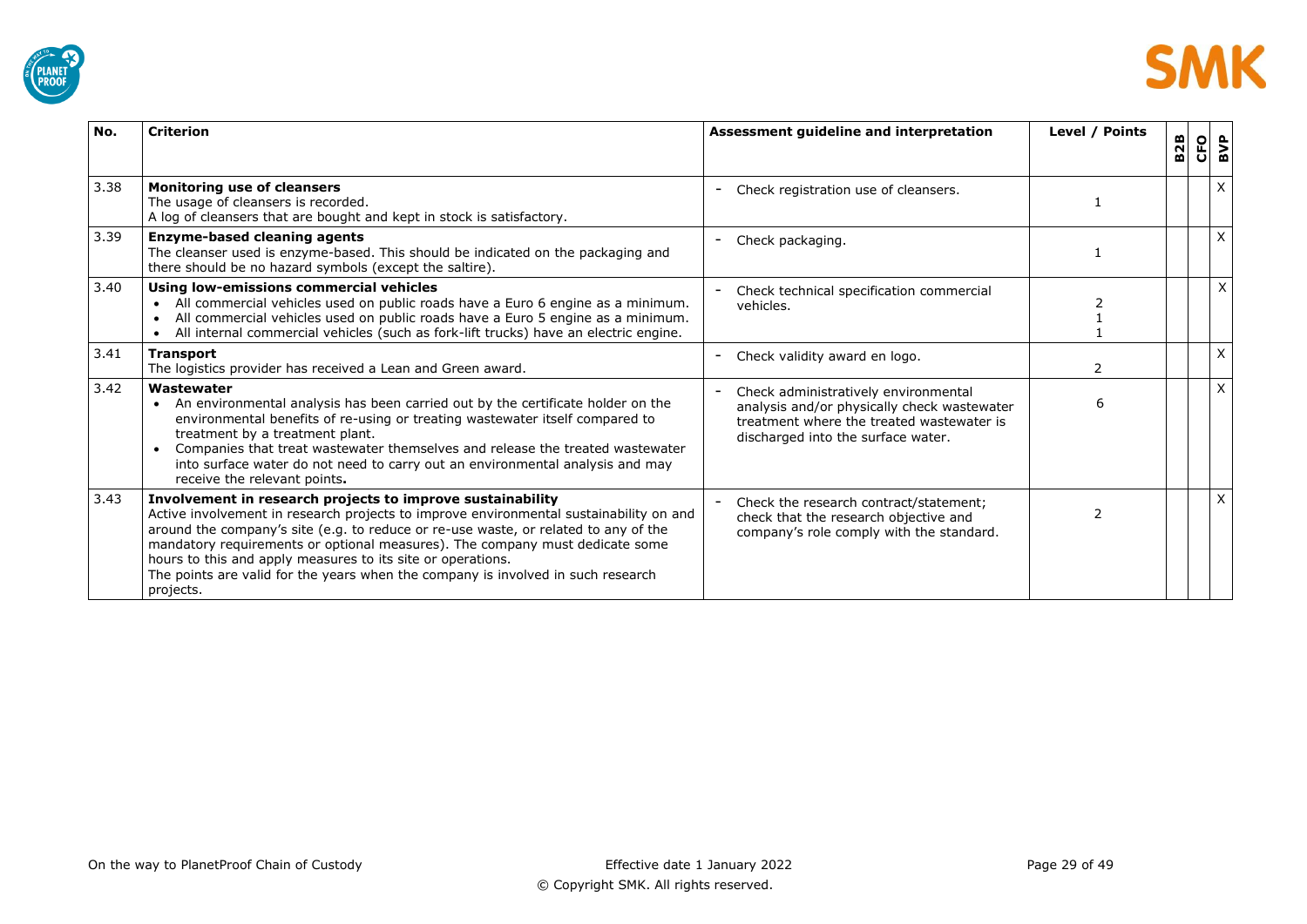



# <span id="page-29-0"></span>**Chapter 4: Packaging**

| No. | <b>Criterion</b>                                                                                                                                                                                                                                                                                                                                                                  | Assessment guideline and interpretation                                                                                                                                                                                                                                                                                                                                                                                                                                                                                                                                                                                                                                                                                                                                                              | Level / Points | <b>B2B</b> | CFO | $\frac{3}{2}$ |
|-----|-----------------------------------------------------------------------------------------------------------------------------------------------------------------------------------------------------------------------------------------------------------------------------------------------------------------------------------------------------------------------------------|------------------------------------------------------------------------------------------------------------------------------------------------------------------------------------------------------------------------------------------------------------------------------------------------------------------------------------------------------------------------------------------------------------------------------------------------------------------------------------------------------------------------------------------------------------------------------------------------------------------------------------------------------------------------------------------------------------------------------------------------------------------------------------------------------|----------------|------------|-----|---------------|
|     | 4. Packaging                                                                                                                                                                                                                                                                                                                                                                      |                                                                                                                                                                                                                                                                                                                                                                                                                                                                                                                                                                                                                                                                                                                                                                                                      |                |            |     |               |
|     | Packaging requirements                                                                                                                                                                                                                                                                                                                                                            |                                                                                                                                                                                                                                                                                                                                                                                                                                                                                                                                                                                                                                                                                                                                                                                                      |                |            |     |               |
| 4.1 | Points score for optional measures<br>A company that packages On the way to PlanetProof products must score at least three<br>points on the packaging measures (criteria 4.8 - 4.18).                                                                                                                                                                                             | Check whether enough points are scored on<br>the optional measures.                                                                                                                                                                                                                                                                                                                                                                                                                                                                                                                                                                                                                                                                                                                                  | Major          | x          |     | $\mathsf{X}$  |
| 4.2 | <b>Functional packaging</b><br>The packaging helps maintain the durability of the product by:<br>extending the shelf life of the product (preserve);<br>providing information on the use of the product (inform);<br>protecting it during transport and/or use (distribute);<br>dividing it into portions or servings.<br>The packaging must have at least one of these features. | Make sure that the packaging has at least one<br>of these features. Check this for 2 products.<br>The preservation effect of the packaging used<br>must be demonstrated by a report (e.g. gas-<br>inhibiting effect or coating in material).<br>The information on product use can be<br>obtained from the usage instructions.<br>The distribution is demonstrated in the<br>packaging's ability to protect fragile products<br>and/or to enable the product to be<br>transported.<br>The portioning is demonstrated by opening<br>the packaging and checking whether a<br>measured quantity can be obtained.<br>Portioning must be demonstrated with<br>research results on the required quantity<br>(portion size) per person. Check that the size<br>of the portion used is consistent with this. | Major          | X          |     | X             |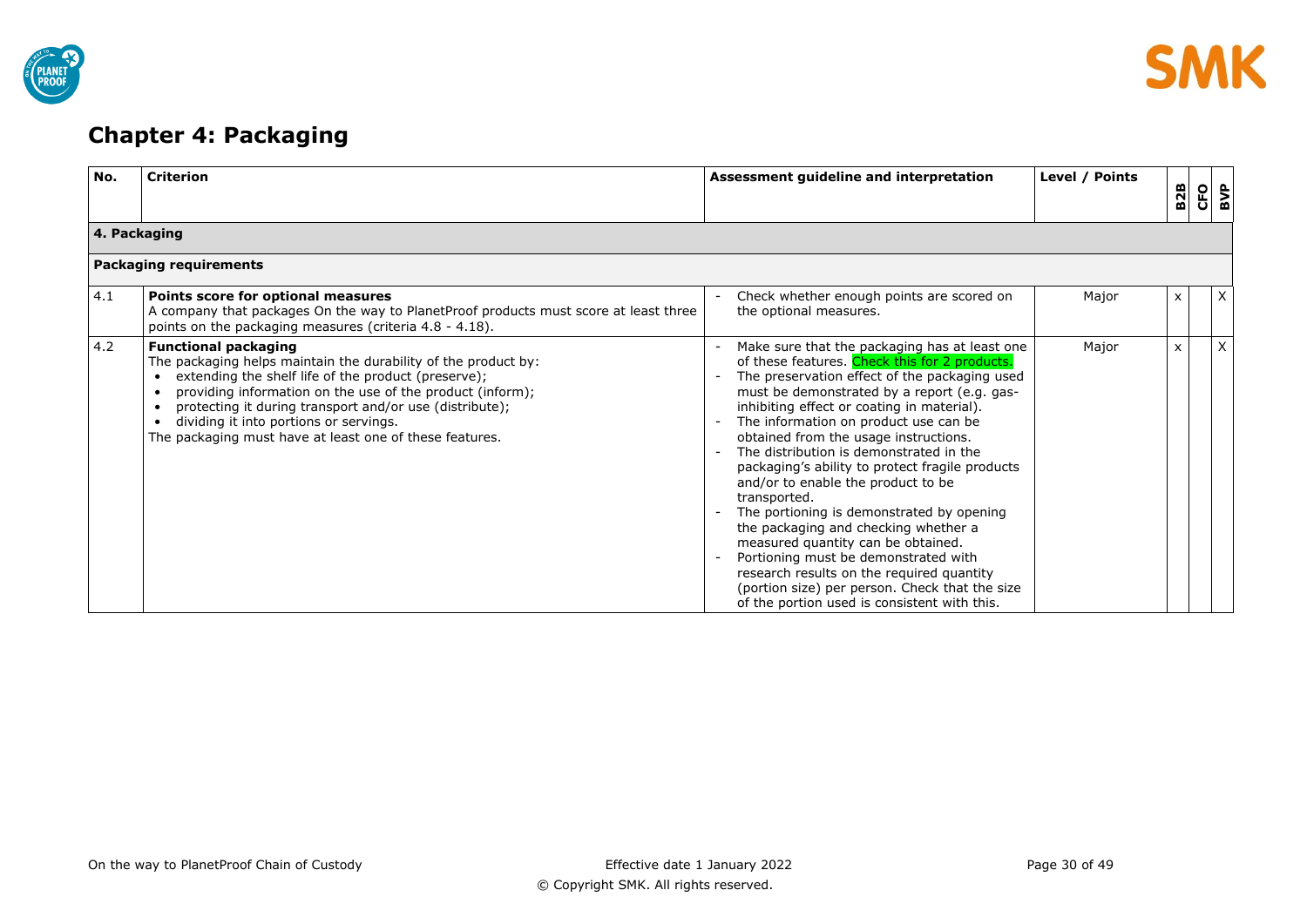



| No. | <b>Criterion</b>                                                                                                                                                                                                                                                                                                                                                                                                                                                                                                                                                                                                                                                                                                                                                                                                                                                                                                                                                                                                                                                                                                | Assessment guideline and interpretation                                                                                                                                                                                                                                                                               | Level / Points | <b>B2B</b>   | CFO | BVP |
|-----|-----------------------------------------------------------------------------------------------------------------------------------------------------------------------------------------------------------------------------------------------------------------------------------------------------------------------------------------------------------------------------------------------------------------------------------------------------------------------------------------------------------------------------------------------------------------------------------------------------------------------------------------------------------------------------------------------------------------------------------------------------------------------------------------------------------------------------------------------------------------------------------------------------------------------------------------------------------------------------------------------------------------------------------------------------------------------------------------------------------------|-----------------------------------------------------------------------------------------------------------------------------------------------------------------------------------------------------------------------------------------------------------------------------------------------------------------------|----------------|--------------|-----|-----|
| 4.3 | <b>Recyclecheck</b><br>Ensure that the packaging used is recyclable. Use the Recyclecheck, which consists of a<br>decision tree with questions and background information to help you determine<br>whether your packaging is easily recyclable. The Recyclecheck is a free service<br>provided by the Netherlands Institute for Sustainable Packaging (KIDV):<br>https://kidv.nl/recycle-checks-en-<br>• Carry out the Recyclecheck for all main components used in packaging for On the<br>way to PlanetProof products.<br>• This applies to all packaging materials for which the Recyclecheck is available:<br>hard plastic, soft plastic, glass, paper, and cardboard packaging.<br>• Determine which Recyclecheck applies to the packaging according to the material<br>of the main component in the packaging.<br>• Record the outcome of the check as green, yellow, orange, or red.<br>Clarification: Green means that the packaging is easily recyclable, yellow means it is<br>reasonably recyclable, orange means it is difficult to recycle, and red means that the<br>packaging is not recyclable. | Check whether the recycle check is filled in for<br>the packaging of On the way to PlanetProof<br>products.<br>Visually check at 2 products whether the<br>packaging meets the criterion. This may be<br>done on the basis of a sample of the primary<br>packaging.                                                   | Major          | $\mathsf{x}$ |     | X   |
| 4.4 | New criterion as of 1 July 2022<br>Recyclable hard plastic packaging<br>• Hard plastic packaging used for On the way to PlanetProof products is rated green<br>in the Recyclecheck.<br>Exemptions from this requirement:<br>- packaging of acidic and fat products (cheese, pasteurised products, meat products,<br>and sauerkraut)<br>- packaging smaller than 5 cm or greater than 5 litres.<br>Clarification: A producer that sells markets more than 50,000 kg of packaging every<br>year must pay a waste management fee. Green results in a reduction in the producer's<br>contribution to the Packaging Waste Fund, which promotes recyclable packaging.                                                                                                                                                                                                                                                                                                                                                                                                                                                 | Check at 2 products that hard plastic<br>packaging is not rated yellow, orange, or red.<br>Refer to the contribution invoice to the<br>Packaging Waste Fund to check whether a<br>discount has been applied for hard plastic<br>packaging. No discount is available if the<br>rating is yellow, orange, or red level. | Major          | $\mathsf{x}$ |     | X   |
| 4.5 | Future requirement for next revision<br>Recyclable soft plastic packaging<br>• Soft plastic packaging used for On the way to PlanetProof products is rated green<br>or yellow in the Recyclecheck.<br>Clarification: The Recyclecheck can be used for soft plastic packaging, but there is still<br>no way to guarantee the data entered or the outcome. This guarantee will be<br>developed in the next revision of the scheme.                                                                                                                                                                                                                                                                                                                                                                                                                                                                                                                                                                                                                                                                                | No checks on this criterion.                                                                                                                                                                                                                                                                                          | n.v.t.         | $\mathsf{x}$ |     | X   |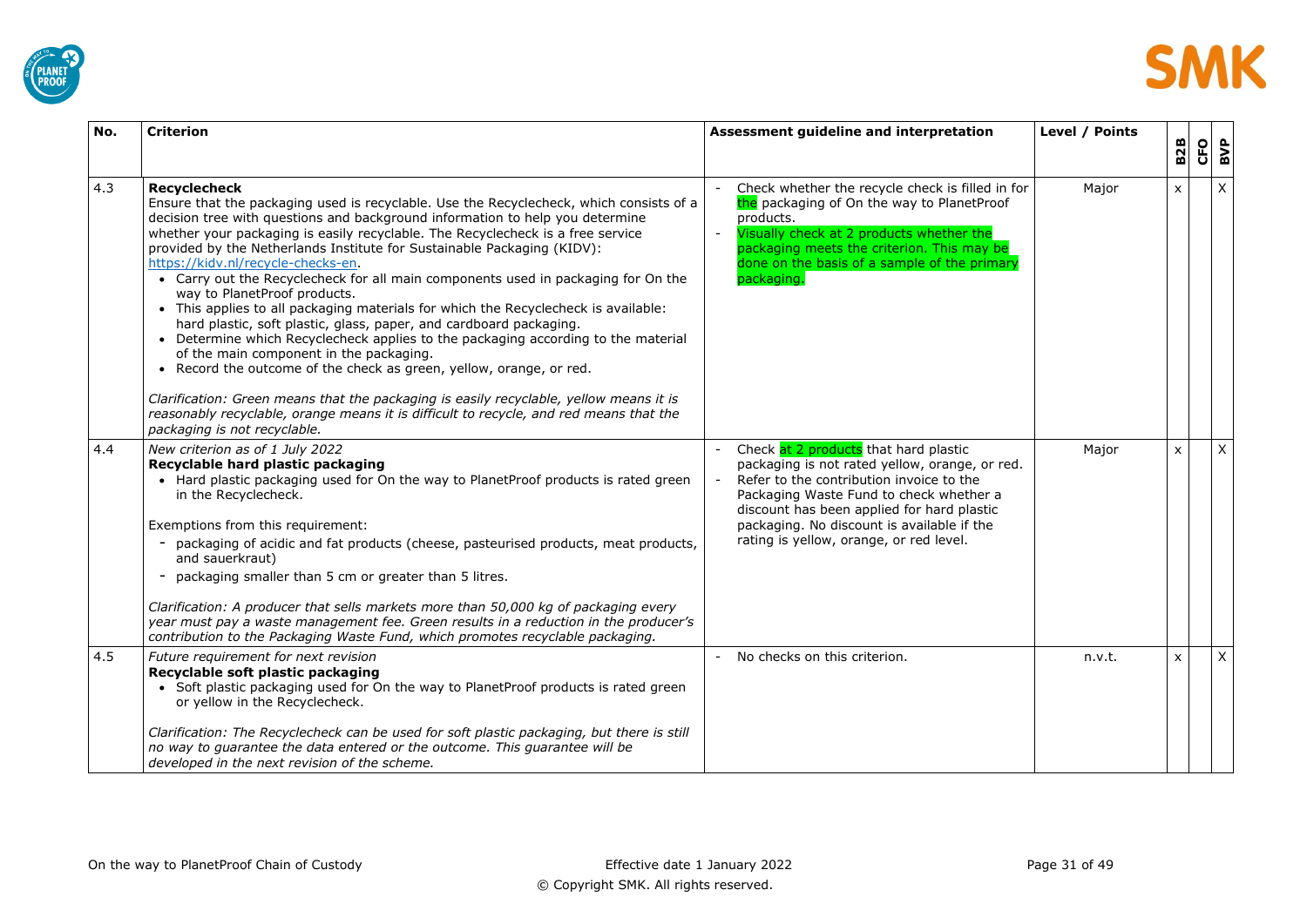



| No. | <b>Criterion</b>                                                                                                                                                                                                                                                                                                                                                                                                                                                                                                                                                                                                                                                                     | Assessment guideline and interpretation                                                                                                                                                                                                                                                                                           | Level / Points | <b>B2B</b>   | <b>CFO</b> | BVP            |
|-----|--------------------------------------------------------------------------------------------------------------------------------------------------------------------------------------------------------------------------------------------------------------------------------------------------------------------------------------------------------------------------------------------------------------------------------------------------------------------------------------------------------------------------------------------------------------------------------------------------------------------------------------------------------------------------------------|-----------------------------------------------------------------------------------------------------------------------------------------------------------------------------------------------------------------------------------------------------------------------------------------------------------------------------------|----------------|--------------|------------|----------------|
| 4.6 | Using recycled material<br>PET plastic packaging contains partially recycled material:<br>• at least 40% from 2023<br>• at least 50% from 2025.<br>• Recycled plastics are identified by 'R' (r-PET), and these indications must comply<br>with ISO 14021.<br>The proportion of recycled material is determined based on the weight of the<br>packaging.                                                                                                                                                                                                                                                                                                                             | Visually check at 2 products whether the<br>packaging meets the criterion. This may be<br>done on the basis of a sample of the primary<br>packaging.<br>Determine the proportion of recycled material<br>based on the weight of the packaging.<br>Check administratively whether the<br>indication(s) used comply with ISO 14021. | Major          | $\mathsf{x}$ |            | $\pmb{\times}$ |
| 4.7 | Zware metalen<br>Verpakking(componenten) bevat niet meer dan 100 mg zware metalen (lood,<br>cadmium, kwik en 6-waardig chroom) per kg.<br>Clarification: this criterion is a legal requirement in the Netherlands. This criterion is<br>listed because of the international application of this certification scheme.                                                                                                                                                                                                                                                                                                                                                                | Check purchase receipts and product<br>information.                                                                                                                                                                                                                                                                               | Major          | $\mathsf{x}$ |            | X              |
|     | <b>Optional measures packaging</b>                                                                                                                                                                                                                                                                                                                                                                                                                                                                                                                                                                                                                                                   |                                                                                                                                                                                                                                                                                                                                   |                |              |            |                |
| 4.8 | <b>Disposal instructions</b><br>The packaging bears clear disposal instructions indicating into which waste stream<br>(e.g. plastic, paper, organic waste, or general waste) the packaging and any wrapper<br>and closure should be placed.<br>The following are some examples of disposal instructions. These examples are from the<br>disposal guide of the Netherlands Institute for Sustainable Packaging.<br>WIKKEL<br>VERPAKKING<br><b>BLISTER</b><br>$\boldsymbol{\lambda}$<br>W)<br>œ<br><b>BIJ OUD<br/>PAPIER</b><br>BIJ<br>IJ PLASTI<br>DRANKENKARTONS<br><b>GLASBAK</b><br><b>RESTAFV</b><br>Mobius loop<br><b>Mobius loop</b><br>Prullenbak<br>Glasbak<br>Plastic-heroes | Check visually whether the packaging meets<br>the criterion. This may be carried out using a<br>sample of the primary packaging.                                                                                                                                                                                                  | 1              | X            |            | X              |
|     |                                                                                                                                                                                                                                                                                                                                                                                                                                                                                                                                                                                                                                                                                      |                                                                                                                                                                                                                                                                                                                                   |                |              |            |                |
| 4.9 | No heavy metals<br>Packaging and packaging components are free of heavy metals (lead, cadmium,<br>mercury and hexavalent chromium).                                                                                                                                                                                                                                                                                                                                                                                                                                                                                                                                                  | Check purchase receipts and product<br>information.                                                                                                                                                                                                                                                                               | 1              | X            |            | $\pmb{\times}$ |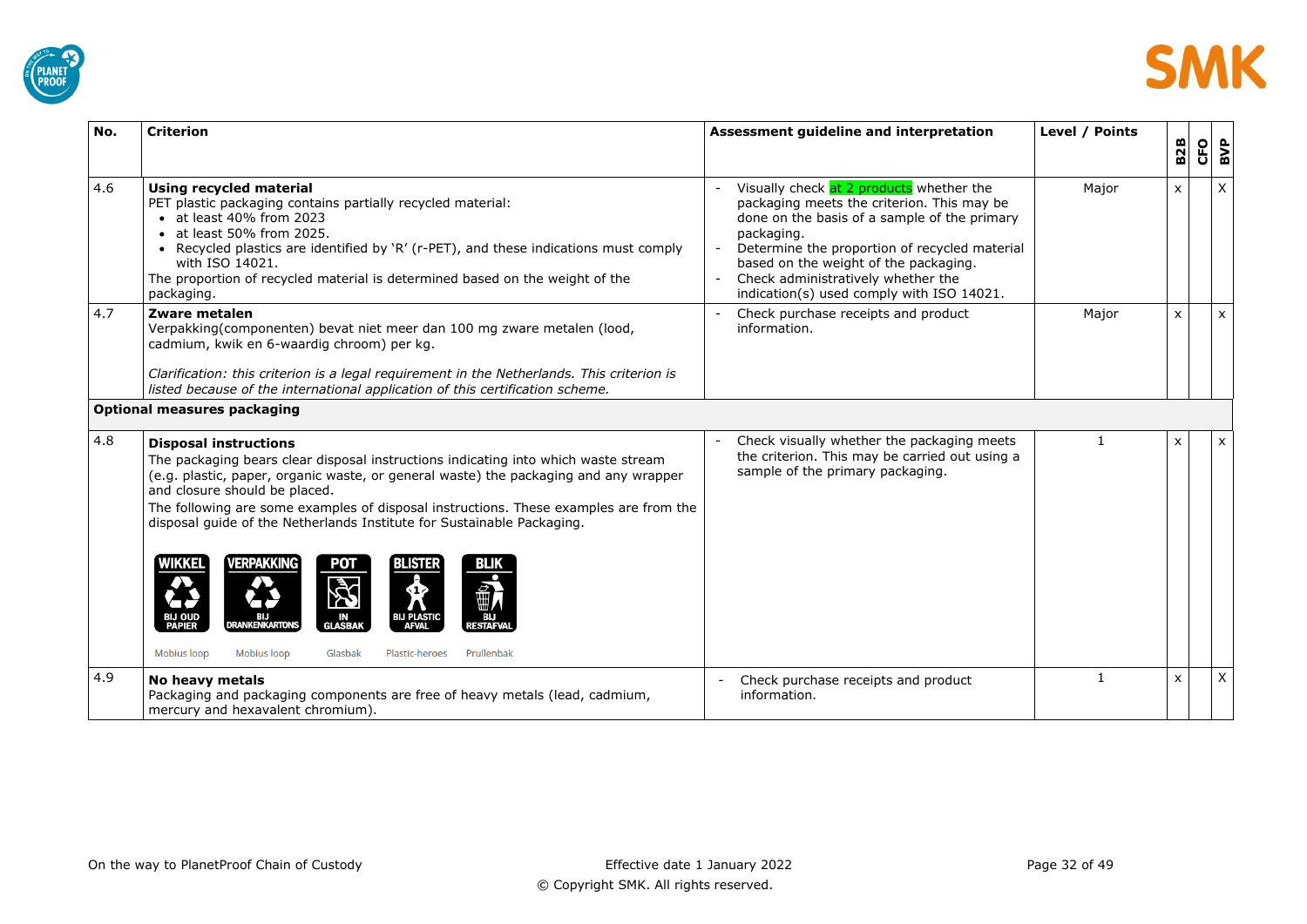



| No.  | <b>Criterion</b>                                                                                                                                                                                                                                                                                                                                                                                                                                                                                                                                                                                                                                                                                                                                                                                                           | Assessment guideline and interpretation                                                                                                                                                          | Level / Points | <b>B2B</b>                | CFO | BVP            |
|------|----------------------------------------------------------------------------------------------------------------------------------------------------------------------------------------------------------------------------------------------------------------------------------------------------------------------------------------------------------------------------------------------------------------------------------------------------------------------------------------------------------------------------------------------------------------------------------------------------------------------------------------------------------------------------------------------------------------------------------------------------------------------------------------------------------------------------|--------------------------------------------------------------------------------------------------------------------------------------------------------------------------------------------------|----------------|---------------------------|-----|----------------|
| 4.10 | Renewable raw materials<br>Packaging material is made from a renewable raw material (vegetable residual flow),<br>which is biodegradable. This can be demonstrated by the list of materials on the<br>packaging/delivery specification of the packaging.<br>• No plastic is included in the packaging.<br>• The label or wrapper is made of paper, cardboard, or a biodegradable material.<br>Biodegradable packaging must include instructions for disposal.                                                                                                                                                                                                                                                                                                                                                              | Check visually whether the packaging meets<br>the criterion. This may be done based on a<br>sample of the primary packaging.                                                                     | $\overline{2}$ | X                         |     | $\pmb{\chi}$   |
| 4.11 | <b>Certified material</b><br>Paper, cardboard and wood packaging material is made of certified material<br>such as FSC and PEFC. Recognisable from logos or delivery specifications.                                                                                                                                                                                                                                                                                                                                                                                                                                                                                                                                                                                                                                       | Check visually whether the packaging<br>meets the criterion. This may be done<br>based on a sample of the primary<br>packaging.                                                                  | 1              | X                         |     | $\mathsf X$    |
| 4.12 | Mono material plastic packaging<br>The packaging is made from a single plastic (mono material) and in the case of PE and<br>PP, is coloured white; all other plastics are clear/colourless.                                                                                                                                                                                                                                                                                                                                                                                                                                                                                                                                                                                                                                | Check visually whether the packaging<br>meets the criterion. This may be carried<br>out using a sample of the primary<br>packaging.                                                              | 2              | X                         |     | $\pmb{\chi}$   |
| 4.13 | Life cycle analysis<br>Carry out a life cycle analysis (LCA) of the current packaging for the On the way to<br>PlanetProof product to examine the environmental impact of the packaging production<br>and recyclability within the local waste management system.<br>The LCA is carried out in accordance with ISO 14044.<br>System limits (e.g. production and impact in waste system - incineration, landfill,<br>recycling, and re-use) and type of packaging components are described.<br>Analyse greenhouse gas emissions, land use, and fossil energy use - all expressed<br>in kg per product.<br>Calculate the environmental impact of packaging materials.<br>Where applicable, propose more environmentally friendly and technically feasible<br>packaging materials that would reduce the environmental impact. | Check whether the life cycle analysis meets<br>the criterion.                                                                                                                                    | 8              | $\boldsymbol{\mathsf{x}}$ |     | X              |
| 4.14 | Reusing primary packaging at least 75%<br>Primary packaging that is reusable (with a deposit) is used for at least 75% of the<br>company's On the way to PlanetProof products.<br>Primary packaging is packaging that is directly against the product and often<br>cannot be sold without it. Product and packaging together form a single sales unit<br>for the end user or consumer, e.g. PET bottle of soft drinks or a bag of cold cuts.<br>This measure may not be combined with optional measure 4.15.<br>$\bullet$                                                                                                                                                                                                                                                                                                  | Administratively and physically check<br>purchase and sales invoices of re-usable<br>primary packaging types.<br>Determine the proportion of reusable<br>packaging based on the total packaging. | 3              | X                         |     | $\pmb{\times}$ |
| 4.15 | Reusing primary packaging at least 50%<br>Primary packaging that is reusable (with a deposit) is used for at least 50% of the<br>company's On the way to PlanetProof products.<br>Primary packaging is packaging that is directly against the product and often<br>cannot be sold without it. Product and packaging together form a single sales unit<br>for the end user or consumer, e.g. PET bottle of soft drinks or a bag of cold cuts.                                                                                                                                                                                                                                                                                                                                                                               | Administratively and physically check<br>purchase and sales invoices of re-usable<br>primary packaging types.<br>Determine the proportion of reusable<br>packaging based on the total packaging. | $\overline{2}$ | $\mathsf{x}$              |     | $\pmb{\times}$ |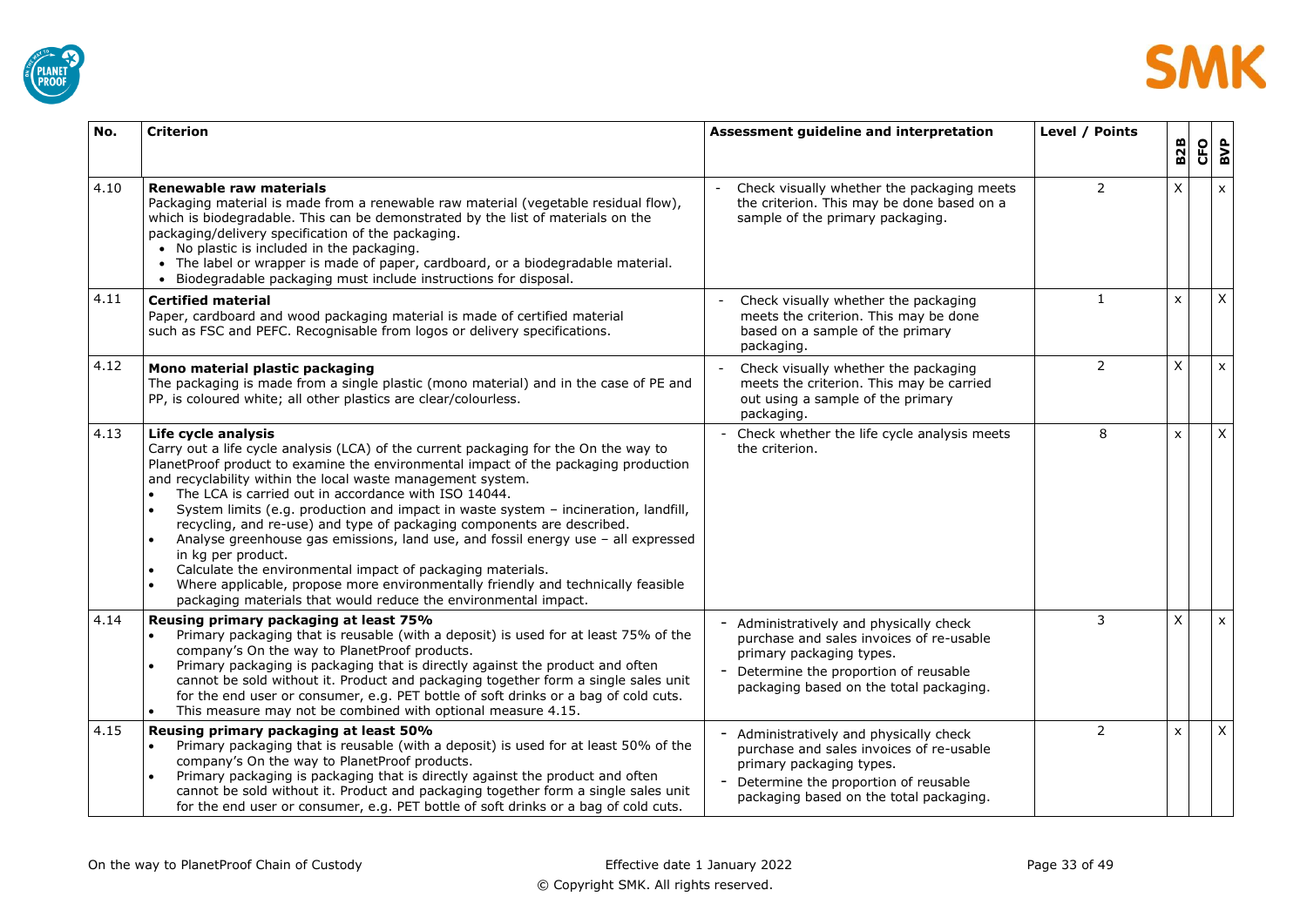



| No.  | <b>Criterion</b>                                                                                                                                                                                                                                                                                                                                                             | Assessment guideline and interpretation                                                                                                                                                                                                                                                                             | Level / Points | <b>B2B</b> | <b>CFO</b> | BVP |
|------|------------------------------------------------------------------------------------------------------------------------------------------------------------------------------------------------------------------------------------------------------------------------------------------------------------------------------------------------------------------------------|---------------------------------------------------------------------------------------------------------------------------------------------------------------------------------------------------------------------------------------------------------------------------------------------------------------------|----------------|------------|------------|-----|
| 4.16 | Reusing secondairy packaging at least 75%<br>Secondairy packaging that is reusable (with a deposit) is used for at least 75% of<br>the company's On the way to Planet Proof products.<br>Secondary packaging is packaging used to bundle multiple sales units at the point<br>of sale, e.g. a plastic crate.<br>This measure may not be combined with optional measure 4.17. | Administratively and physically check<br>purchase and sales invoices of re-usable<br>secondairy packaging types.<br>Determine the proportion of reusable<br>packaging based on the total packaging.                                                                                                                 |                | v          |            |     |
| 4.17 | Reusing secondairy packaging at least 50%<br>Secondairy packaging that is reusable (with a deposit) is used for at least 50% of<br>the company's On the way to Planet Proof products.<br>Secondary packaging is packaging used to bundle multiple sales units at the point<br>of sale, e.g. a plastic crate.                                                                 | Administratively and physically check<br>purchase and sales invoices of re-usable<br>secondairy packaging types.<br>Determine the proportion of reusable<br>packaging based on the total packaging.                                                                                                                 |                |            |            | X   |
| 4.18 | Using recycled plastics in secondary packaging<br>Secondary plastic packaging contains at least 50% recycled material.<br>Recycled plastics are identified by 'R' (e.g. r-PET), and these indications must comply<br>with ISO 14021.<br>The proportion of recycled material is determined based on the weight of the<br>packaging.                                           | Visually check whether the packaging meets<br>the criterion. This may be done on the basis<br>of a sample of the secondairy packaging.<br>Determine the proportion of recycled material<br>based on the weight of the packaging.<br>Check administratively whether the<br>indication(s) used comply with ISO 14021. |                | X          |            | X   |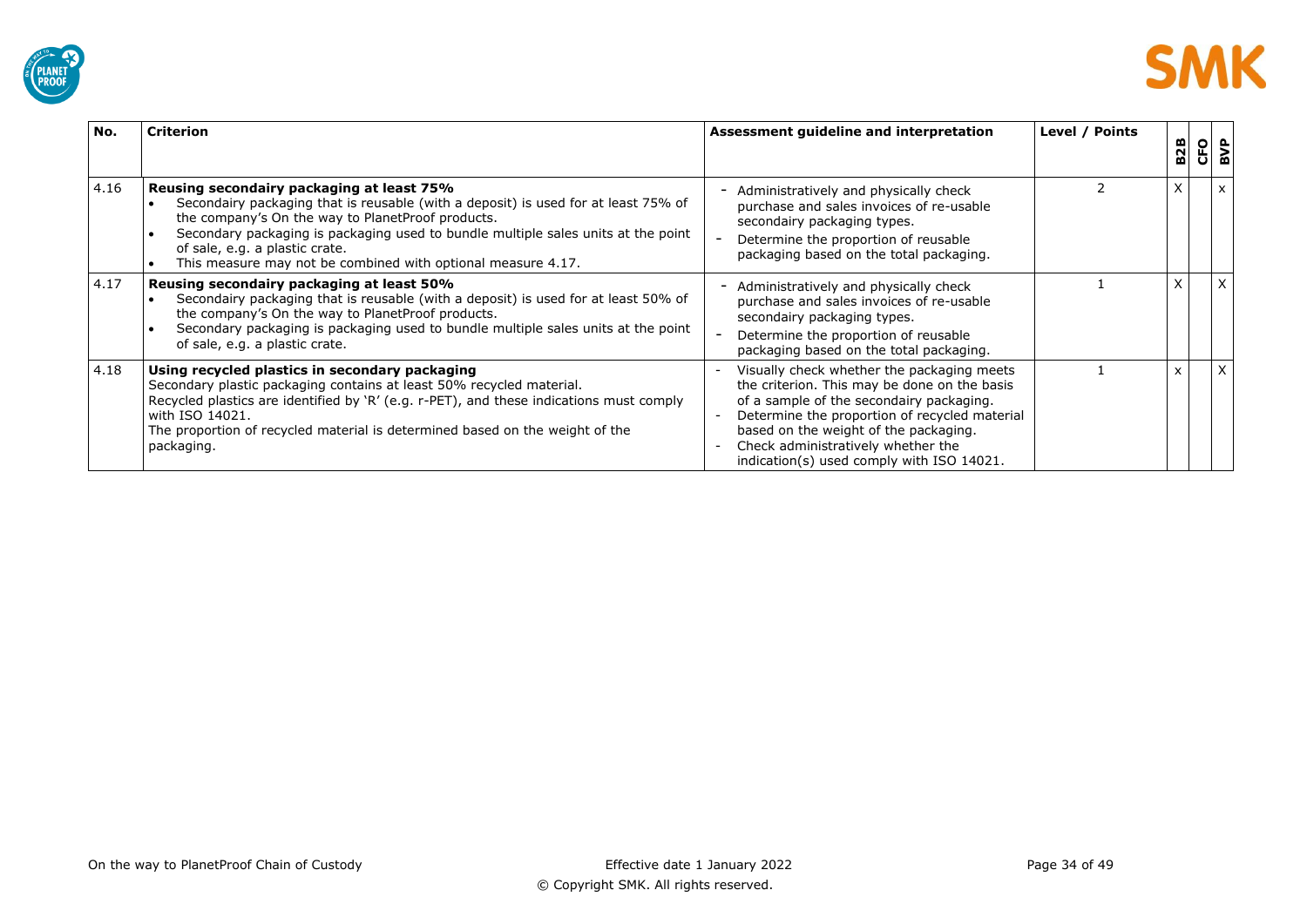



# <span id="page-34-0"></span>**Chapter 5: General requirements**

The general requirements are pomposed of:

- General requirements for certificate holders (criterion 5.1 t/m 5.6)
- General requirements for trade business to business (criterion 5.7 t/m 5.12)
- General requirements for consumer facing organisations (criterion 5.13)
- General requirements for prepared and processed products (criterion 5.14 t/m 5.16)
- Supply chain management (criterion 5.17 t/m 5.26)

| No. | <b>Criterion</b>                                                                                                                                                                                                                                                                                                                                                                                                                                                                                                                                                                                                                                                                                                                                                                                                                                                                                    | Assessment guideline and interpretation                                                                                                                                                                    | Level                 | <b>B2B</b>   | CFO | BVP          |
|-----|-----------------------------------------------------------------------------------------------------------------------------------------------------------------------------------------------------------------------------------------------------------------------------------------------------------------------------------------------------------------------------------------------------------------------------------------------------------------------------------------------------------------------------------------------------------------------------------------------------------------------------------------------------------------------------------------------------------------------------------------------------------------------------------------------------------------------------------------------------------------------------------------------------|------------------------------------------------------------------------------------------------------------------------------------------------------------------------------------------------------------|-----------------------|--------------|-----|--------------|
|     | <b>General requirements for certificate holders</b>                                                                                                                                                                                                                                                                                                                                                                                                                                                                                                                                                                                                                                                                                                                                                                                                                                                 |                                                                                                                                                                                                            |                       |              |     |              |
| 5.1 | <b>General certification conditions</b><br>At the time of registration, the certificate holder agrees to the General certification<br>conditions of SMK.                                                                                                                                                                                                                                                                                                                                                                                                                                                                                                                                                                                                                                                                                                                                            | Check signed version of the General<br>certification conditions or statement in the<br>contract with the certification body.                                                                               | Major                 | $\times$     |     | $x \mid X$   |
| 5.2 | <b>Scope</b><br>• Registration is only possible for buying and selling, preparing and processing and<br>packaging products that are produced with on the way to PlanetProof certification<br>(originating from primary production such as cultivation of plant products and/or<br>production of animal products on farms).<br>• Certification is based on 3 scopes:<br>Trade business to business<br>Consumer facing organisations<br>Prepared and processed products<br>• Certification based on this schem is possible in all European countries.                                                                                                                                                                                                                                                                                                                                                 | Check whether the established requirements<br>are met.                                                                                                                                                     | n.v.t.                | $\mathsf{x}$ |     | $X \times$   |
| 5.3 | <b>Reporting temporary nonconformities</b><br>The certificate holder is obliged to comply with the requirements that are specified for<br>the product stated on the certificate throughout the period of validity of the certificates<br>issued.<br>If the certificate holder is temporarily or permanently no longer able to meet the<br>$\bullet$<br>certification requirements, they must inform the certification body if this in writing<br>within 2 working days of observation.<br>If the certificate holder makes agreements with the certification body to resolve<br>$\bullet$<br>the nonconformities, the agreements must be fulfilled within the agreed period.<br>By reporting nonconformities, the certificate holder avoids nonconformities being<br>$\bullet$<br>observed during an inspection and the resulting consequences (costs of<br>recertification and potential exclusion) | Written proof of having informed the<br>certification body<br>Written proof of follow-up agreements<br>Check whether the nonconformity has been<br>resolved/whether cultivation meets the<br>requirements. | <b>Critical Major</b> | $\times$     |     | $\mathsf{x}$ |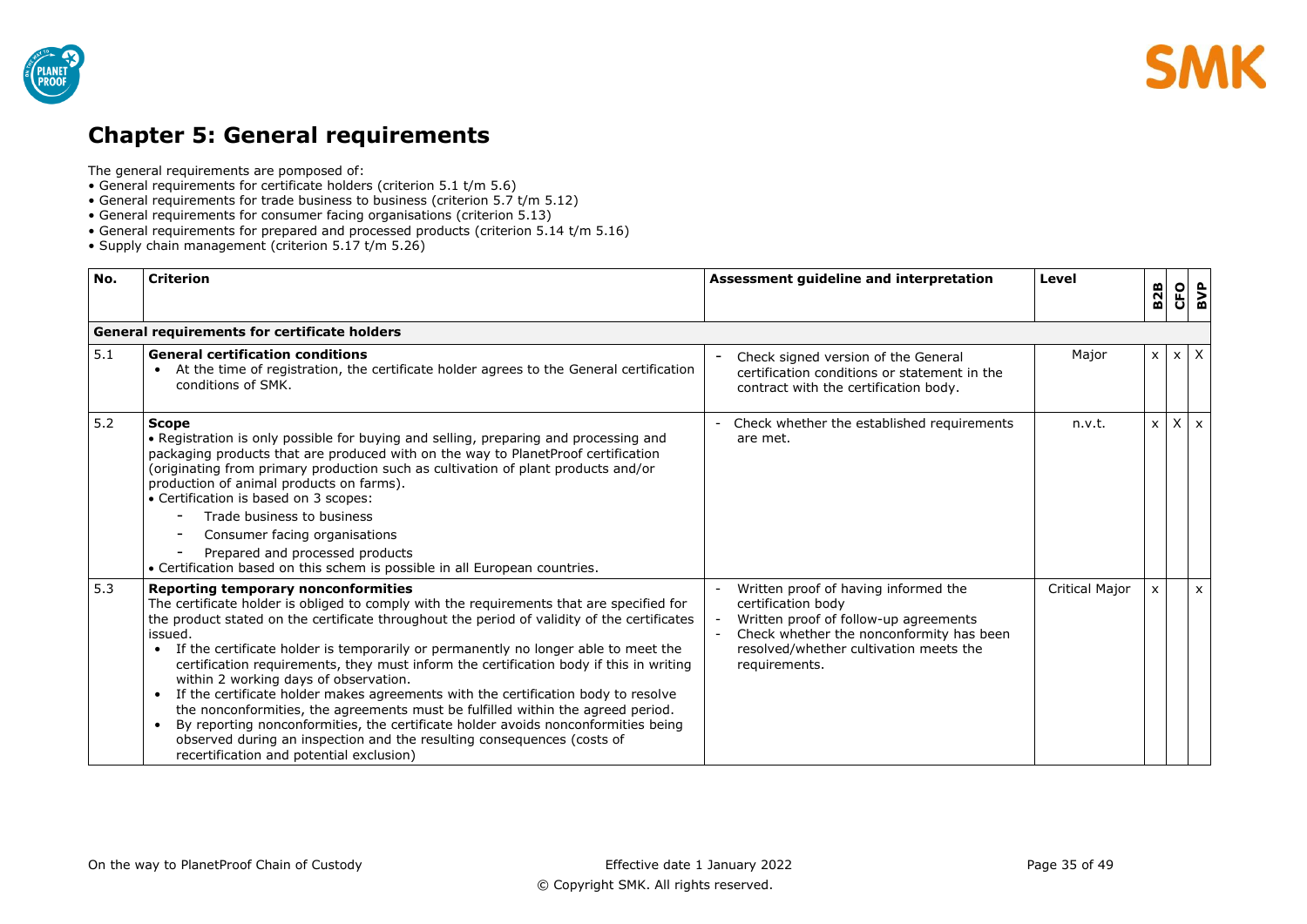



| No. | <b>Criterion</b>                                                                                                                                                                                                                                                                                                                                                                                                                                                                                                                                                                                                                                                                                                                                                        | Assessment guideline and interpretation                                                                                                                                                                                                       | Level | <b>B2B</b>   | <b>CFO</b> | BVP |
|-----|-------------------------------------------------------------------------------------------------------------------------------------------------------------------------------------------------------------------------------------------------------------------------------------------------------------------------------------------------------------------------------------------------------------------------------------------------------------------------------------------------------------------------------------------------------------------------------------------------------------------------------------------------------------------------------------------------------------------------------------------------------------------------|-----------------------------------------------------------------------------------------------------------------------------------------------------------------------------------------------------------------------------------------------|-------|--------------|------------|-----|
| 5.4 | <b>Complaints procedure</b><br>The certificate holder has a procedure for complaints concerning certified<br>products/services. The procedure specifies that:<br>• complaints are registered within 2 working days of receipt, assigned a unique<br>number, date, name of complainant and brief description.<br>complaints are settled within 6 months.<br>records are kept for 2 years, including the method and date of settlement.                                                                                                                                                                                                                                                                                                                                   | Check:<br>1. Complaints procedure<br>2. Complaints register                                                                                                                                                                                   | Minor | $\mathsf{x}$ | $x \mid X$ |     |
| 5.5 | <b>Environmental policy plan</b><br>Certificate holders with >10 FTE must compile an environmental policy plan that<br>addresses the following as a minimum:<br>• The general environmental policy and environmental objectives of the company.<br>• How this environmental policy manifests itself in the company objectives.<br>What actions, activities, and work are being undertaken to ensure that the<br>objectives are achieved (e.g. employee training).<br>• Monitoring and recording of environmental performance.<br>Evaluation of the extent to which objects are achieved.<br>Amendment of the environmental policy plan following the three-yearly evaluation.<br>$\bullet$<br>Companies with ISO 14001 certification are exempted from this requirement | Check the existence and content of the<br>environmental policy plan at companies >10<br>FTE.                                                                                                                                                  | Minor | $\mathsf{x}$ | $x \mid X$ |     |
| 5.6 | <b>Environmental coordinator</b><br>Certificate holders with >10 FTE must appoint an environmental coordinator whose<br>responsibilities are set out in a job description. The responsibilities of the<br>environmental coordinator include, as a minimum:<br>Making the organisation aware that he/she is the central point of contact for all<br>$\bullet$<br>environmental matters.<br>Ensuring that employees are instructed on environmental matters.<br>Managing and updating environmental records.<br>$\bullet$<br>Companies with ISO 14001 certification are exempted from this requirement.                                                                                                                                                                   | For companies with >10 FTE, check whether<br>an environmental coordinator has been<br>appointed and the job description.<br>Ask employees whether they have received<br>environmental instruction.<br>Check records of environmental matters. | Minor | $\mathsf{x}$ | $x \mid X$ |     |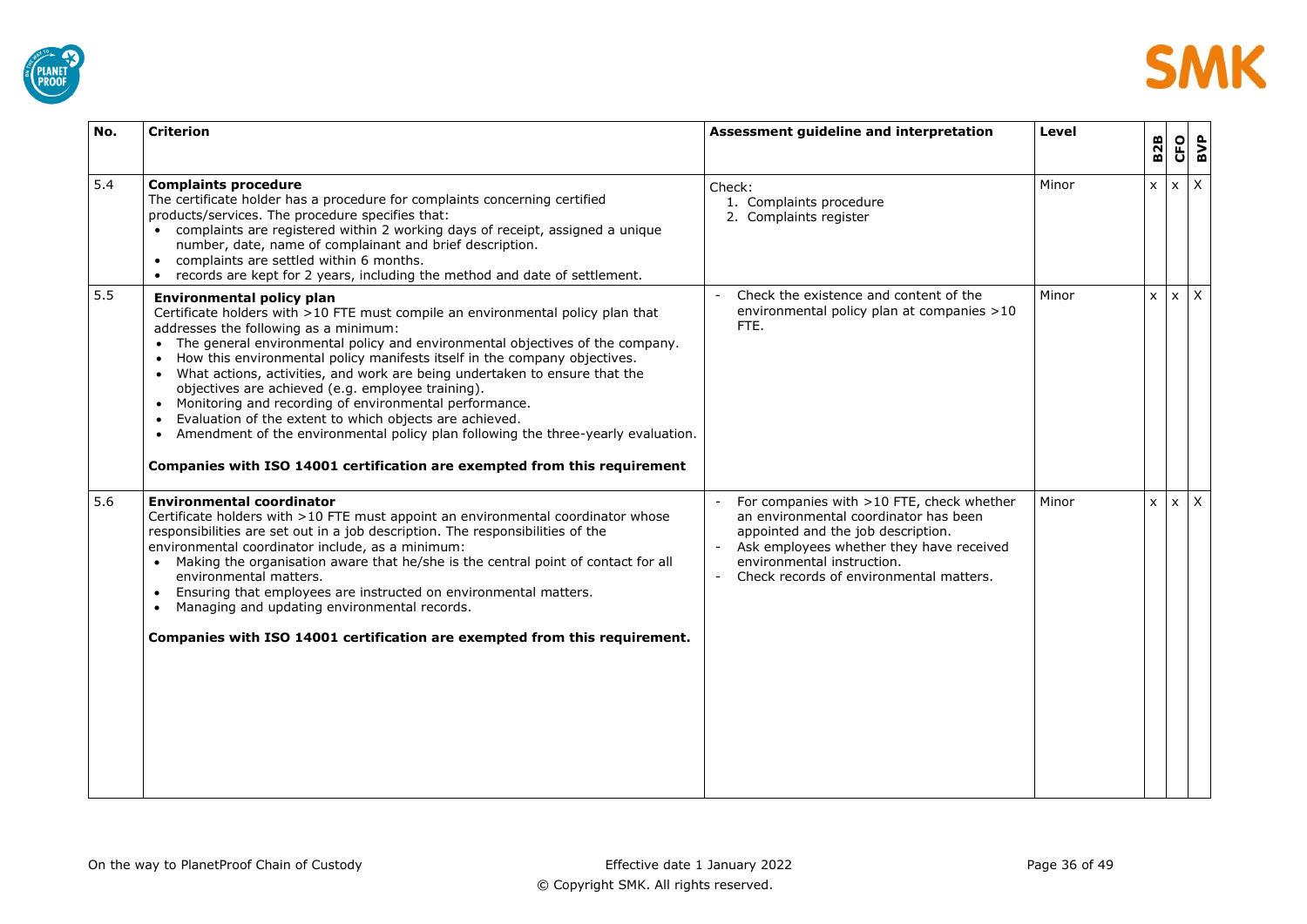



| No.  | <b>Criterion</b>                                                                                                                                                                                                                                                                                                                                                                                                                                                                                                                                                                                                                                                                                                                                                                                                                                                                                                                                                                                                                            | Assessment guideline and interpretation                                                                                                                                                                                                                                                                                                       | Level          | <b>B2B</b>   | <b>CFO</b> | BVP |
|------|---------------------------------------------------------------------------------------------------------------------------------------------------------------------------------------------------------------------------------------------------------------------------------------------------------------------------------------------------------------------------------------------------------------------------------------------------------------------------------------------------------------------------------------------------------------------------------------------------------------------------------------------------------------------------------------------------------------------------------------------------------------------------------------------------------------------------------------------------------------------------------------------------------------------------------------------------------------------------------------------------------------------------------------------|-----------------------------------------------------------------------------------------------------------------------------------------------------------------------------------------------------------------------------------------------------------------------------------------------------------------------------------------------|----------------|--------------|------------|-----|
|      |                                                                                                                                                                                                                                                                                                                                                                                                                                                                                                                                                                                                                                                                                                                                                                                                                                                                                                                                                                                                                                             |                                                                                                                                                                                                                                                                                                                                               |                |              |            |     |
|      | General requirements for trade business to business                                                                                                                                                                                                                                                                                                                                                                                                                                                                                                                                                                                                                                                                                                                                                                                                                                                                                                                                                                                         |                                                                                                                                                                                                                                                                                                                                               |                |              |            |     |
| 5.7  | Inspection frequency for trading companies (buying and selling business to<br>business)<br>• Trading companies without their own production (one location) undergo an annual<br>inspection.<br>• For intermediate trade with multiple locations, an annual inspection is carried out<br>of the main location and all secondary locations.<br>Growers with additional purchases undergo an annual inspection (this is the same<br>$\bullet$<br>inspection frequency as carried out for the certification scheme On the way to<br>PlanetProof Plant products)<br>• Poultry farmers with additional purchases undergo the same inspection frequency<br>as caried out for the certification schema on the way to PlanetProof for Eggs.                                                                                                                                                                                                                                                                                                          | Check whether the trading company meets all<br>applicable requirements of the certification<br>scheme.<br>In the event that a trading company also<br>undertakes packaging activities, check<br>whether the packaging requirements are met.<br>The certification body reports revocation of a<br>certificate and any exclusion period to SMK. | n.v.t.         | X            |            |     |
| 5.8  | <b>Floriculture - Paint/Dye</b><br>Painting/dyeing, waxing and application of glitter or artificial snow to products is not<br>permitted. Adding dye to the irrigation water of flowers (pre- or postharvest) is not<br>permitted either.                                                                                                                                                                                                                                                                                                                                                                                                                                                                                                                                                                                                                                                                                                                                                                                                   | Check visually that there are no treated<br>products or provisions for dyeing flowers<br>present at the company.                                                                                                                                                                                                                              | Critical major | X            |            |     |
| 5.9  | <b>Floriculture - Products with choral content</b><br>In the water of cut flowers and cut foliage. it is not allowed to use products that<br>contain chlorine substances.                                                                                                                                                                                                                                                                                                                                                                                                                                                                                                                                                                                                                                                                                                                                                                                                                                                                   | - Check visually and administratively.                                                                                                                                                                                                                                                                                                        | Major          | $\mathsf{X}$ |            |     |
| 5.10 | Tree nursery products - Minimum cultivation time bought products<br>Products bought without On the way to PlanetProof must be present at the company<br>for at least one growing season to be sold as On the way to PlanetProof products.<br>There must also have been a clearly demonstrable cultivation effort and growth of the<br>crop at the company:<br>• for perennial crops, a growing season of one year applies<br>• for container cultivation and open-field crops the standard growing season is<br>assumed to be 4 months<br>products with a growing season/cultivation time of less than 4 months may only be<br>sold under On the way to PlanetProof if the propagation material (rooted cuttings<br>or seed) is potted or repotted or planted out at the company in question.<br>• for plants grown from seed or cuttings/young plants no uniform growing season<br>can be defined. In this case the growing season is considered to be the period<br>from sowing or potting of the cuttings until delivery of the product. | Assessment of specifications - purchase and<br>sales administration.                                                                                                                                                                                                                                                                          | Critical major | $\times$     |            |     |
| 5.11 | Tree nursery products - Recognition<br>Tree nursery products sold as On the way to PlanetProof products must be bundled and<br>labelled in accordance with the requirements of the Dutch Tree Nursery Council (see<br>www.raadvoordeboomkwekerij.nl)                                                                                                                                                                                                                                                                                                                                                                                                                                                                                                                                                                                                                                                                                                                                                                                        | Visually assess whether delivered On the way<br>to PlanetProof products are bundled and<br>labelled in accordance with the requirements<br>above.                                                                                                                                                                                             | Major          | X            |            |     |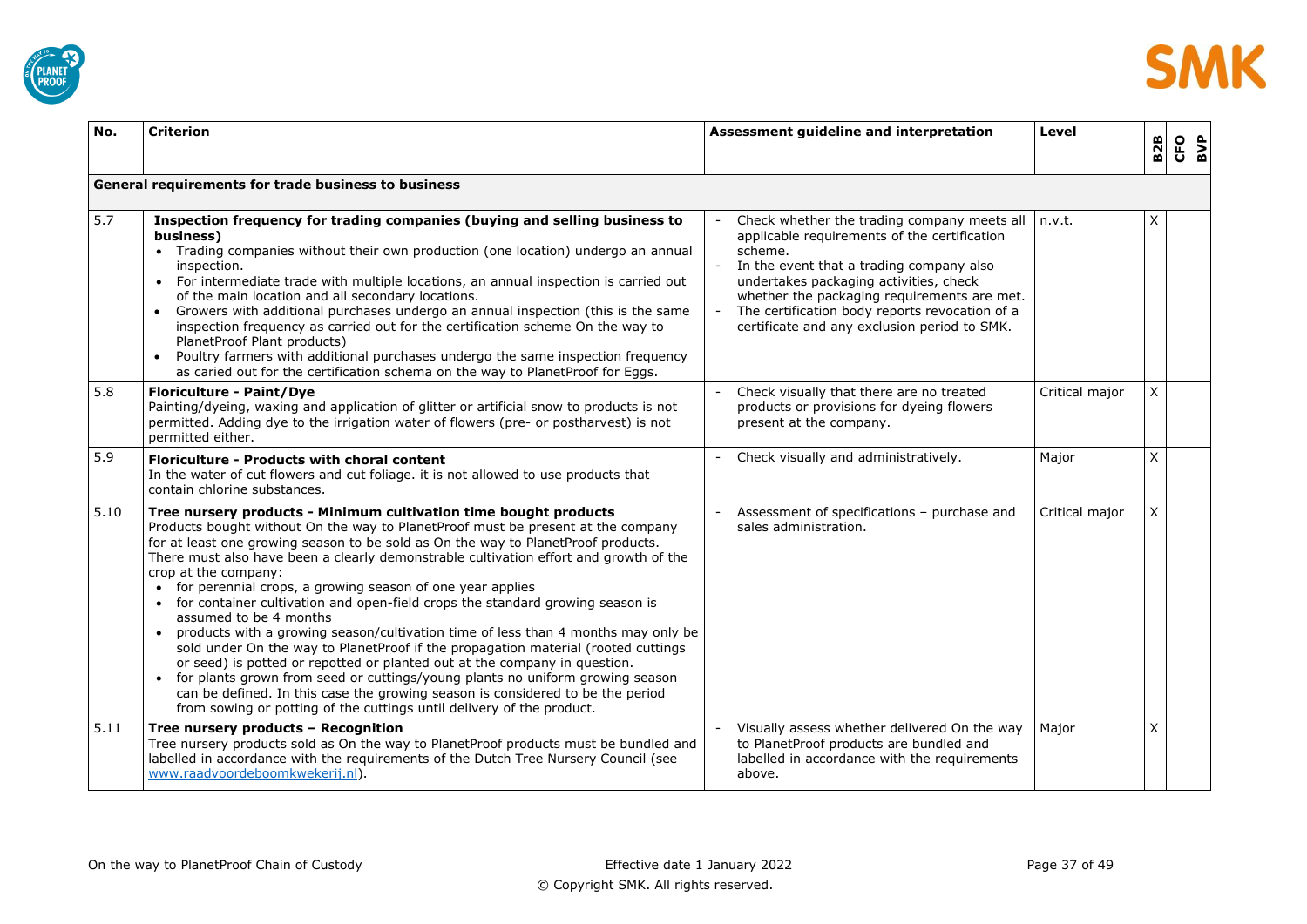



| No.  | <b>Criterion</b>                                                                                                                                                                                                                                                                                                                                                                                                                                      |                                                                                                                                                                                                                                                                                                                                                                                 |                                                                                                                                                                                                                                                                                                                                                                                                                                                                                                                                                                                            | Assessment guideline and interpretation                                               | Level  | <b>B2B</b> | <b>CFO</b> | BVP |
|------|-------------------------------------------------------------------------------------------------------------------------------------------------------------------------------------------------------------------------------------------------------------------------------------------------------------------------------------------------------------------------------------------------------------------------------------------------------|---------------------------------------------------------------------------------------------------------------------------------------------------------------------------------------------------------------------------------------------------------------------------------------------------------------------------------------------------------------------------------|--------------------------------------------------------------------------------------------------------------------------------------------------------------------------------------------------------------------------------------------------------------------------------------------------------------------------------------------------------------------------------------------------------------------------------------------------------------------------------------------------------------------------------------------------------------------------------------------|---------------------------------------------------------------------------------------|--------|------------|------------|-----|
| 5.12 | Tree nursery Products - applying Groenkeur logo<br>Not applicable for companies in foreign countries.                                                                                                                                                                                                                                                                                                                                                 |                                                                                                                                                                                                                                                                                                                                                                                 |                                                                                                                                                                                                                                                                                                                                                                                                                                                                                                                                                                                            | No checks on this criterion.                                                          | Major  | X          |            |     |
|      | General requirements for consumer facing organisations                                                                                                                                                                                                                                                                                                                                                                                                |                                                                                                                                                                                                                                                                                                                                                                                 |                                                                                                                                                                                                                                                                                                                                                                                                                                                                                                                                                                                            |                                                                                       |        |            |            |     |
| 5.13 | who sell products directly to consumers)<br>The following applies to retail with multiple locations:<br>Main location: a six-monthly inspection<br>$\bullet$<br>$\bullet$<br>$\bullet$<br><b>Number of stores</b><br>$1$ to $3$<br>4 to 6<br>7 to 16<br>17 to 49<br>50 to 100<br>101 to 144<br>145 to 196<br>197 to 256<br>257 to 324<br>325 to 400<br>401 to 484<br>485 to 576<br>577 to 676<br>677 to 784<br>785 to 900<br>901 to 1024<br>Over 1024 | advance at which operational sites an inspection will take place.<br>basis of the table below. The inspections are unannounced.<br>visited during an inspection<br><b>First inspection</b><br>2<br>3<br>$\overline{4}$<br>5<br>6<br>$\overline{7}$<br>$\overline{8}$<br>9<br>10<br>$11\,$<br>12<br>$\overline{13}$<br>14<br>15<br>$\overline{16}$<br>$0,5\sqrt{n}$ (rounded up) | Inspection frequency for consumer facing organisations (trading companies<br>Operational locations (storage and distribution): annual $\sqrt{\ }$ number of operational<br>locations. The certification body reports to the certificate holder 1-2 days in<br>Shops (sales to consumers): annual inspection frequency is determined on the<br>Number of stores (consumersales) to be<br><b>Next inspections</b><br>1<br>$\overline{2}$<br>$\overline{2}$<br>3<br>4<br>5<br>5<br>6<br>$\overline{6}$<br>6<br>$\overline{7}$<br>$\overline{7}$<br>8<br>8<br>8<br>$0,25\sqrt{n}$ (rounded up) | Determine the yearly inspection frequency (how<br>many locations need to be visited). | n.v.t. |            | X          |     |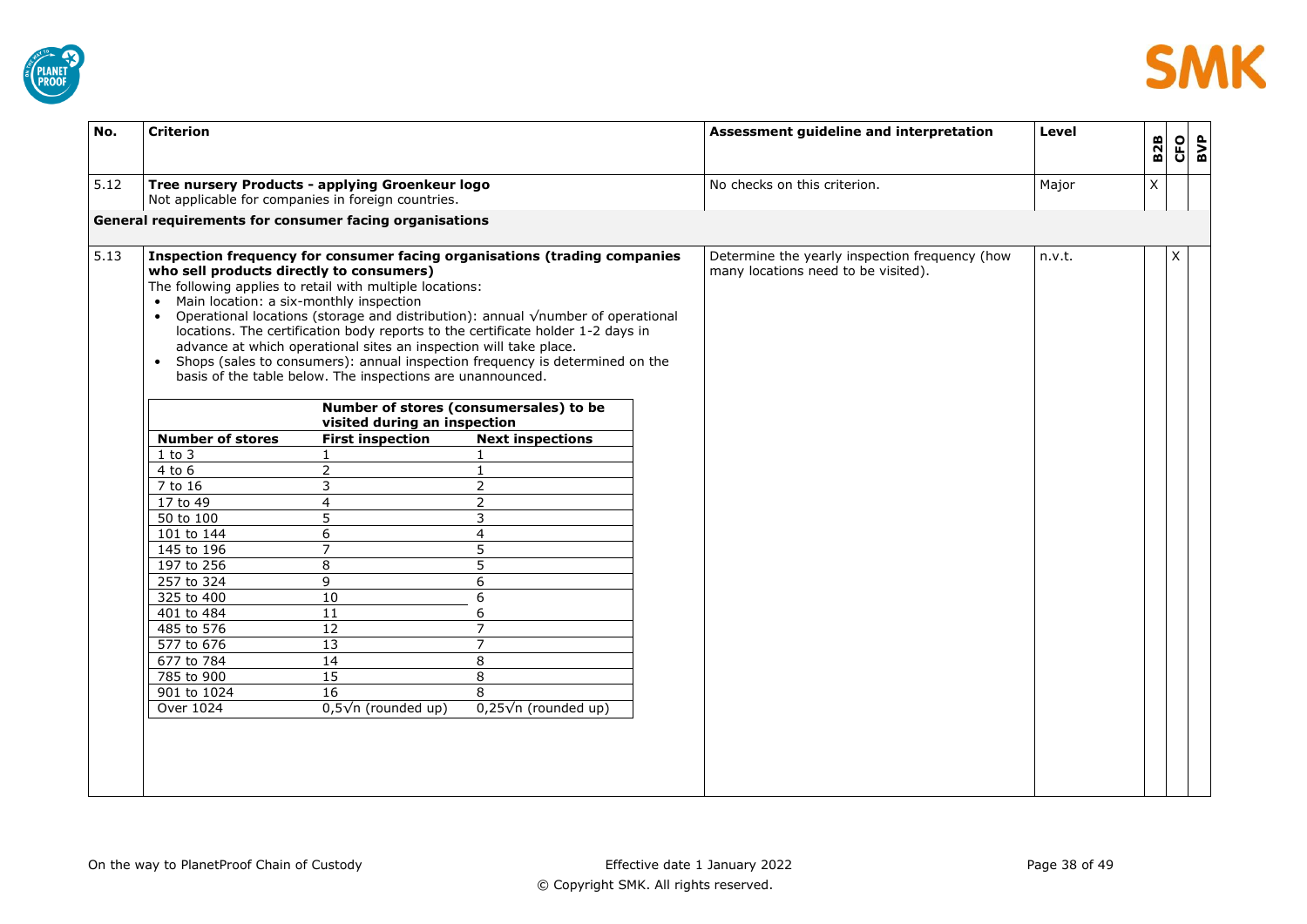



| No.  | <b>Criterion</b>                                                                                                                                                                                                                                                                                                                                                                                                                                                                                                                                                                                                                                                                                                                                                                                                                                                                                                                                                                                                                                                                                           | Assessment guideline and interpretation                                                                                                                                                                                                                                                     | Level  | <b>B2B</b> | CFO | BVP          |
|------|------------------------------------------------------------------------------------------------------------------------------------------------------------------------------------------------------------------------------------------------------------------------------------------------------------------------------------------------------------------------------------------------------------------------------------------------------------------------------------------------------------------------------------------------------------------------------------------------------------------------------------------------------------------------------------------------------------------------------------------------------------------------------------------------------------------------------------------------------------------------------------------------------------------------------------------------------------------------------------------------------------------------------------------------------------------------------------------------------------|---------------------------------------------------------------------------------------------------------------------------------------------------------------------------------------------------------------------------------------------------------------------------------------------|--------|------------|-----|--------------|
|      | General requirements for prepared and processed products                                                                                                                                                                                                                                                                                                                                                                                                                                                                                                                                                                                                                                                                                                                                                                                                                                                                                                                                                                                                                                                   |                                                                                                                                                                                                                                                                                             |        |            |     |              |
| 5.14 | Inspection frequency for preparing and processing companies<br>Preparing and processing companies (one location) undergo an annual inspection.<br>Preparing and processing companies with two locations undergo an annual<br>inspection at both sides.<br>For preparing and processing companies with more than 3 locations:<br>$\bullet$<br>○ A half-yearly inspection of the main locations, and<br>$\circ$ A yearly inspection of $\sqrt{\ }$ number secondary locations, of which 10%<br>unannounced with a minimum of 1.<br>When maximal 2 majors occur per inspection during 1,5 year:<br>o A yearly inspection of the main locations, and<br>$\circ$ A yearly inspection of 0,6 $\sqrt$ number secondary locations, of which 1<br>unannounced inspection.                                                                                                                                                                                                                                                                                                                                           | Check whether the preparing or processing<br>company meets all applicable requirements of<br>the certification scheme.<br>The certification body reports revocation of a<br>certificate and any exclusion period to SMK.                                                                    | n.v.t. |            |     | X            |
| 5.15 | <b>Product groups</b><br>Certification is based on product groups for which companies apply for certification.<br>The criteria (requirements and optional measures) is chapter 3 apply to all prepares<br>and processors, regardless the products that are prepared or processed by the<br>company. For some product groups there are additional requirements. These are laid<br>out in chapter 6.<br>The following product groups are distinguished in het On the way to PlanetProof Chain<br>of Custody certification schema:<br>Fruit and vegetables<br>$\equiv$<br>Bread, cereals, potatoes, pasta, rice and pod fruits<br>$\overline{\phantom{0}}$<br>Eggs (incl. chicken), meat, meat substitutes and fish<br>Dairy(products) and cheese<br><b>Drinks</b><br>$\overline{\phantom{0}}$<br>Composed products (warm meals, topped bread & bread meals)<br>Spare products<br>$\qquad \qquad -$<br>Products that are composed of multiple components, like fruit yoghurt, are classified<br>via the 70% rule: the product group is defined by the component that comprises 70%<br>or more of the product. | Check at the preparing or processing company<br>which products should be certified.                                                                                                                                                                                                         | n.v.t. |            |     | $\mathsf{X}$ |
| 5.16 | Certification of 2 or more product groups<br>The following requirements apply to companies with certification in 2 or more product<br>groups:<br>De certification body checks during the inspection for at least 3 products per<br>product group if they meet the criteria in chapter 3 preparing and processing<br>products. When there are less than 3 products per product group, all products are<br>checked during the inspection.<br>On the certificate is stated which product groups are certified.                                                                                                                                                                                                                                                                                                                                                                                                                                                                                                                                                                                                | The certification body checks:<br>- How many product groups should be certified at<br>company level, and:<br>- checks whether at least 3 products per product<br>group meet the criteria of the certification<br>scheme.<br>State on the certificate which product groups<br>are certified. | n.v.t. |            |     | $\mathsf X$  |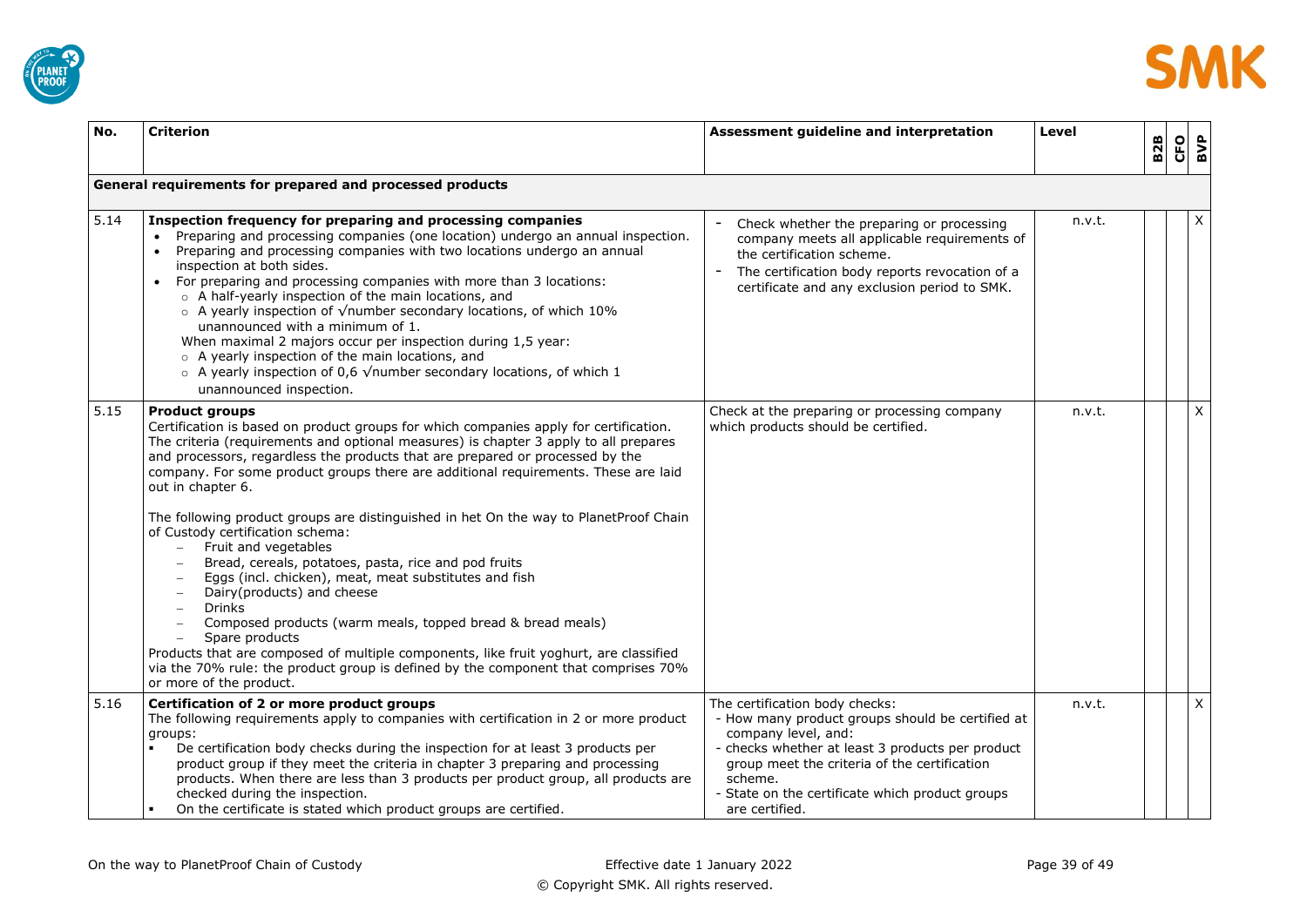

## **Supply chain management**

Supply chain management enables companies to outsource responsibility for some aspects of certification to a supply chain manager and deliver certified product without being a certificate holder themselves. The supply chain manager, which is also the certificate holder, bears responsibility for ensuring that the participants in the supply chain meet the requirements of the scheme. Both the supply chain manager and the participant(s) must meet a number of requirements.

<span id="page-39-0"></span>

| No.  | <b>Criterion</b>                                                                                                                                                                                                                                                                                                                                                                                                                                                                                                                                                                                                                                                                                                                                                                                                                                                                                                                                                                                       | Assessment guideline and interpretation                                                                                                                                                                                    | Level |
|------|--------------------------------------------------------------------------------------------------------------------------------------------------------------------------------------------------------------------------------------------------------------------------------------------------------------------------------------------------------------------------------------------------------------------------------------------------------------------------------------------------------------------------------------------------------------------------------------------------------------------------------------------------------------------------------------------------------------------------------------------------------------------------------------------------------------------------------------------------------------------------------------------------------------------------------------------------------------------------------------------------------|----------------------------------------------------------------------------------------------------------------------------------------------------------------------------------------------------------------------------|-------|
|      | Supply chain management                                                                                                                                                                                                                                                                                                                                                                                                                                                                                                                                                                                                                                                                                                                                                                                                                                                                                                                                                                                |                                                                                                                                                                                                                            |       |
| 5.17 | The management/board of the supply chain manager designates a person responsible for<br>performing the duties of the supply chain manager.<br>There is a job description or another document that makes clear who is responsible for performing the<br>tasks of the supply chain manager.<br>If a third party performs the tasks, there is a contract between the supply chain manager and the<br>party to which tasks are outsourced.                                                                                                                                                                                                                                                                                                                                                                                                                                                                                                                                                                 | Check who bears responsibility for the<br>tasks of supply chain manager.<br>If a third party performs the tasks, check<br>the contract between the supply chain<br>manager and the party to which tasks are<br>outsourced. | Major |
| 5.18 | The supply chain manager signs a contract with participants that describes each party's tasks and<br>responsibilities. The contract includes at least the following aspects:<br>the supply chain manager is ultimately responsible for the conformity of the product/service to the<br>$\bullet$<br>requirements of the certification scheme<br>the supply chain manager provides the participant with all the information necessary for participation<br>$\bullet$<br>the participant meets all the requirements of the relevant certification scheme<br>the participant provides full cooperation during inspections by the certification body and/or<br>$\bullet$<br>assessment by the supply chain manager<br>the participant makes all the necessary information available to the supply chain manager and to the<br>$\bullet$<br>certification body and/or scheme owner for the purpose of monitoring and evaluation<br>provisions concerning liability of supply chain manager and participant. | Check presence and content of contract(s)<br>between participant(s) and supply chain<br>manager                                                                                                                            | Major |
| 5.19 | The supply chain manager issues a declaration that the relevant company is a participant in its On the<br>way to PlanetProof supply chain and that the company produces and/or sells On the way to PlanetProof<br>products under the supply chain manager's responsibility. This participant's declaration includes:<br>name and signature of both parties<br>logo with supply chain manager's registration number<br>date of issue and period of validity of the declaration<br>$\bullet$<br>The participant's declaration may not include any signature and/or logo of the certification body; it is not<br>an On the way to PlanetProof certificate.<br>If the aforementioned components are incorporated into the contract between the supply chain manager<br>and the respective participant, a separate participant's declaration does not need to be agreed.                                                                                                                                    | Check whether a signed participant's<br>declaration is present and meets the<br>conditions.                                                                                                                                | Major |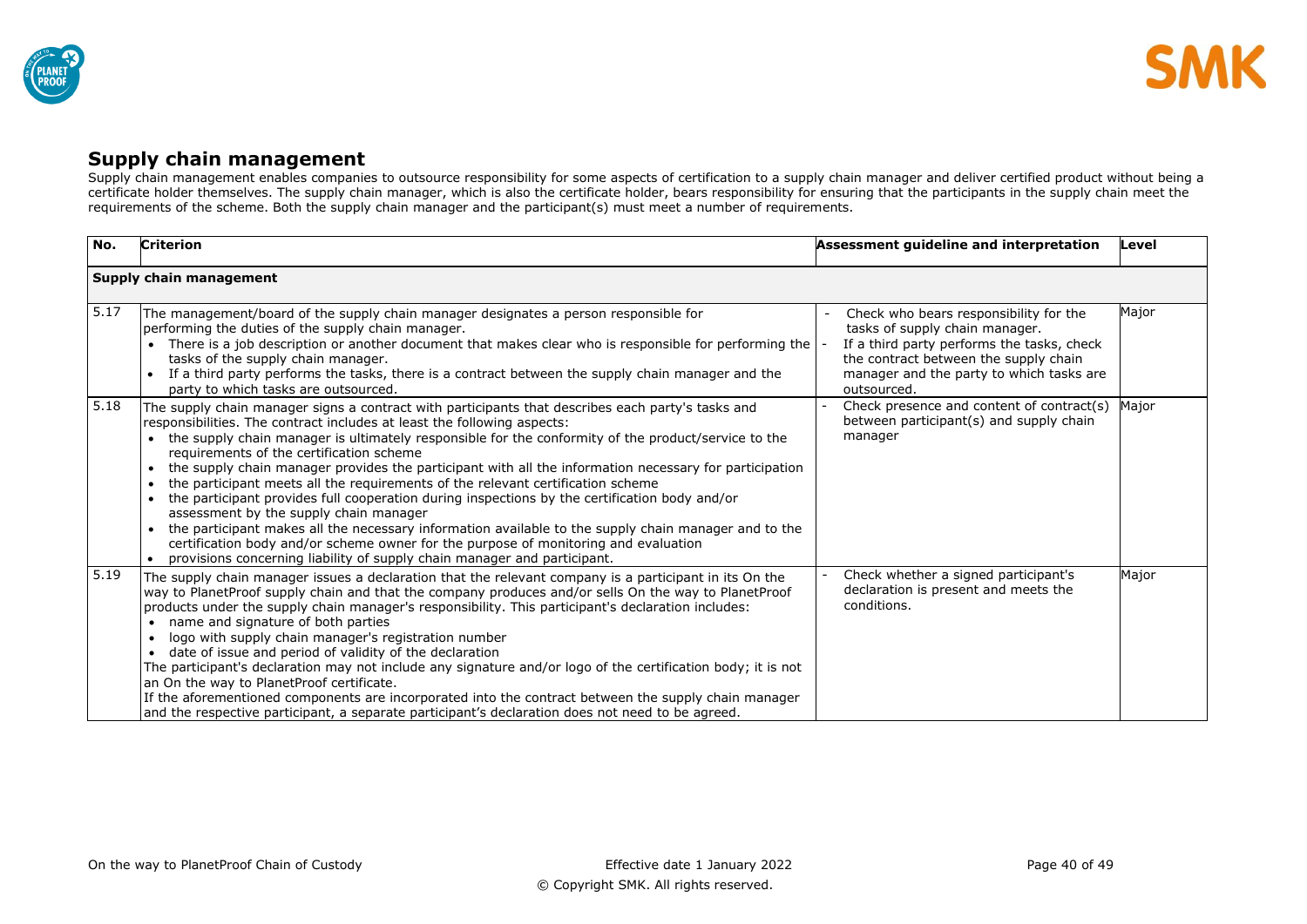



| 5.20 | The supply chain manager provides the participant with all the information it needs to participate in<br>the supply chain. This includes at least the following:<br>• certification requirements<br>explanation of the certification process<br>$\bullet$<br>explanation of participants' responsibilities<br>assessment procedure<br>$\bullet$<br>frequency of inspections and assessments<br>sanctions for nonconformities<br>$\bullet$<br>explanation of the responsibilities of the supply chain manager and certification body<br>The supply chain manager actively notifies participants of any changes to the certification<br>requirements within one month, if necessary.                                                                                                                                                                                                                                                                                                                                                           | - Up-to-date website with all the information,<br>or other proof that all the information is<br>provided to all participants. | Major |
|------|----------------------------------------------------------------------------------------------------------------------------------------------------------------------------------------------------------------------------------------------------------------------------------------------------------------------------------------------------------------------------------------------------------------------------------------------------------------------------------------------------------------------------------------------------------------------------------------------------------------------------------------------------------------------------------------------------------------------------------------------------------------------------------------------------------------------------------------------------------------------------------------------------------------------------------------------------------------------------------------------------------------------------------------------|-------------------------------------------------------------------------------------------------------------------------------|-------|
| 5.21 | Assessment by supply chain manager<br>• The supply chain manager performs an initial assessment of all new/prospective participants.<br>In addition, the supply chain manager assesses all participants annually. See also 'Supply chain<br>management flowchart'.<br>Assessment and reporting by the supply chain manager take place on the basis of checklists<br>developed by the certification body.<br>If the certification body establishes during an inspection that the assessment was not performed<br>correctly by the supply chain manager (i.e. one or more major nonconformities were not recognised),<br>the supply chain manager must carry out a Cause and Resolution Analysis, take corrective and<br>preventive measures, and submit these measures to the certification body. The certification body must<br>assess these measures within three months to validate their efficacy.<br>The supply chain manager's way of working must be validated during the initial inspections and be<br>approved before certification. | - Check reports of all conducted assessments                                                                                  | Major |
| 5.22 | The supply chain manager maintains a complete, up-to-date list of each participant which contains<br>at least the following information:<br>• name and contact details<br>contract<br>$\bullet$<br>assessment data and reports based on checklists<br>any nonconformities and follow-up agreements<br>any sanctions<br>$\bullet$<br>production and sale of On the way to PlanetProof products per year (in kg or pieces) in accordance<br>with the requirements and assessment guidelines of the relevant certification scheme.<br>The data must be retained for five years.                                                                                                                                                                                                                                                                                                                                                                                                                                                                 | Check of up-to-date overview of the data<br>from participants.                                                                | Major |
| 5.23 | Temporary nonconformities participants supply chain management<br>• If the participant is temporarily or permanently no longer able to meet the certification requirements,<br>they shall inform the supply chain manager of this in writing within two working days of<br>establishment.<br>If the participant makes agreements with the supply chain manager to resolve the nonconformities,<br>the agreements must be fulfilled within the agreed period.<br>The supply chain manager is authorised to impose a registration prohibition of up to two years if the<br>participant fails to notify the supply chain manager that it is no longer able to meet the requirements,<br>while the participant can reasonably be expected to have been aware of this.<br>Such a prohibition may also be imposed if the participant does not comply with the follow-up<br>agreements (within the prescribed period).                                                                                                                              | Check written proof of having informed the<br>supply chain manager and the written proof<br>of the follow-up agreements.      | Major |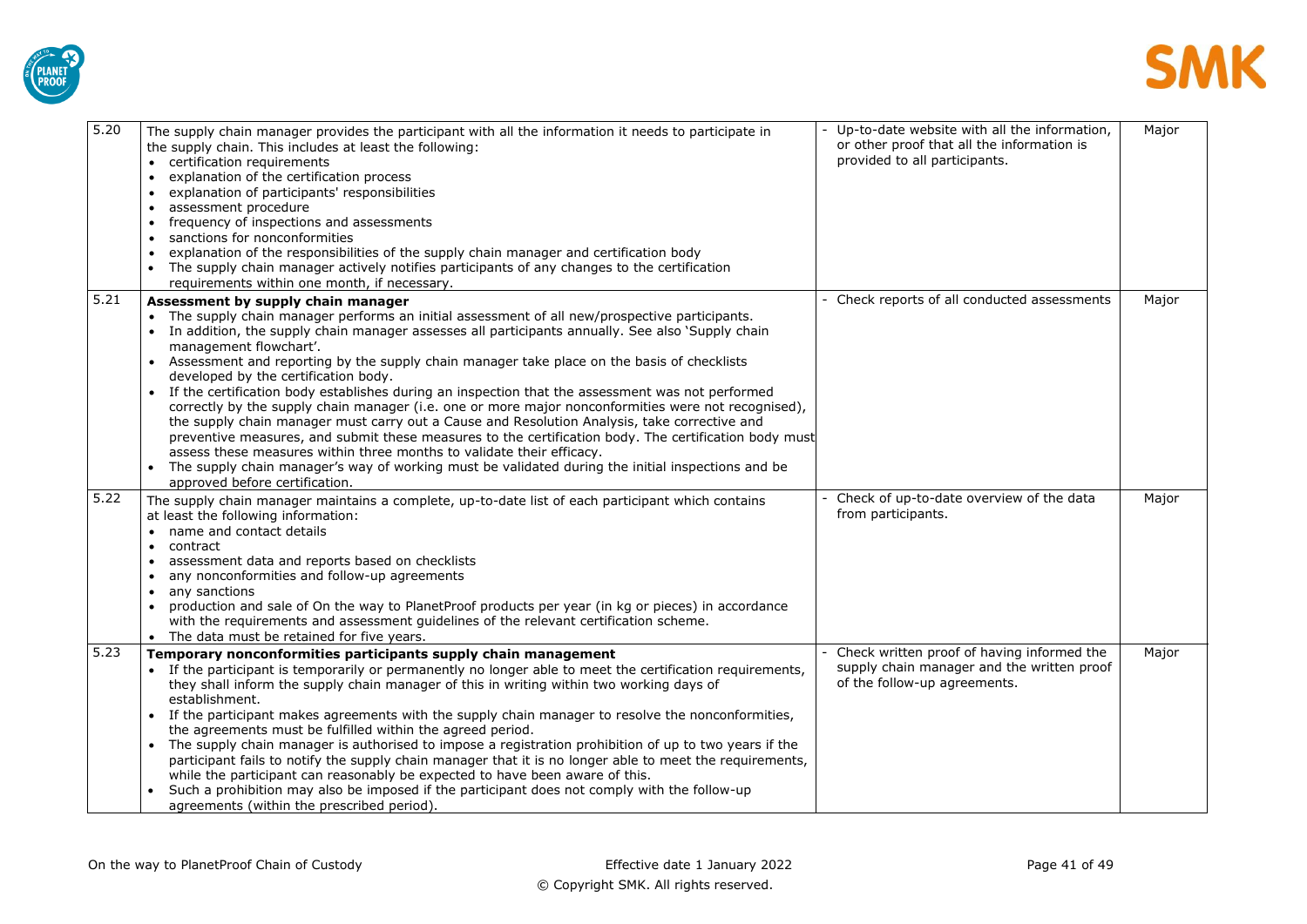



| 5.24 | Inspections of an independent certificate holder with participants are, in principle, conducted at the<br>frequency shown in the following 'Supply chain management flowchart'. The following page shows<br>how main location and secondary locations are to be handled in supply chain management.<br>The potential certificate holder concludes a contract with a certification body and contracts with potential<br>participants. The supply chain manager follows the guidelines for supply chain management, as<br>described in the 'Supply chain management' chapter.<br>New participants in existing supply chain<br>New participants can only join the chain if both the supply chain manager (via an initial assessment) and<br>the certification body (via an initial inspection) have positively assessed the participant. The exception to<br>this is if more than 8 new participants are registered. In that case the other participants may join after a<br>positive assessment by the supply chain manager. The certification body must then conduct an initial<br>inspection at the participant within six months. |                                                                                                                                                                                                                                                                                                                                                                         | Major |
|------|------------------------------------------------------------------------------------------------------------------------------------------------------------------------------------------------------------------------------------------------------------------------------------------------------------------------------------------------------------------------------------------------------------------------------------------------------------------------------------------------------------------------------------------------------------------------------------------------------------------------------------------------------------------------------------------------------------------------------------------------------------------------------------------------------------------------------------------------------------------------------------------------------------------------------------------------------------------------------------------------------------------------------------------------------------------------------------------------------------------------------------|-------------------------------------------------------------------------------------------------------------------------------------------------------------------------------------------------------------------------------------------------------------------------------------------------------------------------------------------------------------------------|-------|
| 5.25 | Use of On the way to PlanetProof name/logo by supply chain partners<br>Supply chain participants shall state the registration number of the supply chain manager (=<br>$\bullet$<br>certificate holder) when using the On the way to Planet Proof logo.                                                                                                                                                                                                                                                                                                                                                                                                                                                                                                                                                                                                                                                                                                                                                                                                                                                                            | Inspection/assessment for compliance with<br>requirements for communication media:<br>Websites / social media<br>Printing and writing paper<br>Advertising brochures<br>Packaging<br>Advertisements<br>Posters<br>$\overline{a}$<br>Catalogues<br><b>Brochures</b><br>Commercial documents (quotes,<br>invoices, bills of lading, product lists and<br>similar)<br>etc. | Major |
| 5.26 | Buying and selling On the way to Planet Proof product under supply chain management<br>Upon sale of On the way to PlanetProof products, the participant is required to list all the certified<br>products as such on the invoice and other commercial documents (including quantity and weight) and<br>include the registration number of the supply chain manager (=certificate holder).<br>Non-prepacked On the way to PlanetProof products may only be bought from and sold to third parties<br>via the supply chain manager/certificate holder, with the exception of non-prepacked On the way to<br>PlanetProof products that are delivered directly to the consumer.                                                                                                                                                                                                                                                                                                                                                                                                                                                         | Check invoices for delivered certified<br>product. Non-prepacked On the way<br>to PlanetProof products can only be<br>bought and sold by participants within<br>the supply chain manager's supply<br>chain.<br>Prepacked On the way to PlanetProof<br>products may be independently<br>supplied to third parties.                                                       | Major |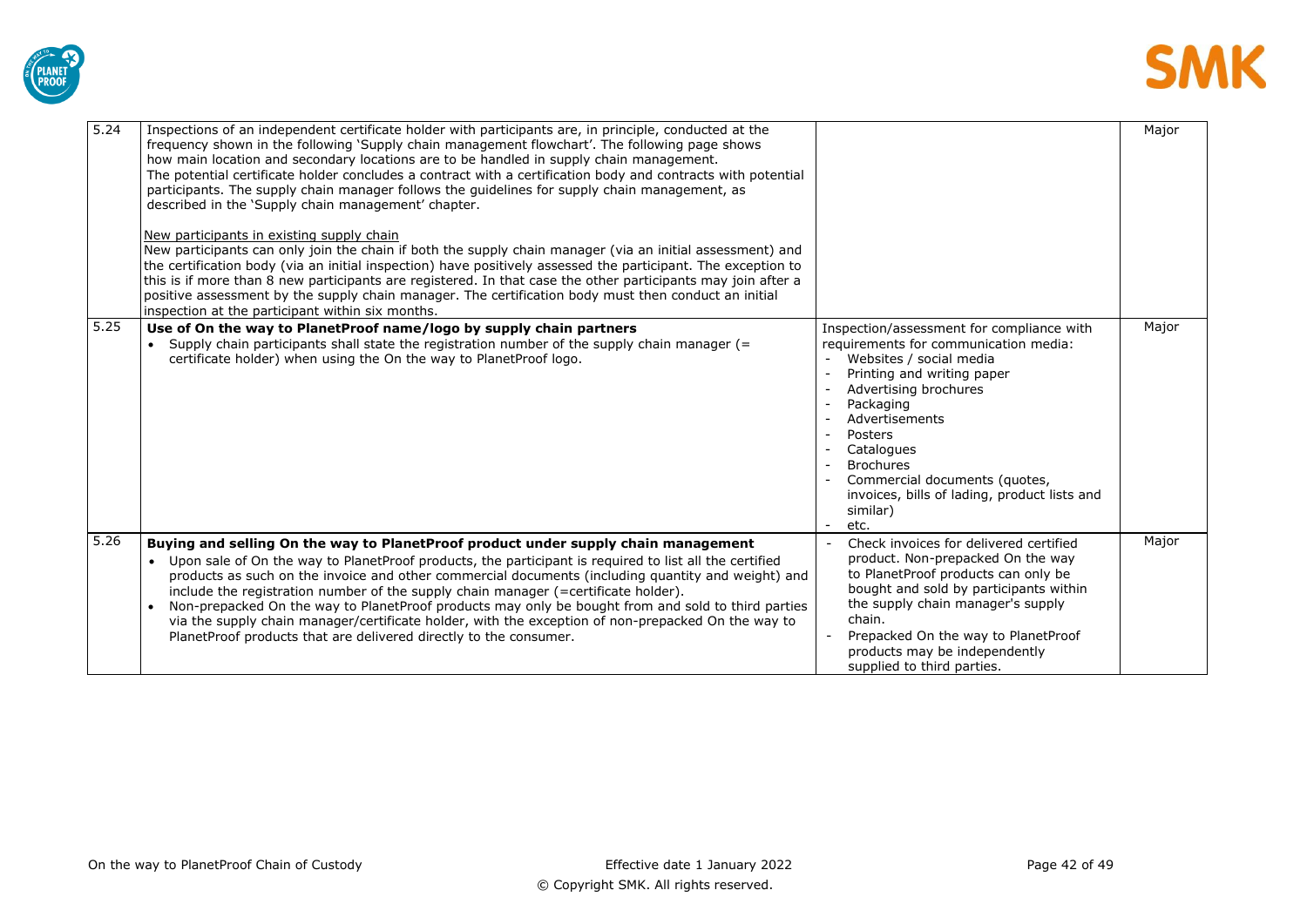



#### Supply chain management flow chart

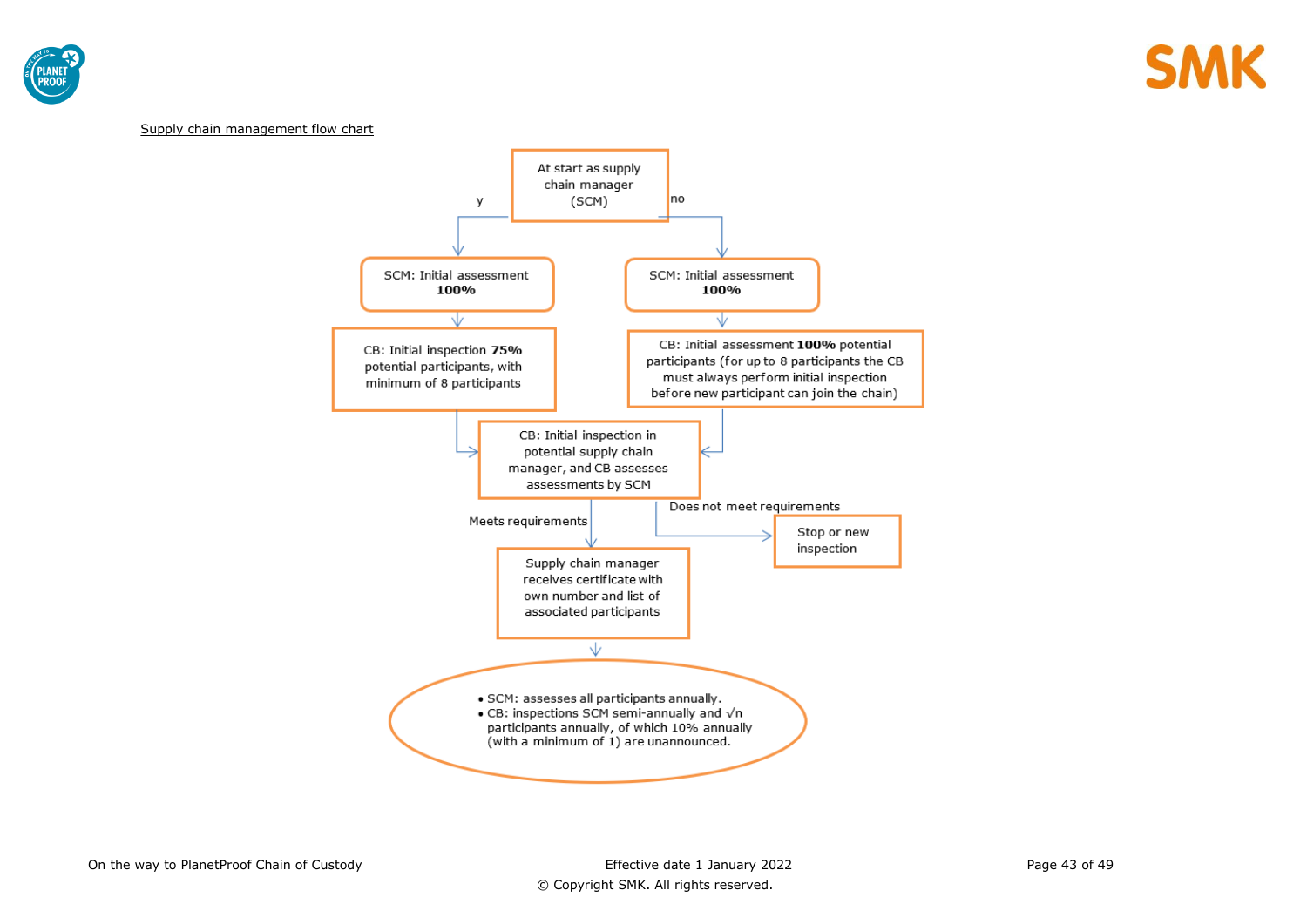![](_page_43_Picture_0.jpeg)

| Overview of inspection frequencies at supply chain manager, participants and secondary locations |                         |                                                                                                                                          |                                                            |
|--------------------------------------------------------------------------------------------------|-------------------------|------------------------------------------------------------------------------------------------------------------------------------------|------------------------------------------------------------|
|                                                                                                  | Supply chain<br>manager | Participant 1<br>(individual<br>company)<br>Participant 2<br>(main location with<br>secondary locations)                                 | Secondary<br>1<br>location<br>2<br>Secondary<br>location   |
|                                                                                                  |                         | Participant n<br>(individual<br>company)                                                                                                 | 3<br>Secondary<br>location                                 |
| <b>FREQUENCY OF PHYSICAL</b><br><b>INSPECTIONS/ASSESSMENTS</b>                                   | supply chain manager    | participant                                                                                                                              | secondary location                                         |
| Initial assessment by supply chain<br>manager                                                    | n/a                     | Physically 100% of participants                                                                                                          | Physically 100% of the secondary locations                 |
| Initial inspection by Certification Body                                                         | Yes                     | Physically 75% of participants with minimum<br>of 8 (main locations always in initial<br>inspection)                                     | Physically 60% of secondary locations with<br>minimum of 6 |
| Follow-up assessment by supply chain<br>manager                                                  | n/a                     | Physically 100% annually                                                                                                                 | Physically annually $\sqrt{n}$                             |
| Follow-up inspection by Certification<br>Body                                                    | 2 times/year            | Physically annually: $\sqrt{n}$ individual companies<br>and 100% main locations. 10% of these<br>inspections are unannounced (minimum 1) | Physically annually $0.6*\sqrt{n}$                         |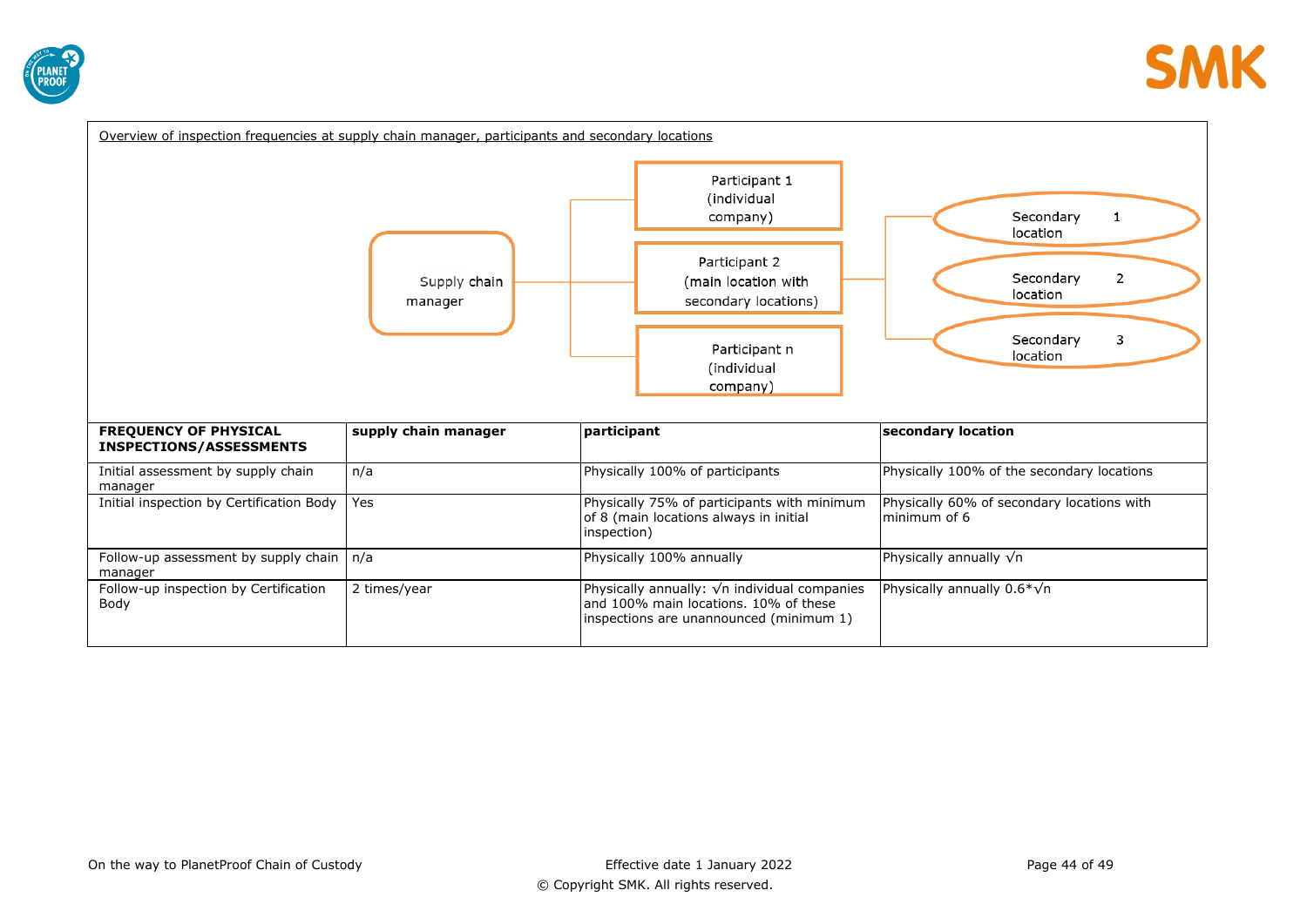![](_page_44_Picture_0.jpeg)

# <span id="page-44-0"></span>**Chapter 6: Additional requirements for processing dairy**

| No. | <b>Criterion</b>                                                                                                                                                                                                                                                                                                                                                                                                                                                                                                                                                                                                                                                                                                                                                                                                                                         | Assessment guideline and interpretation                                                                                                                                                                                                                                                                         | Level / Points |            |            |     |
|-----|----------------------------------------------------------------------------------------------------------------------------------------------------------------------------------------------------------------------------------------------------------------------------------------------------------------------------------------------------------------------------------------------------------------------------------------------------------------------------------------------------------------------------------------------------------------------------------------------------------------------------------------------------------------------------------------------------------------------------------------------------------------------------------------------------------------------------------------------------------|-----------------------------------------------------------------------------------------------------------------------------------------------------------------------------------------------------------------------------------------------------------------------------------------------------------------|----------------|------------|------------|-----|
|     |                                                                                                                                                                                                                                                                                                                                                                                                                                                                                                                                                                                                                                                                                                                                                                                                                                                          |                                                                                                                                                                                                                                                                                                                 |                | <b>B2B</b> | <b>CFO</b> | BVP |
|     | 6. Specific requirements for processing dairy                                                                                                                                                                                                                                                                                                                                                                                                                                                                                                                                                                                                                                                                                                                                                                                                            |                                                                                                                                                                                                                                                                                                                 |                |            |            |     |
|     | <b>Requirements</b>                                                                                                                                                                                                                                                                                                                                                                                                                                                                                                                                                                                                                                                                                                                                                                                                                                      |                                                                                                                                                                                                                                                                                                                 |                |            |            |     |
| 6.1 | Single product<br>For cheese and butter, the weight-based product consists of at least 90% of one<br>raw material which is fully on the way to PlanetProof certified.                                                                                                                                                                                                                                                                                                                                                                                                                                                                                                                                                                                                                                                                                    | Check whether the product meets the<br>criterion.                                                                                                                                                                                                                                                               | Major          |            |            | X   |
| 6.2 | Certified raw material - milk<br>For dairy products, only On the way to PlanetProof certified milk is classed as a<br>$\bullet$<br>certified raw material for milk.<br>Clarification: Organic/EKO certified milk meets criteria different from On the way to<br>PlanetProof milk, so it is not automatically included in the certified raw materials.                                                                                                                                                                                                                                                                                                                                                                                                                                                                                                    | Check whether the product meets the<br>criterion.                                                                                                                                                                                                                                                               | Major          |            |            | X   |
| 6.3 | Raw materials in dairy - mixing<br>When processing dairy products, a maximum of 6% of non-certified milk is<br>permitted under certain conditions:<br>o The processor is clear about how much is mixed in and where in the<br>production process (the mixing zones). Mixing zones could be, for example,<br>where milk is unloaded at the factory, where it is thermised, and where<br>cheese is pasteurised.<br>o The dairy processor strives to keep discharge to a minimum.<br>Clarification: Receiving raw milk from the farm and making dairy products is partially a<br>continuous process, whereby additional rinsing or cleaning when changing from non-<br>certified milk to PlanetProof milk are not desirable from an environmental point of view.<br>This allows for a small percentage of mixing with non-certified milk in the processing. | Check that the raw material is fundamentally<br>On the way to PlanetProof certified milk.<br>Check whether there is any mixing with non-<br>certified milk.<br>Check that the mixing does not exceed 6% of<br>the volume of the dairy product.<br>Check whether the mixing zones are<br>sufficiently described. | Major          |            |            | X   |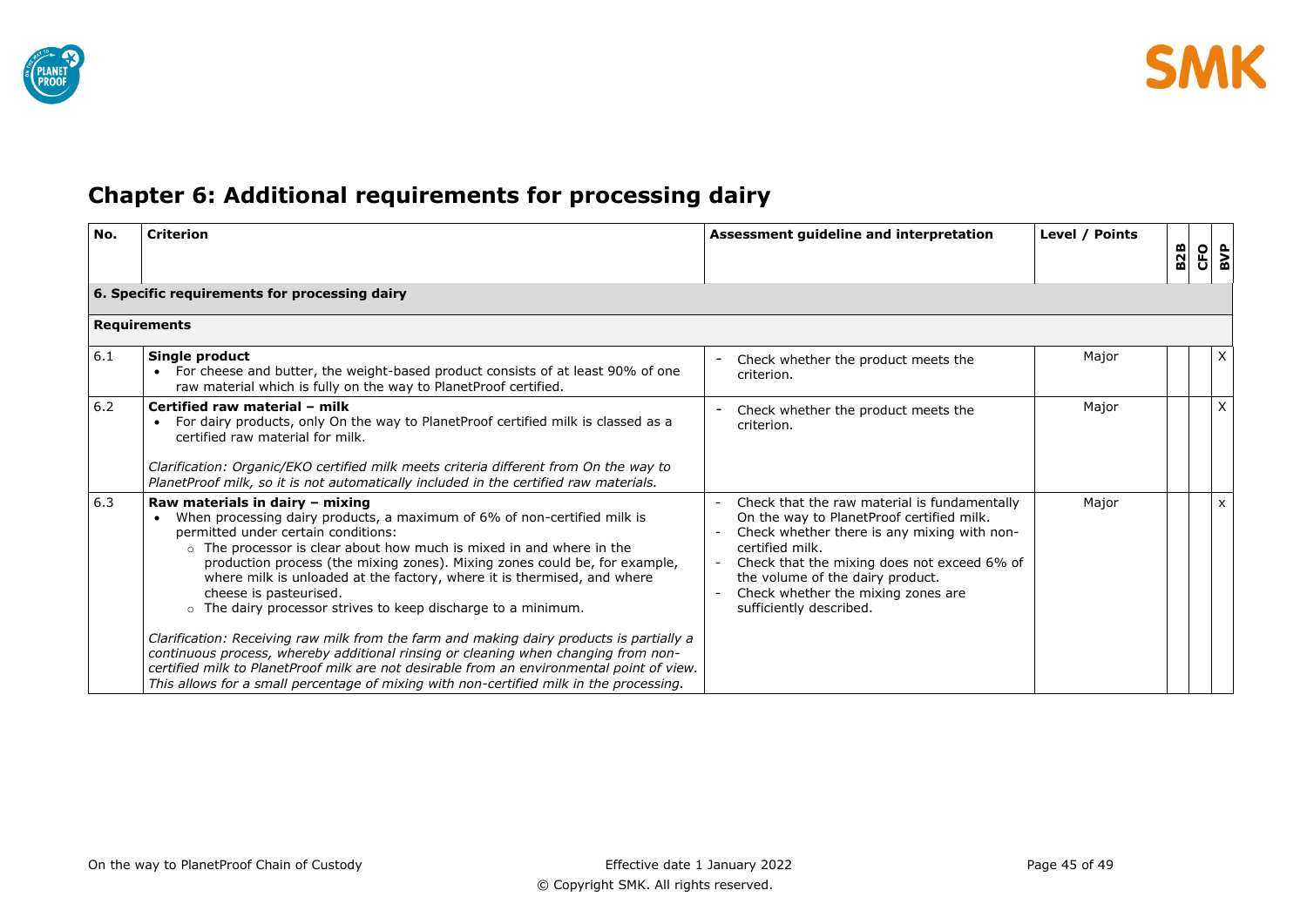![](_page_45_Picture_0.jpeg)

![](_page_45_Picture_1.jpeg)

## <span id="page-45-0"></span>**Annex 1. Conditions for exemption due to raw materials shortage**

The On the way to PlanetProof Chain of Custody certification scheme for prepared and processed products contains requirements for the use of certified raw materials. These raw materials must be On the way to PlanetProof or organic certified. If situations arise beyond the producer's control in which there would be far-reaching negative consequences for the yield of the raw material concerned, there is a contingency scheme that applies.

This arrangement applies if extreme weather conditions result in disappointing harvests, which causes bottlenecks in the availability of On the way to PlanetProof raw materials for processors. In such case, a processor may apply for an exemption from SMK to reduce the proportion of certified raw materials in the final product.

The Panel of Experts will examine the request and decide whether or not to allow an exemption. SMK will inform the applicant of this decision within three working days of receiving the request.

The request will only be considered if the following conditions are met:

- The 'Request for exemption from requirements due to raw materials shortage' form (download at www.planetproof.eu) must be completed fully and truthfully.
- In addition to the application, proof of use of alternatives and substantiation of the relevant raw material and range have been included.
- The application must show that the utmost has been done to prevent the potential shortage of certified raw materials prior to the application.
- The application must show that the utmost will be made to keep the impact of the shortage to a minimum and to use as many more sustainable raw materials as possible.
- The application covers no more than two consecutive harvests.

Points 3 and 4 must be substantiated by the processor at least as follows:

- At least 10% additional area was included in the supply contracts with On the way to PlanetProof grower(s) before the start of cultivation.
- It is demonstrated that it not possible to buy On the way to PlanetProof or organic raw materials from another region.
- It is demonstrated that there is no longer any possibility of overseeding or replanting.
- It is demonstrated which margins can be used in the range, e.g. composed products in which there is scope for mixing with non-certified raw materials.
- It must be substantiated why part of the production (batches) cannot be provided without an On the way to PlanetProof logo.
- The application does not envisage any more than a 10% reduction in the standard for the proportion of certified raw materials in the final product (for single products, at least 85% should be certified raw material).
- The application must show that the raw material incorporated as an alternative meets the legal requirements as a minimum.
- The applicant must communicate the temporary measure at least as follows:
	- o a public announcement containing the processor's contact details
	- $\circ$  an explanation for customers/consumers as to why there is less certified raw material in the product and how long this will last
	- o the batch numbers affected by this temporary measure.

The costs of applying for this exemption is  $\epsilon$  500.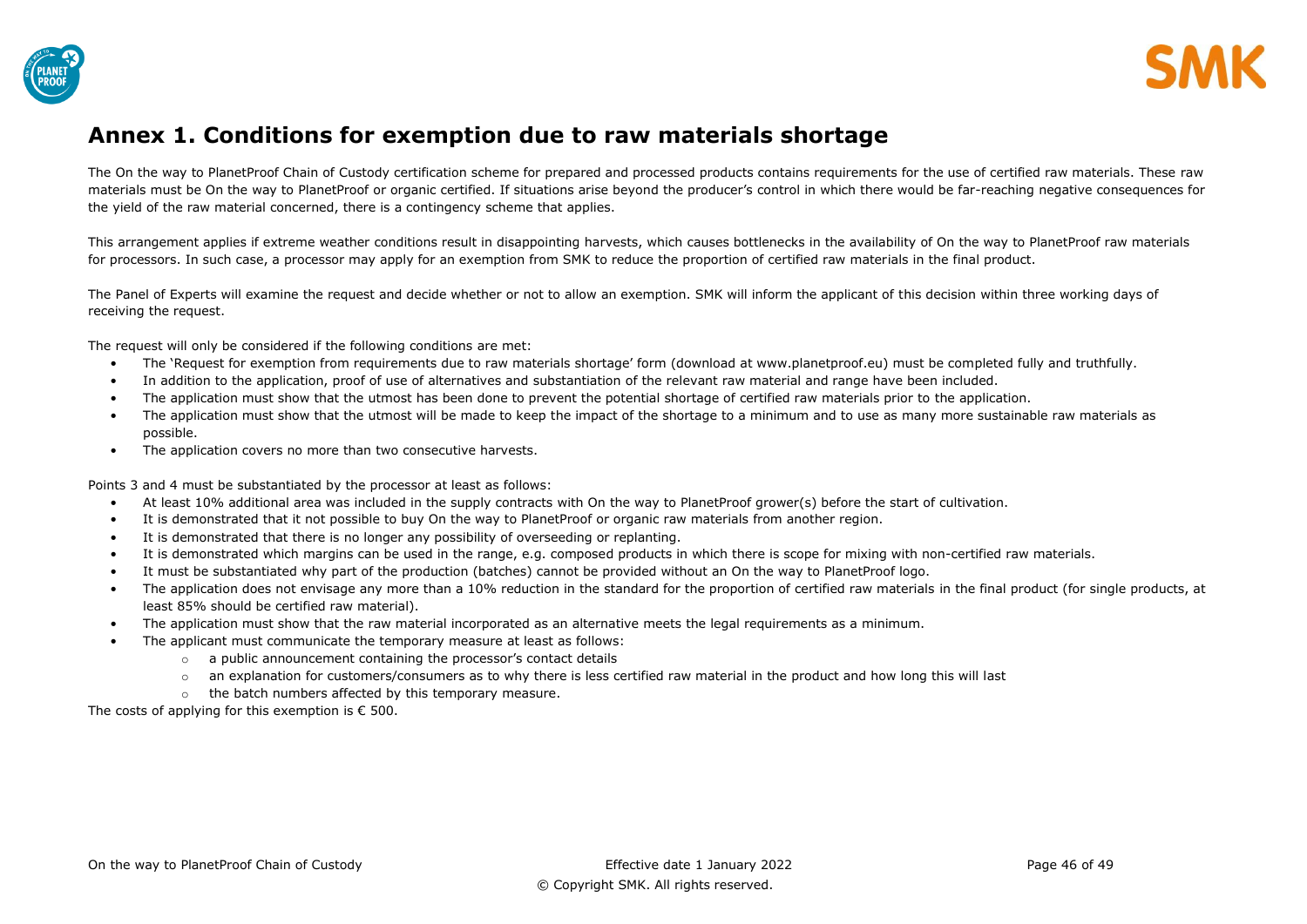![](_page_46_Picture_0.jpeg)

# <span id="page-46-0"></span>**Annex 2. Glossary**

### **Chain of Custody scheme**

| <b>Term</b>                | <b>Definition</b>                                                                                                                                                                                                                                  |
|----------------------------|----------------------------------------------------------------------------------------------------------------------------------------------------------------------------------------------------------------------------------------------------|
| <b>Prepare</b>             | 'Preparing' is defined as performing physical or chemical actions on raw materials, semi-finished products or finished products to change the                                                                                                      |
|                            | properties or composition of the product. The following actions are preparing: bake, cook, pickle, distill, extrude, ferment, freeze drying, freeze,                                                                                               |
|                            | irradiate, prepare in microwafe, pasteurization, roast, smoke, steam or sterilize.                                                                                                                                                                 |
| <b>Trim</b>                | Lightly modifying the condition of a primary product for the purpose of preparing this product for sale, for example cutting the head off a carrot.                                                                                                |
| <b>Chain of Custody</b>    | All links in the chain must be certified in order to claim that a product is on the way to PlanetProof certified. Any new owner of the product from                                                                                                |
|                            | the plot/shed on the primary farm to the company that sells the product as On the way to PlanetProof or packages the product in consumer                                                                                                           |
|                            | packaging. Chain of Custody certification is mandatory for all organisations in the food and ornamental horticulture production chain that own the                                                                                                 |
|                            | certified products and carry on one or more of the following activities:                                                                                                                                                                           |
|                            | buying and selling products B2B                                                                                                                                                                                                                    |
|                            | consumer-facing organisations                                                                                                                                                                                                                      |
|                            | preparing and processing products.                                                                                                                                                                                                                 |
|                            | Explanation of the terminology is included in NEN-ISO 22095.                                                                                                                                                                                       |
| Single On the way to       | A product that consists of at least 95% of one raw material by weight, and this raw material is fully On the way to PlanetProof and/or                                                                                                             |
| <b>PlanetProof Product</b> | organic/EKO certified.                                                                                                                                                                                                                             |
| <b>ERP system</b>          | Enterprise resource planning (ERP) is software to support business processes. This includes the company's finances, supply chain, business                                                                                                         |
|                            | processes, reporting, manufacturing, and HR operations.                                                                                                                                                                                            |
| <b>Prepped primary</b>     | Food which has undergone a washing, trimming, sizing, or quality-sorting process and/or is pre-packaged.                                                                                                                                           |
| product                    |                                                                                                                                                                                                                                                    |
| <b>Raw material</b>        | An unprocessed product originating from primary production that can be used to produce ingredients or final/semi-finished products.                                                                                                                |
| <b>Ingredient</b>          | Any substance, including additives and enzymes, used to prepare or treat food that is present in the final product, even in modified form.                                                                                                         |
| Intra-company              | A practical test in which a selected batch within the company to be tested (intra-company) is traced back, from delivery to the customer back to                                                                                                   |
| traceability test          | receipt by supplier.                                                                                                                                                                                                                               |
| Mix/mixing                 | The processing of smaller pieces of multiple raw materials and/or ingredients together into a product to the extent that the original raw materials                                                                                                |
|                            | are no longer or hardly recognisable.                                                                                                                                                                                                              |
| <b>Product combination</b> | A product combination is a product consisting of two or more products, neither of which is prepared or processed (for example a vegetable                                                                                                          |
|                            | package, or a soup package). At least 75% of the weight of the product combination consists of unprocessed On the way to PlanetProof certified                                                                                                     |
|                            | plant products. A product declaration on the package announces which products are On the way to PlanetProof certified. This only concerns the                                                                                                      |
| Composed On the way        | unprocessed products. These products should be at least 10% of the total net product weight.<br>A product that consists of at least two raw materials, neither of which exceeds 95% of the product by weight, and at least 75% of the total weight |
| to PlanetProof Product     | of the raw materials is On the way to PlanetProof and/or organic/EKO certified.                                                                                                                                                                    |
| <b>Segregation</b>         | Certified products and non-certified products must be kept separate.                                                                                                                                                                               |
| Cut/cutting                | Dividing a raw material into several pieces.                                                                                                                                                                                                       |
| Warehouse                  | A warehouse management system (WMS) is software that provides insight into a company's entire inventory and supply chain processes.                                                                                                                |
| management system          |                                                                                                                                                                                                                                                    |
| <b>Process</b>             | 'Processing' is defined as assimilating a raw material, semi-finished product or final product in a larger or new product. The following actions are                                                                                               |
|                            | processing: aseptich filling, strike through dough, mixing, bottle, bread, brew, can, coat, peel, cut in slices or pieces, dry, hot filling, micro                                                                                                 |
|                            | filtering, grind or preserve.                                                                                                                                                                                                                      |

## **Packaging**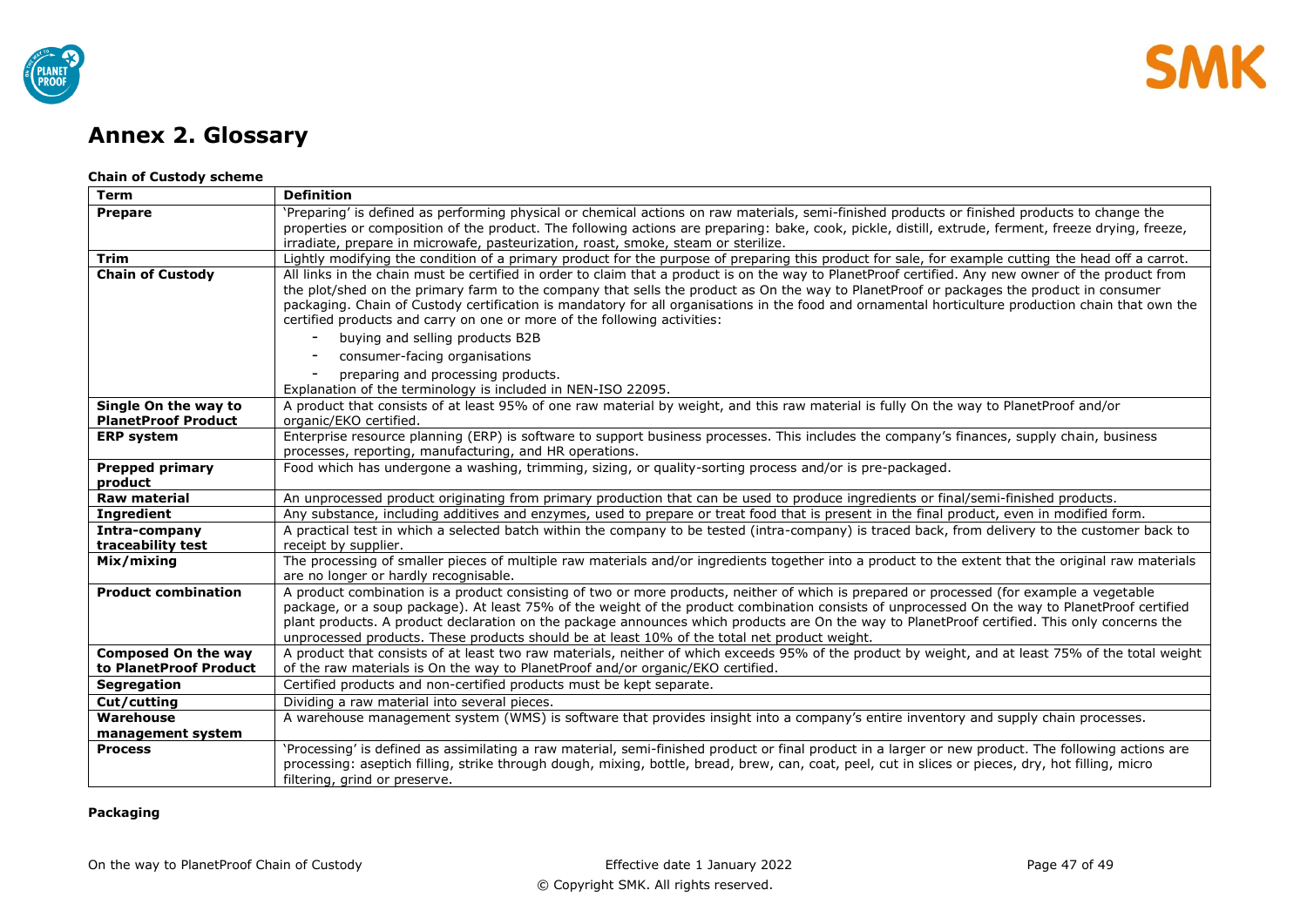![](_page_47_Picture_0.jpeg)

![](_page_47_Picture_1.jpeg)

| <b>Term</b>               | <b>Definition</b>                                                                                                                                  |
|---------------------------|----------------------------------------------------------------------------------------------------------------------------------------------------|
| <b>Main component</b>     | Packaging can be discarded in its entirety or sometimes in separate parts after use; these are called 'disposal units'. In each disposal unit, the |
|                           | largest part of the packaging and the material that surrounds the product is the 'main component'. The other components of the packaging (such     |
|                           | as cap, lid, and/or label) do not need to be of the same material as the main component of the packaging, but should not cause any problems        |
|                           | with regard to sorting and recycling.                                                                                                              |
| Label                     | A declaration of the raw materials attached to the product concerned and/or indications regarding use of the product.                              |
| Prepacked product         | Product which is directly suited for preparation and/or use by the consumer and is packed in such a manner that the product can only be reached    |
|                           | by changing something on the packaging (e.g. damaging or breaking it).                                                                             |
| <b>Primairy packaging</b> | The primairy packaging is a packaging containing the product. Often the product cannot be sold without this packaging. Product and packaging       |
|                           | usually forms a sales unit for the end user or consumer (e.g. PET bottle of soft drink or bagged meat products).                                   |
| Secondairy packaging      | A secondairy packaging is a packaging that consists multiple sales units, a so called collective packaging, for example a plastic crate.           |
| Preserve/preservation     | Extending the shelf life of the product, e.g. by restricting gas exchange with the environment.                                                    |
| Distribute/Distribution   | Protecting the product during transport and/or use, e.g. for fragile products (such as soft fruit) and/or to allow the product to be transported   |
|                           | (such as liquid products).                                                                                                                         |
| Dose/dosing               | Removing product from the packaging in appropriate, measured quantities.                                                                           |
| Inform/information        | The provision of information on the use of the product (e.g. usage instructions).                                                                  |
| Portioning                | Dividing the product into standardised portion sizes per person.                                                                                   |

### **General requirements**

| <b>Term</b>         | <b>Definition</b>                                                                                                                                                              |
|---------------------|--------------------------------------------------------------------------------------------------------------------------------------------------------------------------------|
| Assessment          | review by supply chain manager                                                                                                                                                 |
| Certificate holder  | company holding a certificate issued on the basis of the On the Way to PlanetProof certification scheme                                                                        |
| Critical major      | An unacceptable nonconformity. This deviation leads to revocation of the certificate and may lead to exclusion for one year.                                                   |
| Initial assessment  | first assessment after registration (by supply chain manager)                                                                                                                  |
| Initial inspection  | first inspection after registration (by certification body)                                                                                                                    |
| Inspection          | review by certification body                                                                                                                                                   |
| Main location       | A company's principal place of business, where it is legally registered and, as such, its address on file with the Chamber of Commerce. The<br>secondary locations are managed |
|                     | from the main location. The relevant administrative records for the secondary locations are available at the main location                                                     |
| Major               | A nonconformity with great effect on the required sustainability level or the reliability (one month resolution time)                                                          |
| Minor               | A nonconformity with little effect on the required sustainability level or the reliability (6 months resolution time)                                                          |
| Participant         | company or legal entity that falls under the certificate of a supply chain manager                                                                                             |
| Periodic assessment | follow-up assessment of a current certificate holder or participant                                                                                                            |
| Periodic inspection | follow-up inspection of a current certificate holder or participant                                                                                                            |
| Secondary location  | Branch of a company or certification body that carries out business activities at a location other than that where the main location is legally                                |
|                     | registered. A secondary location is accountable to the main location for its operational management and turnover. (Also: subsidiary, branch office                             |
|                     | daughter company).                                                                                                                                                             |
| Site                | A business unit / farm including the associated production units (plots/greenhouse(s)). A site is geographically separated from other sites of                                 |
|                     | the company and this is reflected in the traceability data (name and traceability code of the site)                                                                            |